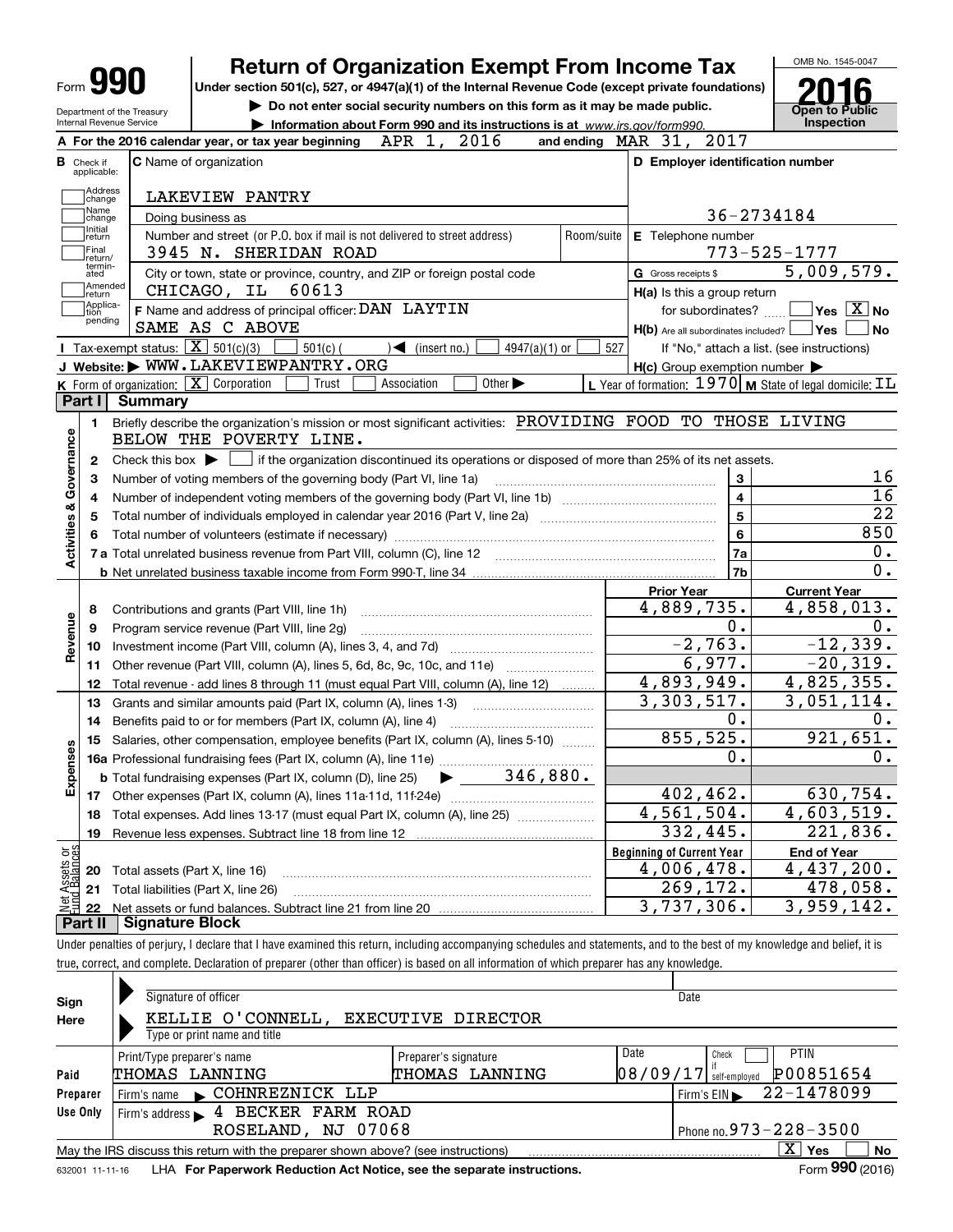|              | LAKEVIEW PANTRY<br>Form 990 (2016)                                                                           |                        | 36-2734184                                                                                                                                   | Page 2                                 |
|--------------|--------------------------------------------------------------------------------------------------------------|------------------------|----------------------------------------------------------------------------------------------------------------------------------------------|----------------------------------------|
|              | <b>Statement of Program Service Accomplishments</b><br>Part III                                              |                        |                                                                                                                                              |                                        |
|              |                                                                                                              |                        |                                                                                                                                              | $\overline{\mathbf{x}}$                |
| 1            | Briefly describe the organization's mission:                                                                 |                        |                                                                                                                                              |                                        |
|              |                                                                                                              |                        | LAKEVIEW PANTRY OPENED ITS DOORS IN 1970 WITH THE MISSION OF PROVIDING                                                                       |                                        |
|              |                                                                                                              |                        | FOOD TO THOSE LIVING BELOW THE POVERTY LEVEL. TODAY, LAKEVIEW PANTRY                                                                         |                                        |
|              |                                                                                                              |                        | NOT ONLY DISTRIBUTES GROCERIES, BUT ALSO HELPS CLIENTS ADDRESS THE                                                                           |                                        |
|              |                                                                                                              |                        | ISSUES THAT OFTEN LEAD TO FOOD INSECURITY, SUCH AS UNEMPLOYMENT AND                                                                          |                                        |
| $\mathbf{2}$ | Did the organization undertake any significant program services during the year which were not listed on the |                        |                                                                                                                                              | $\exists$ Yes $\boxed{\text{X}}$ No    |
|              | prior Form 990 or 990-EZ?<br>If "Yes," describe these new services on Schedule O.                            |                        |                                                                                                                                              |                                        |
| 3            |                                                                                                              |                        | Did the organization cease conducting, or make significant changes in how it conducts, any program services?                                 | $\sqrt{}$ Yes $\sqrt{}$ X $\sqrt{}$ No |
|              | If "Yes," describe these changes on Schedule O.                                                              |                        |                                                                                                                                              |                                        |
| 4            |                                                                                                              |                        | Describe the organization's program service accomplishments for each of its three largest program services, as measured by expenses.         |                                        |
|              |                                                                                                              |                        | Section 501(c)(3) and 501(c)(4) organizations are required to report the amount of grants and allocations to others, the total expenses, and |                                        |
|              | revenue, if any, for each program service reported.                                                          |                        |                                                                                                                                              |                                        |
| 4a           | (Code: ) (Expenses \$                                                                                        |                        | 3,912,483. including grants of \$ 3,051,114. ) (Revenue \$                                                                                   | 0.                                     |
|              | DISTRIBUTION OF FOOD TO THE NEEDY.                                                                           |                        |                                                                                                                                              |                                        |
|              |                                                                                                              |                        |                                                                                                                                              |                                        |
|              |                                                                                                              |                        |                                                                                                                                              |                                        |
|              |                                                                                                              |                        |                                                                                                                                              |                                        |
|              |                                                                                                              |                        |                                                                                                                                              |                                        |
|              |                                                                                                              |                        |                                                                                                                                              |                                        |
|              |                                                                                                              |                        |                                                                                                                                              |                                        |
|              |                                                                                                              |                        |                                                                                                                                              |                                        |
|              |                                                                                                              |                        |                                                                                                                                              |                                        |
|              |                                                                                                              |                        |                                                                                                                                              |                                        |
|              |                                                                                                              |                        |                                                                                                                                              |                                        |
|              |                                                                                                              |                        |                                                                                                                                              |                                        |
| 4b           |                                                                                                              |                        |                                                                                                                                              |                                        |
|              |                                                                                                              |                        |                                                                                                                                              |                                        |
|              |                                                                                                              |                        |                                                                                                                                              |                                        |
|              |                                                                                                              |                        |                                                                                                                                              |                                        |
|              |                                                                                                              |                        |                                                                                                                                              |                                        |
|              |                                                                                                              |                        |                                                                                                                                              |                                        |
|              |                                                                                                              |                        |                                                                                                                                              |                                        |
|              |                                                                                                              |                        |                                                                                                                                              |                                        |
|              |                                                                                                              |                        |                                                                                                                                              |                                        |
|              |                                                                                                              |                        |                                                                                                                                              |                                        |
|              |                                                                                                              |                        |                                                                                                                                              |                                        |
|              |                                                                                                              |                        |                                                                                                                                              |                                        |
|              |                                                                                                              |                        |                                                                                                                                              |                                        |
| 4c           | (Code: ) (Expenses \$                                                                                        | including grants of \$ | ) (Revenue \$                                                                                                                                |                                        |
|              |                                                                                                              |                        |                                                                                                                                              |                                        |
|              |                                                                                                              |                        |                                                                                                                                              |                                        |
|              |                                                                                                              |                        |                                                                                                                                              |                                        |
|              |                                                                                                              |                        |                                                                                                                                              |                                        |
|              |                                                                                                              |                        |                                                                                                                                              |                                        |
|              |                                                                                                              |                        |                                                                                                                                              |                                        |
|              |                                                                                                              |                        |                                                                                                                                              |                                        |
|              |                                                                                                              |                        |                                                                                                                                              |                                        |
|              |                                                                                                              |                        |                                                                                                                                              |                                        |
|              |                                                                                                              |                        |                                                                                                                                              |                                        |
|              |                                                                                                              |                        |                                                                                                                                              |                                        |
| 4d           | Other program services (Describe in Schedule O.)                                                             |                        |                                                                                                                                              |                                        |
|              | (Expenses \$                                                                                                 | including grants of \$ | (Revenue \$                                                                                                                                  |                                        |
| 4е           | Total program service expenses                                                                               | 3,912,483.             |                                                                                                                                              |                                        |
|              |                                                                                                              |                        |                                                                                                                                              | Form 990 (2016)                        |
|              | 632002 11-11-16                                                                                              |                        |                                                                                                                                              |                                        |
|              |                                                                                                              | 2                      |                                                                                                                                              |                                        |

10010814 147227 0006615-0006615.0990 2016.04013 LAKEVIEW PANTRY 00066151 10010814 147227 0006615-0006615.0990 2016.04013 LAKEVIEW PANTRY 00066151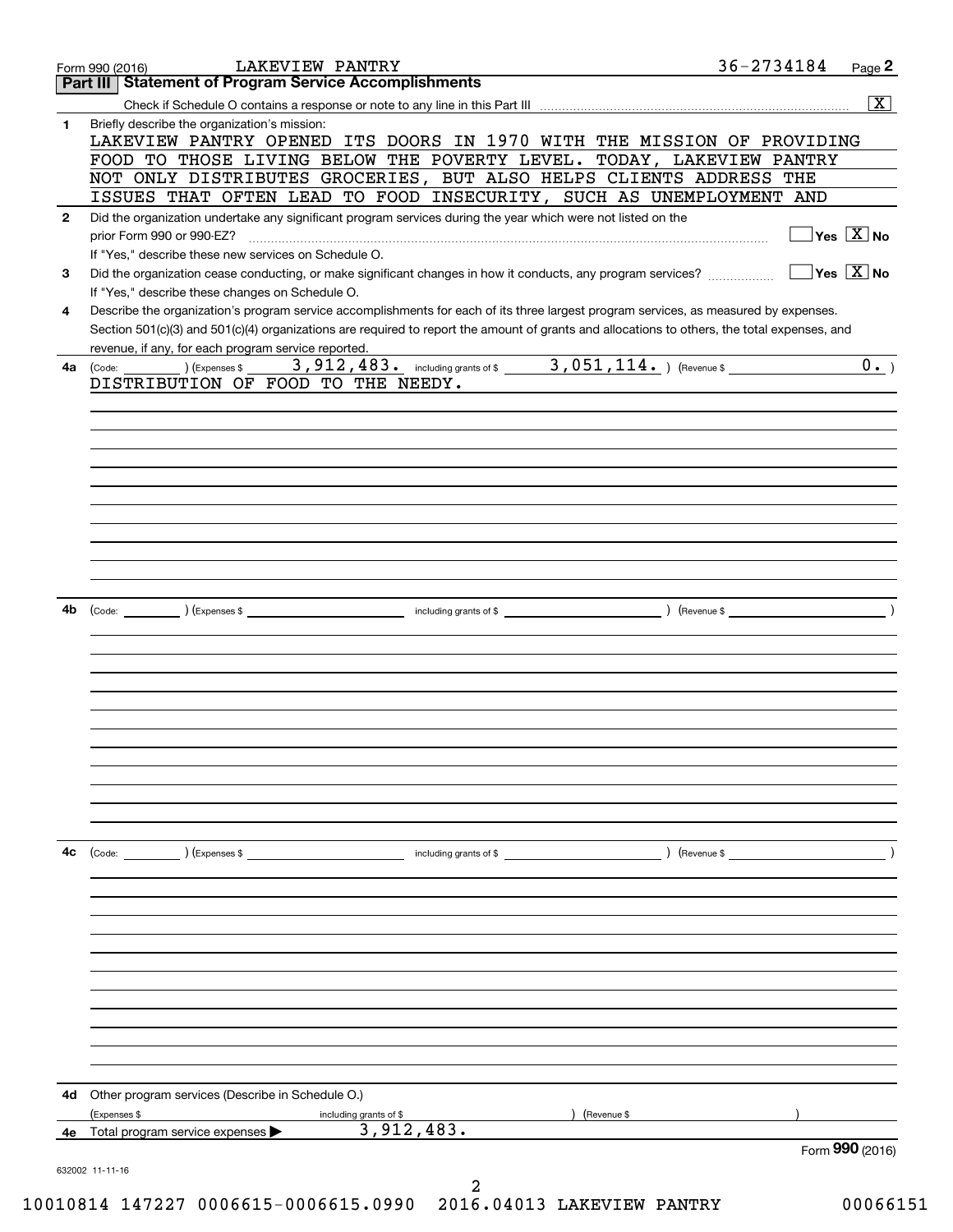| Form 990 (2016) |  |  |
|-----------------|--|--|

|    |                                                                                                                                      |                 | Yes         | No          |
|----|--------------------------------------------------------------------------------------------------------------------------------------|-----------------|-------------|-------------|
| 1. | Is the organization described in section $501(c)(3)$ or $4947(a)(1)$ (other than a private foundation)?                              |                 |             |             |
|    |                                                                                                                                      | 1.              | X           |             |
| 2  |                                                                                                                                      | $\overline{2}$  | $\mathbf X$ |             |
| 3  | Did the organization engage in direct or indirect political campaign activities on behalf of or in opposition to candidates for      |                 |             |             |
|    |                                                                                                                                      | 3               |             | х           |
| 4  | Section 501(c)(3) organizations. Did the organization engage in lobbying activities, or have a section 501(h) election in effect     |                 |             |             |
|    |                                                                                                                                      | 4               |             | х           |
| 5  | Is the organization a section 501(c)(4), 501(c)(5), or 501(c)(6) organization that receives membership dues, assessments, or         |                 |             |             |
|    |                                                                                                                                      | 5               |             | х           |
| 6  | Did the organization maintain any donor advised funds or any similar funds or accounts for which donors have the right to            |                 |             |             |
|    | provide advice on the distribution or investment of amounts in such funds or accounts? If "Yes," complete Schedule D, Part I         | 6               |             | х           |
| 7  | Did the organization receive or hold a conservation easement, including easements to preserve open space,                            |                 |             |             |
|    |                                                                                                                                      | $\overline{7}$  |             | х           |
| 8  | Did the organization maintain collections of works of art, historical treasures, or other similar assets? If "Yes," complete         |                 |             |             |
|    |                                                                                                                                      | 8               |             | х           |
| 9  | Did the organization report an amount in Part X, line 21, for escrow or custodial account liability, serve as a custodian for        |                 |             |             |
|    | amounts not listed in Part X; or provide credit counseling, debt management, credit repair, or debt negotiation services?            |                 |             |             |
|    | If "Yes," complete Schedule D, Part IV                                                                                               | 9               |             | х           |
| 10 | Did the organization, directly or through a related organization, hold assets in temporarily restricted endowments, permanent        |                 |             |             |
|    |                                                                                                                                      | 10              |             | x           |
| 11 | If the organization's answer to any of the following questions is "Yes," then complete Schedule D, Parts VI, VIII, VIII, IX, or X    |                 |             |             |
|    | as applicable.                                                                                                                       |                 |             |             |
|    | a Did the organization report an amount for land, buildings, and equipment in Part X, line 10? If "Yes," complete Schedule D,        |                 |             |             |
|    |                                                                                                                                      | 11a             | X           |             |
|    | <b>b</b> Did the organization report an amount for investments - other securities in Part X, line 12 that is 5% or more of its total |                 |             |             |
|    |                                                                                                                                      | 11 <sub>b</sub> |             | х           |
|    | c Did the organization report an amount for investments - program related in Part X, line 13 that is 5% or more of its total         |                 |             |             |
|    |                                                                                                                                      | 11c             |             | х           |
|    | d Did the organization report an amount for other assets in Part X, line 15 that is 5% or more of its total assets reported in       |                 |             |             |
|    |                                                                                                                                      | <b>11d</b>      |             | x           |
|    | e Did the organization report an amount for other liabilities in Part X, line 25? If "Yes," complete Schedule D, Part X              | 11e             |             | $\mathbf X$ |
|    | Did the organization's separate or consolidated financial statements for the tax year include a footnote that addresses              |                 |             |             |
|    | the organization's liability for uncertain tax positions under FIN 48 (ASC 740)? If "Yes," complete Schedule D, Part X               | 11f             | х           |             |
|    | 12a Did the organization obtain separate, independent audited financial statements for the tax year? If "Yes." complete              |                 |             |             |
|    | Schedule D, Parts XI and XII                                                                                                         | 12a             | X           |             |
|    | <b>b</b> Was the organization included in consolidated, independent audited financial statements for the tax year?                   |                 |             |             |
|    | If "Yes," and if the organization answered "No" to line 12a, then completing Schedule D, Parts XI and XII is optional                | 12b             |             | ᅀ           |
| 13 |                                                                                                                                      | 13              |             | $\mathbf X$ |
|    | 14a Did the organization maintain an office, employees, or agents outside of the United States?                                      | 14a             |             | X           |
|    | b Did the organization have aggregate revenues or expenses of more than \$10,000 from grantmaking, fundraising, business,            |                 |             |             |
|    | investment, and program service activities outside the United States, or aggregate foreign investments valued at \$100,000           |                 |             |             |
|    |                                                                                                                                      | 14b             |             | x           |
| 15 | Did the organization report on Part IX, column (A), line 3, more than \$5,000 of grants or other assistance to or for any            |                 |             |             |
|    |                                                                                                                                      | 15              |             | x           |
| 16 | Did the organization report on Part IX, column (A), line 3, more than \$5,000 of aggregate grants or other assistance to             |                 |             |             |
|    |                                                                                                                                      | 16              |             | x           |
| 17 | Did the organization report a total of more than \$15,000 of expenses for professional fundraising services on Part IX,              |                 |             |             |
|    |                                                                                                                                      | 17              |             | x           |
| 18 | Did the organization report more than \$15,000 total of fundraising event gross income and contributions on Part VIII, lines         |                 |             |             |
|    |                                                                                                                                      | 18              | x           |             |
| 19 | Did the organization report more than \$15,000 of gross income from gaming activities on Part VIII, line 9a? If "Yes."               |                 |             |             |
|    |                                                                                                                                      | 19              |             | x           |

Form **990** (2016) Form (2016) **990**

632003 11-11-16 632003 11-11-16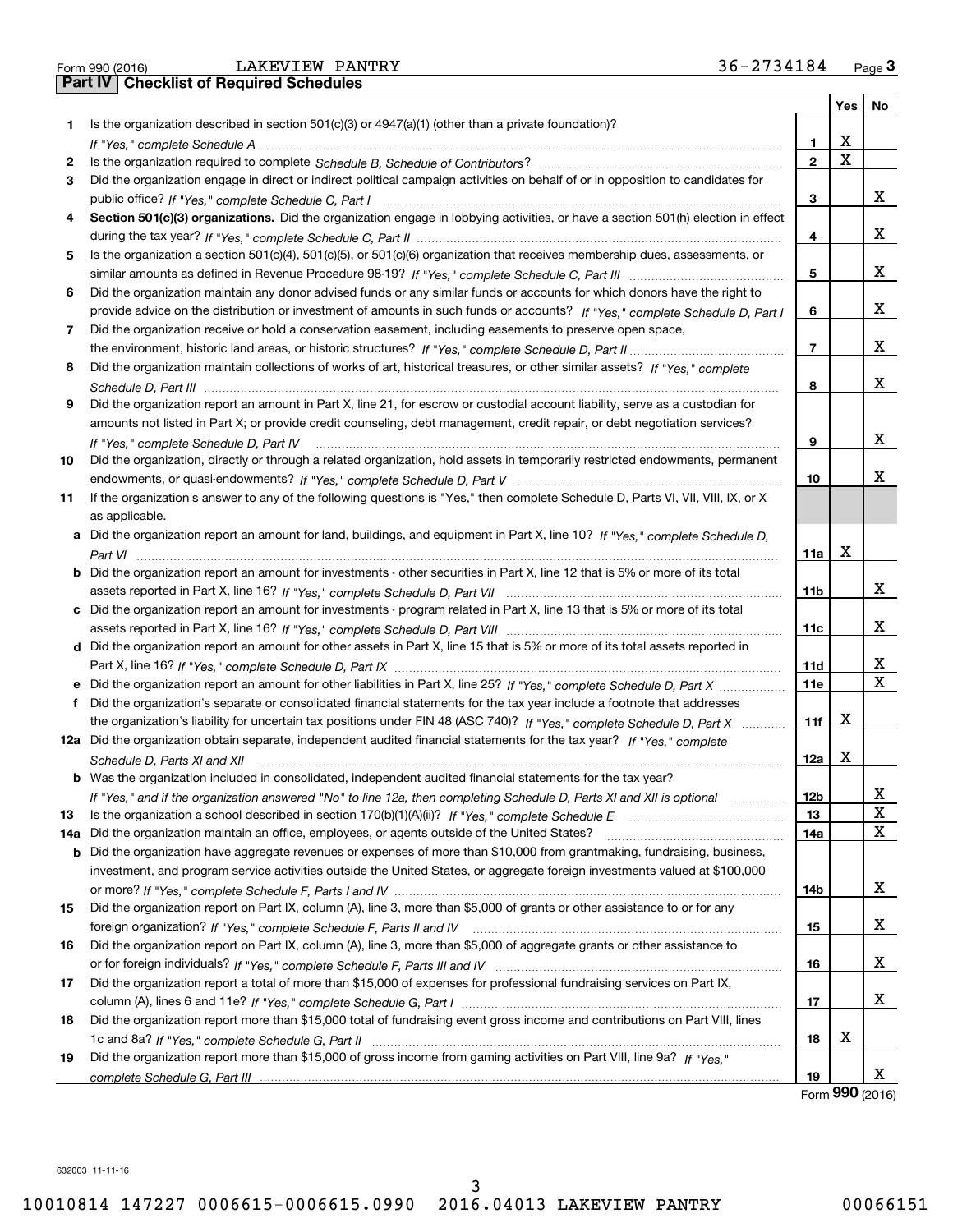|  | Form 990 (2016) |
|--|-----------------|
|  |                 |

*(continued)*

|    |                                                                                                                                                      |                 | Yes | No          |
|----|------------------------------------------------------------------------------------------------------------------------------------------------------|-----------------|-----|-------------|
|    | 20a Did the organization operate one or more hospital facilities? If "Yes," complete Schedule H                                                      | 20a             |     | х           |
|    | b If "Yes" to line 20a, did the organization attach a copy of its audited financial statements to this return?                                       | 20 <sub>b</sub> |     |             |
| 21 | Did the organization report more than \$5,000 of grants or other assistance to any domestic organization or                                          |                 |     |             |
|    |                                                                                                                                                      | 21              |     | x           |
| 22 | Did the organization report more than \$5,000 of grants or other assistance to or for domestic individuals on                                        |                 |     |             |
|    |                                                                                                                                                      | 22              | X   |             |
| 23 | Did the organization answer "Yes" to Part VII, Section A, line 3, 4, or 5 about compensation of the organization's current                           |                 |     |             |
|    | and former officers, directors, trustees, key employees, and highest compensated employees? If "Yes," complete                                       |                 |     |             |
|    |                                                                                                                                                      | 23              |     | X           |
|    | 24a Did the organization have a tax-exempt bond issue with an outstanding principal amount of more than \$100,000 as of the                          |                 |     |             |
|    | last day of the year, that was issued after December 31, 2002? If "Yes," answer lines 24b through 24d and complete                                   |                 |     |             |
|    | Schedule K. If "No", go to line 25a                                                                                                                  | 24a             |     | x           |
| b  | Did the organization invest any proceeds of tax-exempt bonds beyond a temporary period exception?                                                    | 24b             |     |             |
| c  | Did the organization maintain an escrow account other than a refunding escrow at any time during the year to defease                                 |                 |     |             |
|    | any tax-exempt bonds?                                                                                                                                | 24c             |     |             |
|    |                                                                                                                                                      | 24d             |     |             |
|    | 25a Section 501(c)(3), 501(c)(4), and 501(c)(29) organizations. Did the organization engage in an excess benefit                                     |                 |     |             |
|    |                                                                                                                                                      | 25a             |     | x           |
| b  | Is the organization aware that it engaged in an excess benefit transaction with a disqualified person in a prior year, and                           |                 |     |             |
|    | that the transaction has not been reported on any of the organization's prior Forms 990 or 990-EZ? If "Yes," complete                                |                 |     | X           |
|    | Schedule L, Part I                                                                                                                                   | 25b             |     |             |
| 26 | Did the organization report any amount on Part X, line 5, 6, or 22 for receivables from or payables to any current or                                |                 |     |             |
|    | former officers, directors, trustees, key employees, highest compensated employees, or disqualified persons? If "Yes."                               | 26              |     | X           |
| 27 | complete Schedule L, Part II<br>Did the organization provide a grant or other assistance to an officer, director, trustee, key employee, substantial |                 |     |             |
|    | contributor or employee thereof, a grant selection committee member, or to a 35% controlled entity or family member                                  |                 |     |             |
|    |                                                                                                                                                      | 27              |     | X           |
| 28 | Was the organization a party to a business transaction with one of the following parties (see Schedule L, Part IV                                    |                 |     |             |
|    | instructions for applicable filing thresholds, conditions, and exceptions):                                                                          |                 |     |             |
| а  | A current or former officer, director, trustee, or key employee? If "Yes," complete Schedule L, Part IV                                              | 28a             |     | X           |
| b  | A family member of a current or former officer, director, trustee, or key employee? If "Yes," complete Schedule L, Part IV                           | 28b             |     | $\mathbf X$ |
| c  | An entity of which a current or former officer, director, trustee, or key employee (or a family member thereof) was an officer,                      |                 |     |             |
|    |                                                                                                                                                      | 28c             |     | X           |
| 29 |                                                                                                                                                      | 29              | X   |             |
| 30 | Did the organization receive contributions of art, historical treasures, or other similar assets, or qualified conservation                          |                 |     |             |
|    |                                                                                                                                                      | 30              |     | X           |
| 31 | Did the organization liquidate, terminate, or dissolve and cease operations?                                                                         |                 |     |             |
|    |                                                                                                                                                      | 31              |     | х           |
| 32 | Did the organization sell, exchange, dispose of, or transfer more than 25% of its net assets? If "Yes," complete                                     |                 |     |             |
|    |                                                                                                                                                      | 32              |     | х           |
| 33 | Did the organization own 100% of an entity disregarded as separate from the organization under Regulations                                           |                 |     |             |
|    |                                                                                                                                                      | 33              |     | х           |
| 34 | Was the organization related to any tax-exempt or taxable entity? If "Yes," complete Schedule R, Part II, III, or IV, and                            |                 |     |             |
|    |                                                                                                                                                      | 34              |     | х           |
|    | 35a Did the organization have a controlled entity within the meaning of section 512(b)(13)?                                                          | <b>35a</b>      |     | X           |
|    | b If "Yes" to line 35a, did the organization receive any payment from or engage in any transaction with a controlled entity                          |                 |     |             |
|    |                                                                                                                                                      | 35b             |     |             |
| 36 | Section 501(c)(3) organizations. Did the organization make any transfers to an exempt non-charitable related organization?                           |                 |     |             |
|    |                                                                                                                                                      | 36              |     | x           |
| 37 | Did the organization conduct more than 5% of its activities through an entity that is not a related organization                                     |                 |     |             |
|    |                                                                                                                                                      | 37              |     | х           |
| 38 | Did the organization complete Schedule O and provide explanations in Schedule O for Part VI, lines 11b and 19?                                       |                 |     |             |
|    |                                                                                                                                                      | 38              | X   |             |

Form **990** (2016)

632004 11-11-16 632004 11-11-16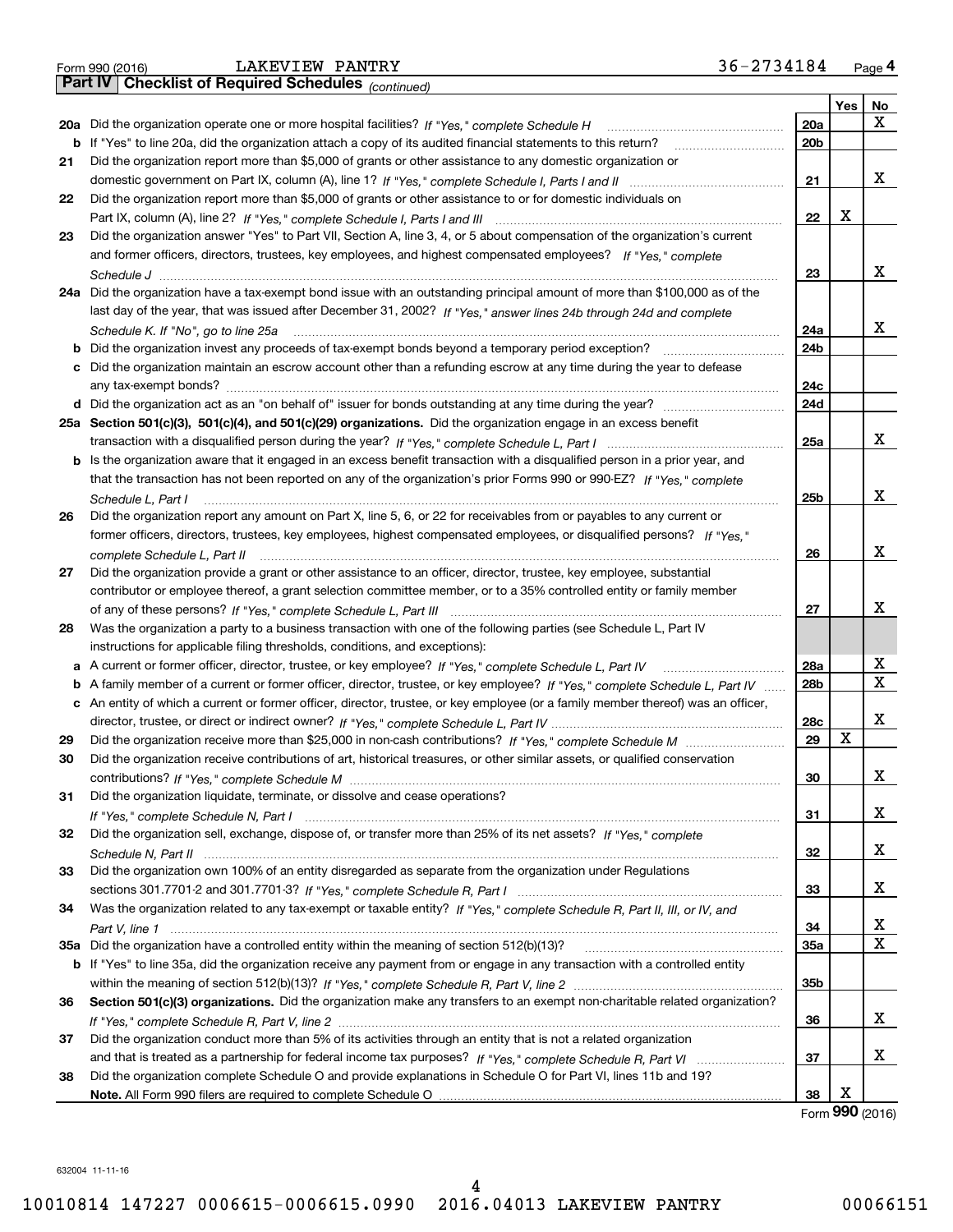|               | <b>LAKEVIEW PANTRY</b><br>Form 990 (2016)                                                                                                       |                 | 36-2734184 |                |     | Page 5                  |
|---------------|-------------------------------------------------------------------------------------------------------------------------------------------------|-----------------|------------|----------------|-----|-------------------------|
| <b>Part V</b> | <b>Statements Regarding Other IRS Filings and Tax Compliance</b>                                                                                |                 |            |                |     |                         |
|               | Check if Schedule O contains a response or note to any line in this Part V                                                                      |                 |            |                |     |                         |
|               |                                                                                                                                                 |                 |            |                | Yes | No                      |
|               |                                                                                                                                                 | 1a              | 11         |                |     |                         |
| b             | Enter the number of Forms W-2G included in line 1a. Enter -0- if not applicable                                                                 | 1 <sub>b</sub>  | $\Omega$   |                |     |                         |
|               | Did the organization comply with backup withholding rules for reportable payments to vendors and reportable gaming                              |                 |            |                |     |                         |
|               |                                                                                                                                                 |                 |            | 1c             | х   |                         |
|               | 2a Enter the number of employees reported on Form W-3, Transmittal of Wage and Tax Statements,                                                  |                 |            |                |     |                         |
|               | filed for the calendar year ending with or within the year covered by this return                                                               | 2a              | 22         |                |     |                         |
|               |                                                                                                                                                 |                 |            | 2 <sub>b</sub> | X   |                         |
|               | <b>Note.</b> If the sum of lines 1a and 2a is greater than 250, you may be required to $e$ -file (see instructions)                             |                 |            |                |     |                         |
|               | 3a Did the organization have unrelated business gross income of \$1,000 or more during the year?                                                |                 |            | 3a             |     | X                       |
|               |                                                                                                                                                 |                 |            | 3 <sub>b</sub> |     |                         |
|               | 4a At any time during the calendar year, did the organization have an interest in, or a signature or other authority over, a                    |                 |            |                |     |                         |
|               |                                                                                                                                                 |                 |            | 4a             |     | х                       |
|               | <b>b</b> If "Yes," enter the name of the foreign country: $\blacktriangleright$                                                                 |                 |            |                |     |                         |
|               | See instructions for filing requirements for FinCEN Form 114, Report of Foreign Bank and Financial Accounts (FBAR).                             |                 |            |                |     |                         |
|               | 5a Was the organization a party to a prohibited tax shelter transaction at any time during the tax year?                                        |                 |            | 5a             |     | x                       |
| b             |                                                                                                                                                 |                 |            | 5 <sub>b</sub> |     | $\overline{\mathbf{x}}$ |
|               |                                                                                                                                                 |                 |            | 5 <sub>c</sub> |     |                         |
|               | 6a Does the organization have annual gross receipts that are normally greater than \$100,000, and did the organization solicit                  |                 |            |                |     |                         |
|               | any contributions that were not tax deductible as charitable contributions?                                                                     |                 |            | 6a             |     | x                       |
| b             | If "Yes," did the organization include with every solicitation an express statement that such contributions or gifts                            |                 |            |                |     |                         |
|               | were not tax deductible?                                                                                                                        |                 |            | 6b             |     |                         |
| 7             | Organizations that may receive deductible contributions under section 170(c).                                                                   |                 |            |                |     |                         |
| а             | Did the organization receive a payment in excess of \$75 made partly as a contribution and partly for goods and services provided to the payor? |                 |            | 7a             | х   |                         |
| b             | If "Yes," did the organization notify the donor of the value of the goods or services provided?                                                 |                 |            | 7b             | X   |                         |
|               | c Did the organization sell, exchange, or otherwise dispose of tangible personal property for which it was required                             |                 |            |                |     |                         |
|               | to file Form 8282?                                                                                                                              |                 |            | 7c             |     | х                       |
|               |                                                                                                                                                 | 7d              |            |                |     |                         |
| е             | Did the organization receive any funds, directly or indirectly, to pay premiums on a personal benefit contract?                                 |                 |            | 7e             |     | x                       |
| Ť.            | Did the organization, during the year, pay premiums, directly or indirectly, on a personal benefit contract?                                    |                 |            | 7f             |     | $\overline{\mathbf{x}}$ |
|               | If the organization received a contribution of qualified intellectual property, did the organization file Form 8899 as required?                |                 |            | 7g             |     |                         |
| g<br>h        | If the organization received a contribution of cars, boats, airplanes, or other vehicles, did the organization file a Form 1098-C?              |                 |            | 7h             |     |                         |
| 8             | Sponsoring organizations maintaining donor advised funds. Did a donor advised fund maintained by the                                            |                 |            |                |     |                         |
|               | sponsoring organization have excess business holdings at any time during the year?                                                              |                 |            | 8              |     |                         |
| 9             | Sponsoring organizations maintaining donor advised funds.                                                                                       |                 |            |                |     |                         |
| а             | Did the sponsoring organization make any taxable distributions under section 4966?                                                              |                 |            | 9а             |     |                         |
| b             | Did the sponsoring organization make a distribution to a donor, donor advisor, or related person?                                               |                 |            | 9b             |     |                         |
| 10            | Section 501(c)(7) organizations. Enter:                                                                                                         |                 |            |                |     |                         |
| а             |                                                                                                                                                 | 10a             |            |                |     |                         |
| b             | Gross receipts, included on Form 990, Part VIII, line 12, for public use of club facilities                                                     | 10 <sub>b</sub> |            |                |     |                         |
| 11            | Section 501(c)(12) organizations. Enter:                                                                                                        |                 |            |                |     |                         |
| а             |                                                                                                                                                 | 11a             |            |                |     |                         |
| b             | Gross income from other sources (Do not net amounts due or paid to other sources against                                                        |                 |            |                |     |                         |
|               | amounts due or received from them.)                                                                                                             | 11b             |            |                |     |                         |
|               | 12a Section 4947(a)(1) non-exempt charitable trusts. Is the organization filing Form 990 in lieu of Form 1041?                                  |                 |            | 12a            |     |                         |
| b             | If "Yes," enter the amount of tax-exempt interest received or accrued during the year                                                           | 12b             |            |                |     |                         |
| 13            | Section 501(c)(29) qualified nonprofit health insurance issuers.                                                                                |                 |            |                |     |                         |
| а             | Is the organization licensed to issue qualified health plans in more than one state?                                                            |                 |            | 13а            |     |                         |
|               | Note. See the instructions for additional information the organization must report on Schedule O.                                               |                 |            |                |     |                         |
|               | <b>b</b> Enter the amount of reserves the organization is required to maintain by the states in which the                                       |                 |            |                |     |                         |
|               |                                                                                                                                                 | 13 <sub>b</sub> |            |                |     |                         |
| c             | Enter the amount of reserves on hand                                                                                                            | 13c             |            |                |     |                         |
| 14a           | Did the organization receive any payments for indoor tanning services during the tax year?                                                      |                 |            | 14a            |     | x                       |
|               |                                                                                                                                                 |                 |            | 14b            |     |                         |
|               |                                                                                                                                                 |                 |            |                | QQQ |                         |

Form **990**( <sup>2016</sup>) Form (2016) **990**

632005 11-11-16 632005 11-11-16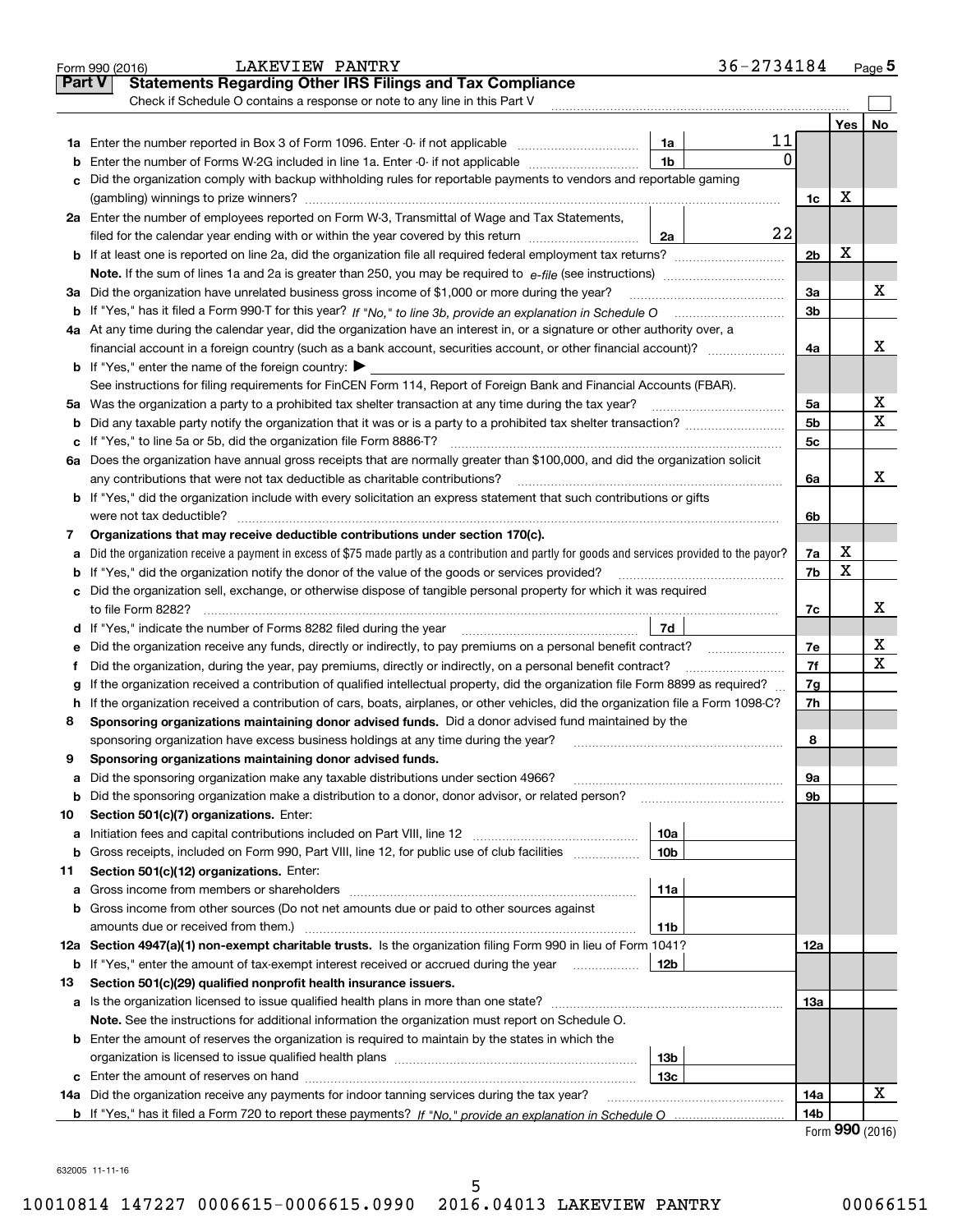|    | to line 8a, 8b, or 10b below, describe the circumstances, processes, or changes in Schedule O. See instructions.                                                                                                               |                 |                         | $\overline{\mathbf{x}}$ |
|----|--------------------------------------------------------------------------------------------------------------------------------------------------------------------------------------------------------------------------------|-----------------|-------------------------|-------------------------|
|    | <b>Section A. Governing Body and Management</b>                                                                                                                                                                                |                 |                         |                         |
|    |                                                                                                                                                                                                                                |                 | Yes                     | No                      |
|    | 16<br>1a<br><b>1a</b> Enter the number of voting members of the governing body at the end of the tax year <i>manumum</i>                                                                                                       |                 |                         |                         |
|    | If there are material differences in voting rights among members of the governing body, or if the governing                                                                                                                    |                 |                         |                         |
|    | body delegated broad authority to an executive committee or similar committee, explain in Schedule O.                                                                                                                          |                 |                         |                         |
|    | 16<br><b>b</b> Enter the number of voting members included in line 1a, above, who are independent <i>manument</i><br>1b                                                                                                        |                 |                         |                         |
| 2  | Did any officer, director, trustee, or key employee have a family relationship or a business relationship with any other                                                                                                       |                 |                         |                         |
|    | officer, director, trustee, or key employee?                                                                                                                                                                                   | $\mathbf{2}$    |                         | Х                       |
| 3  | Did the organization delegate control over management duties customarily performed by or under the direct supervision                                                                                                          |                 |                         |                         |
|    |                                                                                                                                                                                                                                | 3               |                         |                         |
| 4  | Did the organization make any significant changes to its governing documents since the prior Form 990 was filed?                                                                                                               | 4               |                         | $rac{X}{X}$             |
| 5  |                                                                                                                                                                                                                                | 5               |                         |                         |
| 6  | Did the organization have members or stockholders?                                                                                                                                                                             | 6               |                         | $\overline{\mathbf{x}}$ |
|    | 7a Did the organization have members, stockholders, or other persons who had the power to elect or appoint one or                                                                                                              |                 |                         |                         |
|    |                                                                                                                                                                                                                                | 7a              |                         | X                       |
|    | <b>b</b> Are any governance decisions of the organization reserved to (or subject to approval by) members, stockholders, or                                                                                                    |                 |                         |                         |
|    | persons other than the governing body?                                                                                                                                                                                         | 7b              |                         | х                       |
| 8  | Did the organization contemporaneously document the meetings held or written actions undertaken during the year by the following:                                                                                              |                 |                         |                         |
| а  |                                                                                                                                                                                                                                | 8a              | х                       |                         |
|    |                                                                                                                                                                                                                                | 8b              | $\mathbf x$             |                         |
| 9  | Is there any officer, director, trustee, or key employee listed in Part VII, Section A, who cannot be reached at the                                                                                                           |                 |                         |                         |
|    |                                                                                                                                                                                                                                | 9               |                         | X                       |
|    | Section B. Policies (This Section B requests information about policies not required by the Internal Revenue Code.)                                                                                                            |                 |                         |                         |
|    |                                                                                                                                                                                                                                |                 | Yes                     | No                      |
|    |                                                                                                                                                                                                                                | 10a             |                         | X                       |
|    | b If "Yes," did the organization have written policies and procedures governing the activities of such chapters, affiliates,                                                                                                   |                 |                         |                         |
|    | and branches to ensure their operations are consistent with the organization's exempt purposes?                                                                                                                                | 10 <sub>b</sub> |                         |                         |
|    | 11a Has the organization provided a complete copy of this Form 990 to all members of its governing body before filing the form?                                                                                                | 11a             |                         | X                       |
|    | <b>b</b> Describe in Schedule O the process, if any, used by the organization to review this Form 990.                                                                                                                         |                 |                         |                         |
|    |                                                                                                                                                                                                                                | 12a             | Х                       |                         |
|    | <b>b</b> Were officers, directors, or trustees, and key employees required to disclose annually interests that could give rise to conflicts?                                                                                   | 12 <sub>b</sub> | X                       |                         |
|    | c Did the organization regularly and consistently monitor and enforce compliance with the policy? If "Yes," describe                                                                                                           |                 |                         |                         |
|    | in Schedule O how this was done manufactured and contain an according of the state of the state of the state o                                                                                                                 | 12c             | х                       |                         |
| 13 | Did the organization have a written whistleblower policy?                                                                                                                                                                      | 13              | $\overline{\mathbf{x}}$ |                         |
| 14 | Did the organization have a written document retention and destruction policy?                                                                                                                                                 | 14              | X                       |                         |
| 15 | Did the process for determining compensation of the following persons include a review and approval by independent                                                                                                             |                 |                         |                         |
|    | persons, comparability data, and contemporaneous substantiation of the deliberation and decision?                                                                                                                              |                 |                         |                         |
|    | a The organization's CEO, Executive Director, or top management official [11] [12] The organization's CEO, Executive Director, or top management official [12] [12] [12] [12] The organization's CEO, Executive Director, or t | 15a             | x                       |                         |
|    | b Other officers or key employees of the organization manufactured content to the organization manufactured by Other officers or key employees of the organization manufactured content of the organization manufactured by Ot | 15b             |                         | X                       |
|    | If "Yes" to line 15a or 15b, describe the process in Schedule O (see instructions).                                                                                                                                            |                 |                         |                         |
|    | 16a Did the organization invest in, contribute assets to, or participate in a joint venture or similar arrangement with a                                                                                                      |                 |                         |                         |
|    | taxable entity during the year?                                                                                                                                                                                                | 16a             |                         | x                       |
|    | b If "Yes," did the organization follow a written policy or procedure requiring the organization to evaluate its participation                                                                                                 |                 |                         |                         |
|    | in joint venture arrangements under applicable federal tax law, and take steps to safeguard the organization's                                                                                                                 |                 |                         |                         |
|    |                                                                                                                                                                                                                                | 16b             |                         |                         |
|    | <b>Section C. Disclosure</b>                                                                                                                                                                                                   |                 |                         |                         |
| 17 | List the states with which a copy of this Form 990 is required to be filed $\blacktriangleright$ IL                                                                                                                            |                 |                         |                         |
| 18 | Section 6104 requires an organization to make its Forms 1023 (or 1024 if applicable), 990, and 990-T (Section 501(c)(3)s only) available                                                                                       |                 |                         |                         |
|    | for public inspection. Indicate how you made these available. Check all that apply.                                                                                                                                            |                 |                         |                         |
|    | $\lfloor x \rfloor$ Upon request<br>Own website<br>Another's website<br>Other (explain in Schedule O)                                                                                                                          |                 |                         |                         |
| 19 | Describe in Schedule O whether (and if so, how) the organization made its governing documents, conflict of interest policy, and financial                                                                                      |                 |                         |                         |
|    | statements available to the public during the tax year.                                                                                                                                                                        |                 |                         |                         |
| 20 | State the name, address, and telephone number of the person who possesses the organization's books and records:                                                                                                                |                 |                         |                         |
|    | KELLIE O'CONNELL - 773-525-1777                                                                                                                                                                                                |                 |                         |                         |
|    | 60613-2936<br>3945 N. SHERIDAN ROAD, CHICAGO,<br>IL                                                                                                                                                                            |                 |                         |                         |
|    |                                                                                                                                                                                                                                |                 |                         |                         |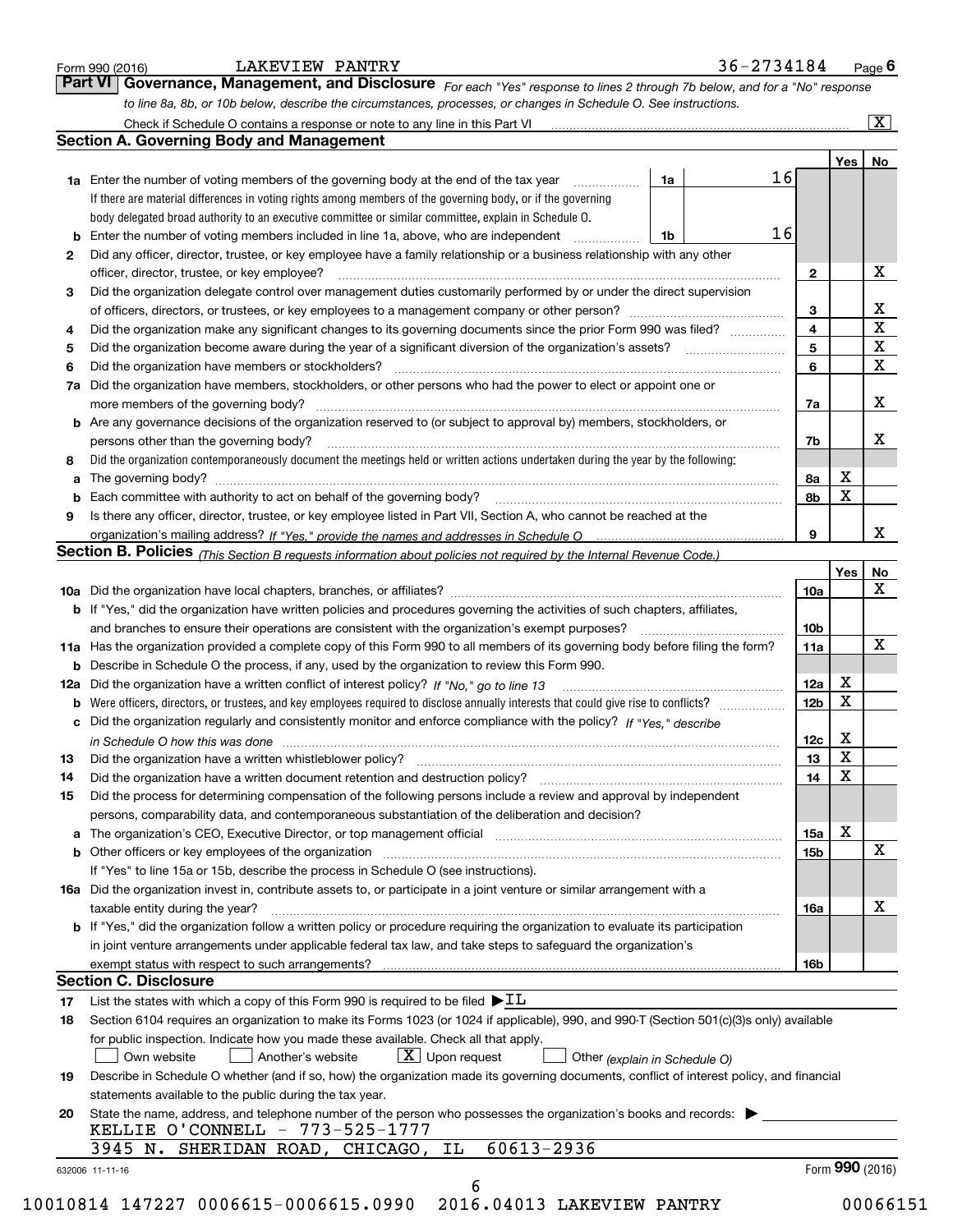**(A)**

 $\mathcal{L}^{\text{max}}$ 

| Form 990 (2016) | LAKEVIEW PANTRY                               |                                                                                            | 36-2734184 | Page 7 |
|-----------------|-----------------------------------------------|--------------------------------------------------------------------------------------------|------------|--------|
|                 |                                               | Part VII Compensation of Officers, Directors, Trustees, Key Employees, Highest Compensated |            |        |
|                 | <b>Employees, and Independent Contractors</b> |                                                                                            |            |        |

Check if Schedule O contains a response or note to any line in this Part VII <u>mand all communication communication</u>

**Section A. Officers, Directors, Trustees, Key Employees, and Highest Compensated Employees Section A. Officers, Directors, Trustees, Key Employees, and Highest Compensated Employees**

1a Complete this table for all persons required to be listed. Report compensation for the calendar year ending with or within the organization's tax year.

List all of the organization's current officers, directors, trustees (whether individuals or organizations), regardless of amount of compensation. Enter -0- in columns (D), (E), and (F) if no compensation was paid.

● List all of the organization's current key employees, if any. See instructions for definition of "key employee."

• List the organization's five current highest compensated employees (other than an officer, director, trustee, or key employee) who received reportable compensation (Box 5 of Form W-2 and/or Box 7 of Form 1099-MISC) of more than \$100,000 from the organization and any related organizations.

List all of the organization's former officers, key employees, and highest compensated employees who received more than \$100,000 of reportable compensation from the organization and any related organizations. reportable compensation from the organization and any related organizations.

List all of the organization's former directors or trustees that received, in the capacity as a former director or trustee of the organization, more than \$10 , <sup>000</sup>of reportable compensation from the organization and any related organizations. more than \$10,000 of reportable compensation from the organization and any related organizations.

List persons in the following order: individual trustees or directors; institutional trustees; officers; key employees; highest compensated employees; and former such persons. and former such persons.

Check this box if neither the organization nor any related organization compensated any current officer, director, or trustee.  $\mathcal{L}^{\text{max}}$ 

| (A)                          | (B)<br>(C)             |                                         |                               |         |              |                                         |        | (D)                 | (E)                              | (F)                      |
|------------------------------|------------------------|-----------------------------------------|-------------------------------|---------|--------------|-----------------------------------------|--------|---------------------|----------------------------------|--------------------------|
| Name and Title               | Average                | Position<br>(do not check more than one |                               |         |              |                                         |        | Reportable          | Reportable                       | Estimated                |
|                              | hours per              |                                         | box, unless person is both an |         |              | officer and a director/trustee)         |        | compensation        | compensation                     | amount of                |
|                              | week                   |                                         |                               |         |              |                                         |        | from                | from related                     | other                    |
|                              | (list any<br>hours for |                                         |                               |         |              |                                         |        | the<br>organization | organizations<br>(W-2/1099-MISC) | compensation<br>from the |
|                              | related                |                                         |                               |         |              |                                         |        | (W-2/1099-MISC)     |                                  | organization             |
|                              | organizations          |                                         |                               |         |              |                                         |        |                     |                                  | and related              |
|                              | below                  | Individual trustee or director          | nstitutional trustee          |         | Key employee |                                         |        |                     |                                  | organizations            |
|                              | line)                  |                                         |                               | Officer |              | <br>  Highest compensated<br>  employee | Former |                     |                                  |                          |
| ANNETTE HERING<br>(1)        | $\overline{2.00}$      |                                         |                               |         |              |                                         |        |                     |                                  |                          |
| <b>BOARD MEMBER</b>          |                        | $\mathbf X$                             |                               |         |              |                                         |        | 0.                  | $\mathbf 0$ .                    | $0_{.}$                  |
| BETSY JENKINS<br>(2)         | 2.00                   |                                         |                               |         |              |                                         |        |                     |                                  |                          |
| <b>BOARD MEMBER</b>          |                        | $\overline{\textbf{X}}$                 |                               |         |              |                                         |        | 0.                  | $\mathbf 0$ .                    | 0.                       |
| CARROLL DAMRON<br>(3)        | 2.00                   |                                         |                               |         |              |                                         |        |                     |                                  |                          |
| <b>FINANCE CHAIR</b>         |                        | X                                       |                               | X       |              |                                         |        | 0.                  | $\mathbf 0$ .                    | $0_{.}$                  |
| CASEY HERMAN<br>(4)          | 2.00                   |                                         |                               |         |              |                                         |        |                     |                                  |                          |
| BOARD MEMBER                 |                        | $\mathbf X$                             |                               |         |              |                                         |        | 0.                  | $\mathbf 0$ .                    | $\mathbf 0$ .            |
| CHRIS KERTESZ<br>(5)         | 2.00                   |                                         |                               |         |              |                                         |        |                     |                                  |                          |
| OUTGOING BOARD MEMBER        |                        | X                                       |                               |         |              |                                         |        | 0.                  | Ο.                               | $\mathbf 0$ .            |
| DAN LAYTIN<br>(6)            | 2.00                   |                                         |                               |         |              |                                         |        |                     |                                  |                          |
| PRESIDENT                    |                        | $\mathbf X$                             |                               | X       |              |                                         |        | 0.                  | $\mathbf 0$ .                    | $\mathbf 0$ .            |
| DAVID STONE<br>(7)           | 2.00                   |                                         |                               |         |              |                                         |        |                     |                                  |                          |
| <b>BOARD MEMBER</b>          |                        | $\mathbf X$                             |                               |         |              |                                         |        | 0.                  | $\mathbf 0$ .                    | $\mathbf 0$ .            |
| GEOFF KOSS<br>(8)            | $\overline{2.00}$      |                                         |                               |         |              |                                         |        |                     |                                  |                          |
| OUTGOING BOARD MEMBER        |                        | $\mathbf X$                             |                               |         |              |                                         |        | 0.                  | $\mathbf 0$ .                    | $\mathbf 0$ .            |
| GREG ROSE<br>(9)             | 2.00                   |                                         |                               |         |              |                                         |        |                     |                                  |                          |
| <b>BOARD MEMBER</b>          |                        | $\overline{\textbf{X}}$                 |                               |         |              |                                         |        | 0.                  | $\mathbf 0$ .                    | $0$ .                    |
| (10) HEATHER WAY KITZES      | 2.00                   |                                         |                               |         |              |                                         |        |                     |                                  |                          |
| OUTGOING BOARD MEMBER        |                        | X                                       |                               |         |              |                                         |        | 0.                  | $\mathbf 0$ .                    | $0$ .                    |
| (11) HOWARD KOREY            | 2.00                   |                                         |                               |         |              |                                         |        |                     |                                  |                          |
| OUTGOING BOARD MEMBER        |                        | $\mathbf X$                             |                               |         |              |                                         |        | 0.                  | $\mathbf 0$ .                    | $\mathbf 0$ .            |
| (12) JESS DUNNE              | 2.00                   |                                         |                               |         |              |                                         |        |                     |                                  |                          |
| <b>BOARD MEMBER</b>          |                        | X                                       |                               |         |              |                                         |        | 0.                  | $\mathbf 0$ .                    | $\mathbf 0$ .            |
| (13) KARA MIDDENDORF HAMSTRA | 2.00                   |                                         |                               |         |              |                                         |        |                     |                                  |                          |
| VICE PRESIDENT               |                        | $\mathbf X$                             |                               | X       |              |                                         |        | 0.                  | $\mathbf 0$ .                    | $\mathbf 0$ .            |
| (14) MANDY PEKIN             | 2.00                   |                                         |                               |         |              |                                         |        |                     |                                  |                          |
| <b>BOARD MEMBER</b>          |                        | $\mathbf X$                             |                               |         |              |                                         |        | 0.                  | $\mathbf 0$ .                    | $\mathbf 0$ .            |
| (15) MARK ZIPPERER           | $\overline{2.00}$      |                                         |                               |         |              |                                         |        |                     |                                  |                          |
| OUTGOING BOARD MEMBER        |                        | $\mathbf X$                             |                               |         |              |                                         |        | 0.                  | $\mathbf 0$ .                    | $\mathbf 0$ .            |
| (16) MARLA GORDON            | 2.00                   |                                         |                               |         |              |                                         |        |                     |                                  |                          |
| OUTGOING BOARD MEMBER        |                        | $\overline{\textbf{X}}$                 |                               |         |              |                                         |        | 0.                  | $\mathbf 0$ .                    | 0.                       |
| (17) MAURA DALY              | 2.00                   |                                         |                               |         |              |                                         |        |                     |                                  |                          |
| <b>BOARD MEMBER</b>          |                        | X                                       |                               |         |              |                                         |        | 0.                  | 0.                               | $\mathbf 0$ .            |
| 632007 11-11-16              |                        |                                         |                               |         |              |                                         |        |                     |                                  | Form 990 (2016)          |

10010814 147227 0006615-0006615.0990 2016.04013 LAKEVIEW PANTRY 10010814 147227 0006615-0006615.0990 2016.04013 LAKEVIEW PANTRY 00066151

7 7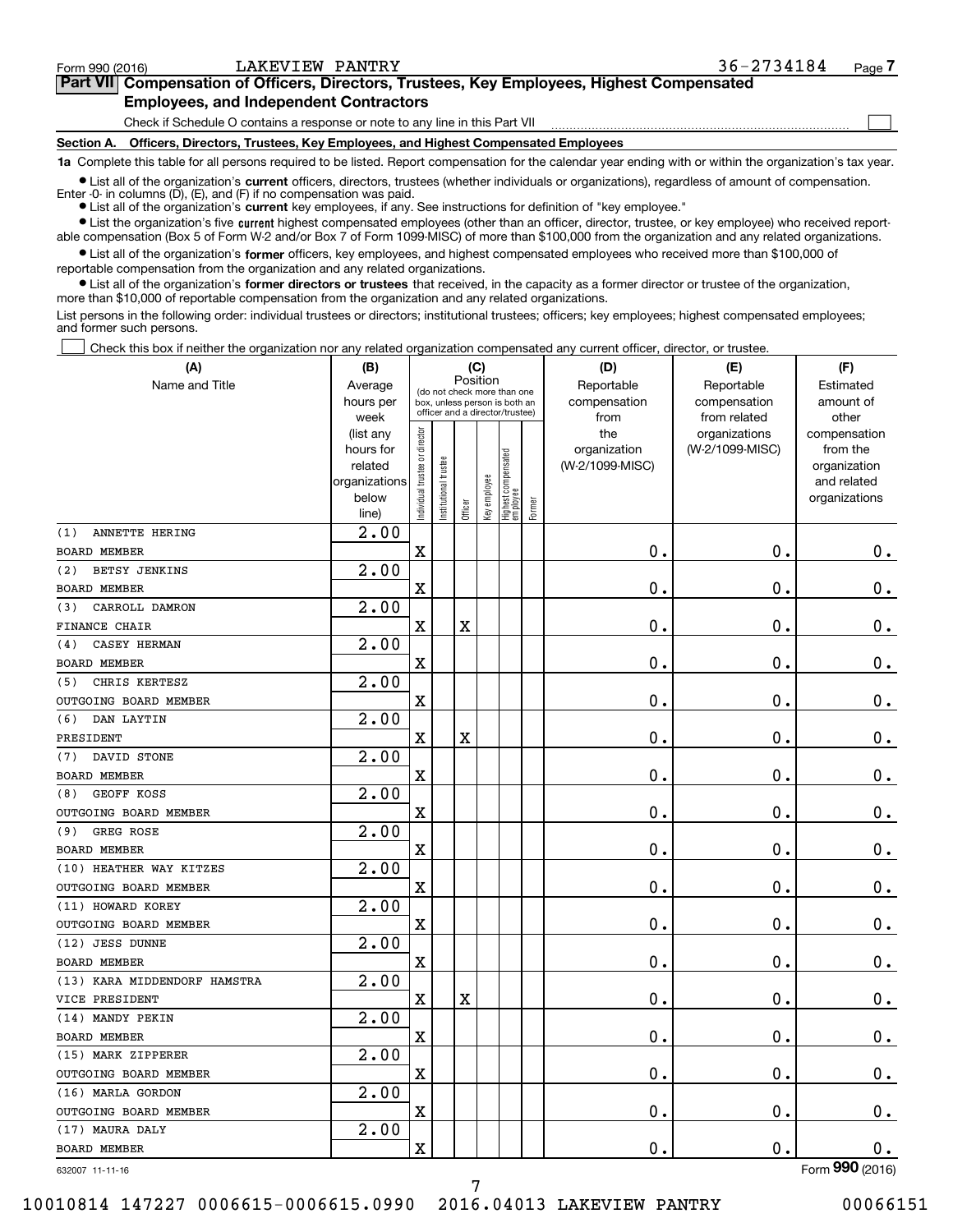| Form 990 (2016)     | <b>LAKEVIEW PANTRY</b>                                                                                                                                                                                                                                          |                                                                              |                                |                      |                                                                                                                    |              |                                 |                                   |                                                | 36-2734184                                       |                 |                                                                                   | Page 8           |
|---------------------|-----------------------------------------------------------------------------------------------------------------------------------------------------------------------------------------------------------------------------------------------------------------|------------------------------------------------------------------------------|--------------------------------|----------------------|--------------------------------------------------------------------------------------------------------------------|--------------|---------------------------------|-----------------------------------|------------------------------------------------|--------------------------------------------------|-----------------|-----------------------------------------------------------------------------------|------------------|
|                     | Part VII Section A. Officers, Directors, Trustees, Key Employees, and Highest Compensated Employees (continued)<br>(A)                                                                                                                                          |                                                                              |                                |                      |                                                                                                                    |              |                                 |                                   |                                                |                                                  |                 | (F)                                                                               |                  |
|                     | (B)<br>Average<br>hours per                                                                                                                                                                                                                                     |                                                                              |                                |                      | (C)<br>Position<br>(do not check more than one<br>box, unless person is both an<br>officer and a director/trustee) |              |                                 | (D)<br>Reportable<br>compensation | (E)<br>Reportable<br>compensation              | Estimated<br>amount of                           |                 |                                                                                   |                  |
|                     |                                                                                                                                                                                                                                                                 | week<br>(list any<br>hours for<br>related<br>organizations<br>below<br>line) | Individual trustee or director | nstitutional trustee | Officer                                                                                                            | Key employee | Highest compensated<br>employee | Former                            | from<br>the<br>organization<br>(W-2/1099-MISC) | from related<br>organizations<br>(W-2/1099-MISC) |                 | other<br>compensation<br>from the<br>organization<br>and related<br>organizations |                  |
| <b>BOARD MEMBER</b> | (18) PAULINE DRAPER WATTS                                                                                                                                                                                                                                       | 2.00                                                                         | $\mathbf X$                    |                      |                                                                                                                    |              |                                 |                                   | 0.                                             | 0.                                               |                 |                                                                                   | $0$ .            |
| SECRETARY           | (19) PHYLLIS KINGSLAND                                                                                                                                                                                                                                          | 2.00                                                                         | $\mathbf X$                    |                      | X                                                                                                                  |              |                                 |                                   | 0.                                             | 0.                                               |                 |                                                                                   | 0.               |
| <b>BOARD MEMBER</b> | (20) ROB CAPPUCCI                                                                                                                                                                                                                                               | 2.00                                                                         | X                              |                      |                                                                                                                    |              |                                 |                                   | 0.                                             | 0.                                               |                 |                                                                                   | 0.               |
|                     | (21) STEPHEN ISAACS                                                                                                                                                                                                                                             | 2.00                                                                         |                                |                      |                                                                                                                    |              |                                 |                                   |                                                |                                                  |                 |                                                                                   |                  |
| <b>BOARD MEMBER</b> | (22) SUSAN SILVER                                                                                                                                                                                                                                               | 2.00                                                                         | $\mathbf X$                    |                      |                                                                                                                    |              |                                 |                                   | 0.                                             | 0.                                               |                 |                                                                                   | 0.               |
| <b>BOARD MEMBER</b> |                                                                                                                                                                                                                                                                 |                                                                              | $\mathbf X$                    |                      |                                                                                                                    |              |                                 |                                   | 0.                                             | 0.                                               |                 |                                                                                   | $0$ .            |
|                     | (23) KELLIE O'CONNELL<br>EXECUTIVE DIRECTOR                                                                                                                                                                                                                     | 40.00                                                                        |                                |                      | X                                                                                                                  |              |                                 |                                   | 122,828.                                       | 0.                                               |                 | 4,002.                                                                            |                  |
|                     |                                                                                                                                                                                                                                                                 |                                                                              |                                |                      |                                                                                                                    |              |                                 |                                   |                                                |                                                  |                 |                                                                                   |                  |
|                     |                                                                                                                                                                                                                                                                 |                                                                              |                                |                      |                                                                                                                    |              |                                 |                                   | 122,828.                                       | 0.                                               |                 | 4,002.                                                                            |                  |
|                     | c Total from continuation sheets to Part VII, Section A <b>Constant Contact Part</b>                                                                                                                                                                            |                                                                              |                                |                      |                                                                                                                    |              |                                 |                                   | 0.                                             | 0.                                               |                 |                                                                                   | $\overline{0}$ . |
|                     |                                                                                                                                                                                                                                                                 |                                                                              |                                |                      |                                                                                                                    |              |                                 |                                   | 122,828.                                       | 0.                                               |                 | 4,002.                                                                            |                  |
| $\mathbf{2}$        | Total number of individuals (including but not limited to those listed above) who received more than \$100,000 of reportable<br>compensation from the organization $\blacktriangleright$                                                                        |                                                                              |                                |                      |                                                                                                                    |              |                                 |                                   |                                                |                                                  |                 |                                                                                   |                  |
| 3                   | Did the organization list any former officer, director, or trustee, key employee, or highest compensated employee on<br>line 1a? If "Yes," complete Schedule J for such individual manufactured contained and the Yes," complete Schedule J for such individual |                                                                              |                                |                      |                                                                                                                    |              |                                 |                                   |                                                |                                                  | 3               | <b>Yes</b>                                                                        | No<br>X          |
| 4                   | For any individual listed on line 1a, is the sum of reportable compensation and other compensation from the organization                                                                                                                                        |                                                                              |                                |                      |                                                                                                                    |              |                                 |                                   |                                                |                                                  | 4               |                                                                                   | х                |
| 5                   | Did any person listed on line 1a receive or accrue compensation from any unrelated organization or individual for services                                                                                                                                      |                                                                              |                                |                      |                                                                                                                    |              |                                 |                                   |                                                |                                                  | 5               |                                                                                   | X                |
|                     | <b>Section B. Independent Contractors</b>                                                                                                                                                                                                                       |                                                                              |                                |                      |                                                                                                                    |              |                                 |                                   |                                                |                                                  |                 |                                                                                   |                  |
| 1                   | Complete this table for your five highest compensated independent contractors that received more than \$100,000 of compensation from<br>the organization. Report compensation for the calendar year ending with or within the organization's tax year.          |                                                                              |                                |                      |                                                                                                                    |              |                                 |                                   |                                                |                                                  |                 |                                                                                   |                  |
|                     | (A)<br>Name and business address                                                                                                                                                                                                                                |                                                                              |                                | <b>NONE</b>          |                                                                                                                    |              |                                 |                                   | (B)<br>Description of services                 |                                                  | Compensation    | (C)                                                                               |                  |
|                     |                                                                                                                                                                                                                                                                 |                                                                              |                                |                      |                                                                                                                    |              |                                 |                                   |                                                |                                                  |                 |                                                                                   |                  |
|                     |                                                                                                                                                                                                                                                                 |                                                                              |                                |                      |                                                                                                                    |              |                                 |                                   |                                                |                                                  |                 |                                                                                   |                  |
|                     |                                                                                                                                                                                                                                                                 |                                                                              |                                |                      |                                                                                                                    |              |                                 |                                   |                                                |                                                  |                 |                                                                                   |                  |
| 2                   |                                                                                                                                                                                                                                                                 |                                                                              |                                |                      |                                                                                                                    |              |                                 |                                   |                                                |                                                  |                 |                                                                                   |                  |
|                     | Total number of independent contractors (including but not limited to those listed above) who received more than<br>\$100,000 of compensation from the organization                                                                                             |                                                                              |                                |                      |                                                                                                                    | 0            |                                 |                                   |                                                |                                                  | Form 990 (2016) |                                                                                   |                  |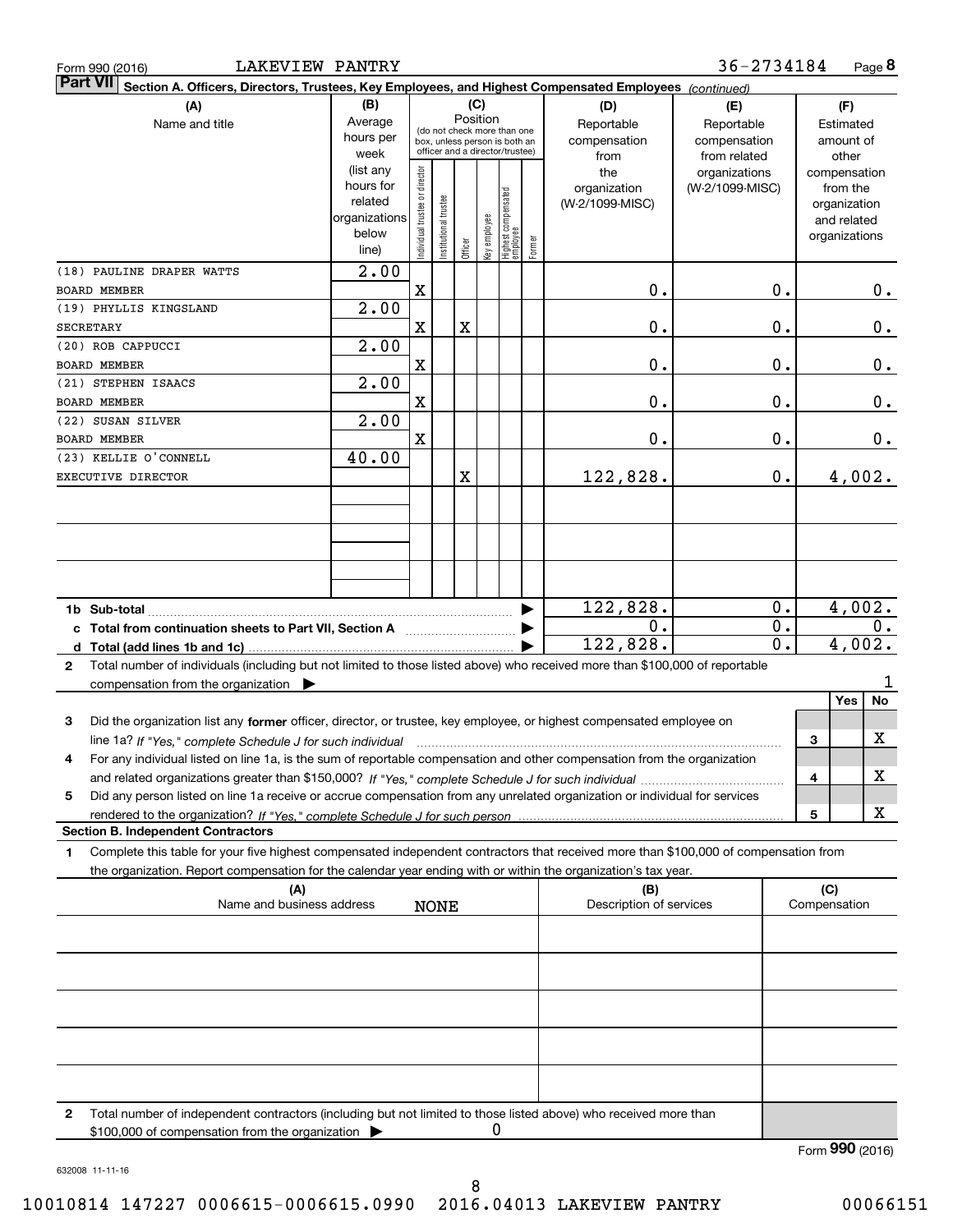| <b>Part VIII</b><br><b>Statement of Revenue</b><br>Check if Schedule O contains a response or note to any line in this Part VIII<br>(B)<br>(C)<br>(A)<br>Related or<br>Unrelated<br>Total revenue<br>exempt function<br>business<br>revenue<br>revenue<br>1 a Federated campaigns<br>1a<br>ts, Grants<br>Amounts<br>1 <sub>b</sub><br><b>b</b> Membership dues<br>194,605.<br>1 <sub>c</sub><br>c Fundraising events<br>Gifts,<br>Contributions, Gift<br>and Other Similar<br>1 <sub>d</sub><br>d Related organizations<br>1e<br>e Government grants (contributions)<br>f All other contributions, gifts, grants, and<br>$1$ if $4$ , 663, 408.<br>similar amounts not included above<br>2,972,014.<br>g Noncash contributions included in lines 1a-1f: \$<br>$\blacktriangleright$ 4,858,013. |                                                                    |
|------------------------------------------------------------------------------------------------------------------------------------------------------------------------------------------------------------------------------------------------------------------------------------------------------------------------------------------------------------------------------------------------------------------------------------------------------------------------------------------------------------------------------------------------------------------------------------------------------------------------------------------------------------------------------------------------------------------------------------------------------------------------------------------------|--------------------------------------------------------------------|
|                                                                                                                                                                                                                                                                                                                                                                                                                                                                                                                                                                                                                                                                                                                                                                                                |                                                                    |
|                                                                                                                                                                                                                                                                                                                                                                                                                                                                                                                                                                                                                                                                                                                                                                                                |                                                                    |
|                                                                                                                                                                                                                                                                                                                                                                                                                                                                                                                                                                                                                                                                                                                                                                                                | (D)<br>Revenue excluded<br>from tax under<br>sections<br>512 - 514 |
|                                                                                                                                                                                                                                                                                                                                                                                                                                                                                                                                                                                                                                                                                                                                                                                                |                                                                    |
|                                                                                                                                                                                                                                                                                                                                                                                                                                                                                                                                                                                                                                                                                                                                                                                                |                                                                    |
|                                                                                                                                                                                                                                                                                                                                                                                                                                                                                                                                                                                                                                                                                                                                                                                                |                                                                    |
|                                                                                                                                                                                                                                                                                                                                                                                                                                                                                                                                                                                                                                                                                                                                                                                                |                                                                    |
|                                                                                                                                                                                                                                                                                                                                                                                                                                                                                                                                                                                                                                                                                                                                                                                                |                                                                    |
|                                                                                                                                                                                                                                                                                                                                                                                                                                                                                                                                                                                                                                                                                                                                                                                                |                                                                    |
|                                                                                                                                                                                                                                                                                                                                                                                                                                                                                                                                                                                                                                                                                                                                                                                                |                                                                    |
|                                                                                                                                                                                                                                                                                                                                                                                                                                                                                                                                                                                                                                                                                                                                                                                                |                                                                    |
|                                                                                                                                                                                                                                                                                                                                                                                                                                                                                                                                                                                                                                                                                                                                                                                                |                                                                    |
| <b>Business Code</b>                                                                                                                                                                                                                                                                                                                                                                                                                                                                                                                                                                                                                                                                                                                                                                           |                                                                    |
| 2a<br><u> 1980 - Andrea Andrew Maria (h. 1980).</u>                                                                                                                                                                                                                                                                                                                                                                                                                                                                                                                                                                                                                                                                                                                                            |                                                                    |
| Program Service<br>Revenue<br>b<br><u> 1989 - Johann Barn, mars ann an t-Amhain ann an t-Amhain an t-Amhain an t-Amhain an t-Amhain an t-Amhain an t-</u>                                                                                                                                                                                                                                                                                                                                                                                                                                                                                                                                                                                                                                      |                                                                    |
| <u> 1989 - Johann John Stone, markin film yn y brening yn y brening yn y brening yn y brening yn y brening yn y b</u>                                                                                                                                                                                                                                                                                                                                                                                                                                                                                                                                                                                                                                                                          |                                                                    |
| d<br><u> 1989 - Johann Stein, marwolaethau a bhann an t-Amhainn an t-Amhainn an t-Amhainn an t-Amhainn an t-Amhainn an</u>                                                                                                                                                                                                                                                                                                                                                                                                                                                                                                                                                                                                                                                                     |                                                                    |
|                                                                                                                                                                                                                                                                                                                                                                                                                                                                                                                                                                                                                                                                                                                                                                                                |                                                                    |
| f All other program service revenue                                                                                                                                                                                                                                                                                                                                                                                                                                                                                                                                                                                                                                                                                                                                                            |                                                                    |
| ▶                                                                                                                                                                                                                                                                                                                                                                                                                                                                                                                                                                                                                                                                                                                                                                                              |                                                                    |
| Investment income (including dividends, interest, and<br>3                                                                                                                                                                                                                                                                                                                                                                                                                                                                                                                                                                                                                                                                                                                                     |                                                                    |
| 1,487.<br>▶                                                                                                                                                                                                                                                                                                                                                                                                                                                                                                                                                                                                                                                                                                                                                                                    | 1,487.                                                             |
| Income from investment of tax-exempt bond proceeds<br>4<br>▶                                                                                                                                                                                                                                                                                                                                                                                                                                                                                                                                                                                                                                                                                                                                   |                                                                    |
| 5                                                                                                                                                                                                                                                                                                                                                                                                                                                                                                                                                                                                                                                                                                                                                                                              |                                                                    |
| (i) Real<br>(ii) Personal                                                                                                                                                                                                                                                                                                                                                                                                                                                                                                                                                                                                                                                                                                                                                                      |                                                                    |
| 6 a Gross rents<br>$\ldots \ldots \ldots \ldots \ldots$                                                                                                                                                                                                                                                                                                                                                                                                                                                                                                                                                                                                                                                                                                                                        |                                                                    |
| <b>b</b> Less: rental expenses                                                                                                                                                                                                                                                                                                                                                                                                                                                                                                                                                                                                                                                                                                                                                                 |                                                                    |
| c Rental income or (loss)                                                                                                                                                                                                                                                                                                                                                                                                                                                                                                                                                                                                                                                                                                                                                                      |                                                                    |
| d Net rental income or (loss)                                                                                                                                                                                                                                                                                                                                                                                                                                                                                                                                                                                                                                                                                                                                                                  |                                                                    |
| (i) Securities<br><b>7 a</b> Gross amount from sales of<br>(ii) Other                                                                                                                                                                                                                                                                                                                                                                                                                                                                                                                                                                                                                                                                                                                          |                                                                    |
| 140,289.<br>assets other than inventory                                                                                                                                                                                                                                                                                                                                                                                                                                                                                                                                                                                                                                                                                                                                                        |                                                                    |
| <b>b</b> Less: cost or other basis                                                                                                                                                                                                                                                                                                                                                                                                                                                                                                                                                                                                                                                                                                                                                             |                                                                    |
| and sales expenses $\frac{144,584}{}$<br>9,531.                                                                                                                                                                                                                                                                                                                                                                                                                                                                                                                                                                                                                                                                                                                                                |                                                                    |
| $-4,295.$<br>$-9,531.$<br>c Gain or (loss)                                                                                                                                                                                                                                                                                                                                                                                                                                                                                                                                                                                                                                                                                                                                                     |                                                                    |
| $-13,826.$<br>▶                                                                                                                                                                                                                                                                                                                                                                                                                                                                                                                                                                                                                                                                                                                                                                                | $-13,826$ .                                                        |
| 8 a Gross income from fundraising events (not<br><b>Other Revenue</b><br>including $$$ 194,605. of                                                                                                                                                                                                                                                                                                                                                                                                                                                                                                                                                                                                                                                                                             |                                                                    |
| contributions reported on line 1c). See                                                                                                                                                                                                                                                                                                                                                                                                                                                                                                                                                                                                                                                                                                                                                        |                                                                    |
| $a \begin{bmatrix} 9 \\ 790 \end{bmatrix}$ .                                                                                                                                                                                                                                                                                                                                                                                                                                                                                                                                                                                                                                                                                                                                                   |                                                                    |
| b 30,109.<br><b>b</b> Less: direct expenses                                                                                                                                                                                                                                                                                                                                                                                                                                                                                                                                                                                                                                                                                                                                                    |                                                                    |
| $-20, 319.$<br>c Net income or (loss) from fundraising events<br>__________ ▶                                                                                                                                                                                                                                                                                                                                                                                                                                                                                                                                                                                                                                                                                                                  | $-20,319.$                                                         |
| 9 a Gross income from gaming activities. See                                                                                                                                                                                                                                                                                                                                                                                                                                                                                                                                                                                                                                                                                                                                                   |                                                                    |
| a                                                                                                                                                                                                                                                                                                                                                                                                                                                                                                                                                                                                                                                                                                                                                                                              |                                                                    |
| $\mathbf b$                                                                                                                                                                                                                                                                                                                                                                                                                                                                                                                                                                                                                                                                                                                                                                                    |                                                                    |
| c Net income or (loss) from gaming activities<br>▶                                                                                                                                                                                                                                                                                                                                                                                                                                                                                                                                                                                                                                                                                                                                             |                                                                    |
| 10 a Gross sales of inventory, less returns                                                                                                                                                                                                                                                                                                                                                                                                                                                                                                                                                                                                                                                                                                                                                    |                                                                    |
| a                                                                                                                                                                                                                                                                                                                                                                                                                                                                                                                                                                                                                                                                                                                                                                                              |                                                                    |
| b                                                                                                                                                                                                                                                                                                                                                                                                                                                                                                                                                                                                                                                                                                                                                                                              |                                                                    |
| c Net income or (loss) from sales of inventory                                                                                                                                                                                                                                                                                                                                                                                                                                                                                                                                                                                                                                                                                                                                                 |                                                                    |
| Miscellaneous Revenue<br><b>Business Code</b>                                                                                                                                                                                                                                                                                                                                                                                                                                                                                                                                                                                                                                                                                                                                                  |                                                                    |
| 11 a<br>the control of the control of the control of the control of the control of                                                                                                                                                                                                                                                                                                                                                                                                                                                                                                                                                                                                                                                                                                             |                                                                    |
| b                                                                                                                                                                                                                                                                                                                                                                                                                                                                                                                                                                                                                                                                                                                                                                                              |                                                                    |
| <u> 1989 - Johann Stein, mars an deutscher Stein († 1989)</u><br>с                                                                                                                                                                                                                                                                                                                                                                                                                                                                                                                                                                                                                                                                                                                             |                                                                    |
|                                                                                                                                                                                                                                                                                                                                                                                                                                                                                                                                                                                                                                                                                                                                                                                                |                                                                    |
| $\blacktriangleright$                                                                                                                                                                                                                                                                                                                                                                                                                                                                                                                                                                                                                                                                                                                                                                          |                                                                    |
| 4,825,355.<br>0.<br>0.1<br>12                                                                                                                                                                                                                                                                                                                                                                                                                                                                                                                                                                                                                                                                                                                                                                  | $-32,658.$                                                         |
| 632009 11-11-16                                                                                                                                                                                                                                                                                                                                                                                                                                                                                                                                                                                                                                                                                                                                                                                | Form 990 (2016)                                                    |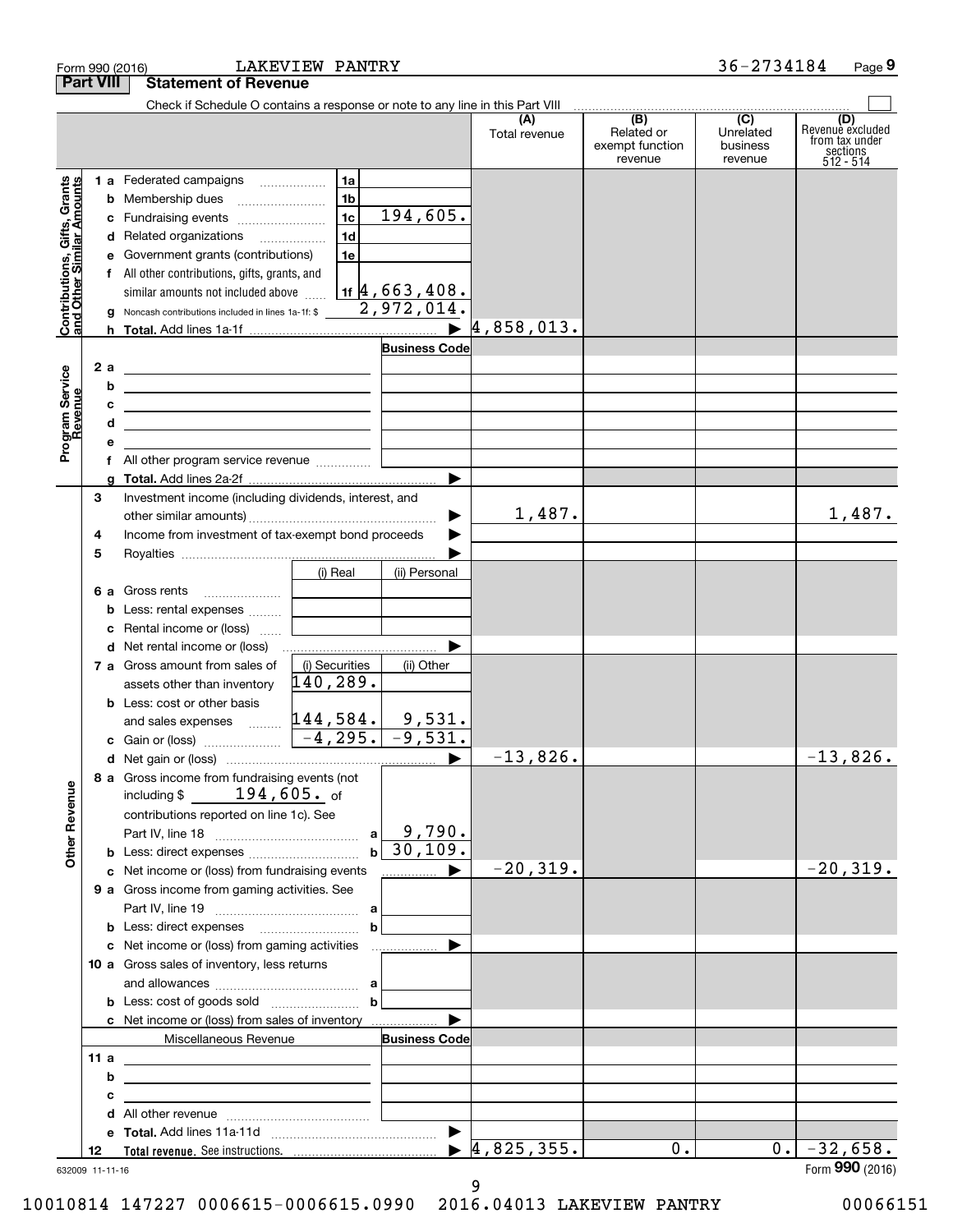**Part IX | Statement of Functional Expenses** 

Form990(2016) LAKEVIEW PANTRY 36-2734184 Page **<sup>10</sup> 10** Form 990 (2016) LAKEVIEW PANTRY 3 6-2 7 3 4  $184$  Page

|              | Section 501(c)(3) and 501(c)(4) organizations must complete all columns. All other organizations must complete column (A).<br>Check if Schedule O contains a response or note to any line in this Part IX |                                 |                             |                                    |                         |
|--------------|-----------------------------------------------------------------------------------------------------------------------------------------------------------------------------------------------------------|---------------------------------|-----------------------------|------------------------------------|-------------------------|
|              | Do not include amounts reported on lines 6b,                                                                                                                                                              | (A)                             | (B)                         | (C)                                | (D)                     |
|              | 7b, 8b, 9b, and 10b of Part VIII.                                                                                                                                                                         | Total expenses                  | Program service<br>expenses | Management and<br>general expenses | Fundraising<br>expenses |
| $\mathbf 1$  | Grants and other assistance to domestic organizations                                                                                                                                                     |                                 |                             |                                    |                         |
|              | and domestic governments. See Part IV, line 21                                                                                                                                                            |                                 |                             |                                    |                         |
| $\mathbf{2}$ | Grants and other assistance to domestic                                                                                                                                                                   |                                 |                             |                                    |                         |
|              | individuals. See Part IV, line 22                                                                                                                                                                         | 3,051,114.                      | 3,051,114.                  |                                    |                         |
| 3.           | Grants and other assistance to foreign                                                                                                                                                                    |                                 |                             |                                    |                         |
|              | organizations, foreign governments, and foreign                                                                                                                                                           |                                 |                             |                                    |                         |
|              | individuals. See Part IV, lines 15 and 16                                                                                                                                                                 |                                 |                             |                                    |                         |
| 4            | Benefits paid to or for members                                                                                                                                                                           |                                 |                             |                                    |                         |
| 5            | Compensation of current officers, directors,                                                                                                                                                              | 127,602.                        | 68, 177.                    | 30, 345.                           | 29,080.                 |
| 6            | trustees, and key employees<br>Compensation not included above, to disqualified                                                                                                                           |                                 |                             |                                    |                         |
|              | persons (as defined under section 4958(f)(1)) and                                                                                                                                                         |                                 |                             |                                    |                         |
|              | persons described in section 4958(c)(3)(B)                                                                                                                                                                |                                 |                             |                                    |                         |
| 7            |                                                                                                                                                                                                           | 643,681.                        | 343,919.                    | 153,067.                           | 146,695.                |
| 8            | Pension plan accruals and contributions (include                                                                                                                                                          |                                 |                             |                                    |                         |
|              | section 401(k) and 403(b) employer contributions)                                                                                                                                                         |                                 |                             |                                    |                         |
| 9            |                                                                                                                                                                                                           | 84,645.                         | 45, 226.                    | 20, 128.                           | 19,291.                 |
| 10           |                                                                                                                                                                                                           | 65, 723.                        | 35,116.                     | 15,629.                            | 14,978.                 |
| 11           | Fees for services (non-employees):                                                                                                                                                                        |                                 |                             |                                    |                         |
|              |                                                                                                                                                                                                           |                                 |                             |                                    |                         |
| b            |                                                                                                                                                                                                           | 1,504.                          | 688.                        | $\overline{574.}$                  | 242.                    |
|              |                                                                                                                                                                                                           | 64,464.                         | 29,505.                     | 24,606.                            | 10, 353.                |
| d            |                                                                                                                                                                                                           |                                 |                             |                                    |                         |
| е            | Professional fundraising services. See Part IV, line 17                                                                                                                                                   |                                 |                             |                                    |                         |
| f            | Investment management fees                                                                                                                                                                                |                                 |                             |                                    |                         |
| q            | Other. (If line 11g amount exceeds 10% of line 25,                                                                                                                                                        |                                 |                             |                                    |                         |
|              | column (A) amount, list line 11g expenses on Sch O.)                                                                                                                                                      | 100,064.<br>13,027.             | 45,799.<br>6,960.           | 38,195.<br>3,098.                  | 16,070.                 |
| 12           |                                                                                                                                                                                                           | $\overline{75}$ , 888.          | 40,547.                     | 18,046.                            | 2,969.<br>17,295.       |
| 13           |                                                                                                                                                                                                           | 7,940.                          | 3,634.                      | 3,031.                             | 1,275.                  |
| 14<br>15     |                                                                                                                                                                                                           |                                 |                             |                                    |                         |
| 16           |                                                                                                                                                                                                           | 113,478.                        | 97,020.                     | 8,298.                             | 8,160.                  |
| 17           |                                                                                                                                                                                                           | $\overline{2,437}$ .            | $\overline{1,302}$ .        | 580.                               | 555.                    |
| 18           | Payments of travel or entertainment expenses                                                                                                                                                              |                                 |                             |                                    |                         |
|              | for any federal, state, or local public officials                                                                                                                                                         |                                 |                             |                                    |                         |
| 19           | Conferences, conventions, and meetings<br><b>Section</b>                                                                                                                                                  |                                 |                             |                                    |                         |
| 20           | Interest                                                                                                                                                                                                  | 28,866.                         | 25,980.                     | 1,443.                             | 1,443.                  |
| 21           |                                                                                                                                                                                                           |                                 |                             |                                    |                         |
| 22           | Depreciation, depletion, and amortization                                                                                                                                                                 | 81,413.                         | 73,271.                     | 4,071.                             | 4,071.                  |
| 23           | Insurance                                                                                                                                                                                                 | 18,887.                         | 10,092.                     | 4,491.                             | 4,304.                  |
| 24           | Other expenses. Itemize expenses not covered                                                                                                                                                              |                                 |                             |                                    |                         |
|              | above. (List miscellaneous expenses in line 24e. If line<br>24e amount exceeds 10% of line 25, column (A)                                                                                                 |                                 |                             |                                    |                         |
|              | amount, list line 24e expenses on Schedule O.)                                                                                                                                                            |                                 |                             |                                    |                         |
| a            | <b>DEVELOPMENT</b>                                                                                                                                                                                        | 60,601.                         | 6,060.                      | 6,060.                             | 48, 481.                |
| b            | GRAND OPENINGS                                                                                                                                                                                            | 20, 242.                        | 10,815.                     | 4,814.                             | 4,613.                  |
|              | VOLUNTEER EXPENSE                                                                                                                                                                                         | 10,446.                         | 5,581.                      | 2,484.<br>$\overline{29}$ .        | 2,381.                  |
|              | FUNDRAISING EXPENSE                                                                                                                                                                                       | 9,767.<br>$\overline{21,730}$ . | 66.<br>11,611.              | 5,167.                             | 9,672.<br>4,952.        |
|              | e All other expenses                                                                                                                                                                                      | 4,603,519.                      | 3,912,483.                  | 344,156.                           | 346,880.                |
| 25<br>26     | Total functional expenses. Add lines 1 through 24e<br>Joint costs. Complete this line only if the organization                                                                                            |                                 |                             |                                    |                         |
|              | reported in column (B) joint costs from a combined                                                                                                                                                        |                                 |                             |                                    |                         |
|              | educational campaign and fundraising solicitation.                                                                                                                                                        |                                 |                             |                                    |                         |
|              | Check here<br>if following SOP 98-2 (ASC 958-720)                                                                                                                                                         |                                 |                             |                                    |                         |
|              | 632010 11-11-16                                                                                                                                                                                           |                                 |                             |                                    | Form 990 (2016)         |
|              |                                                                                                                                                                                                           | 10                              |                             |                                    |                         |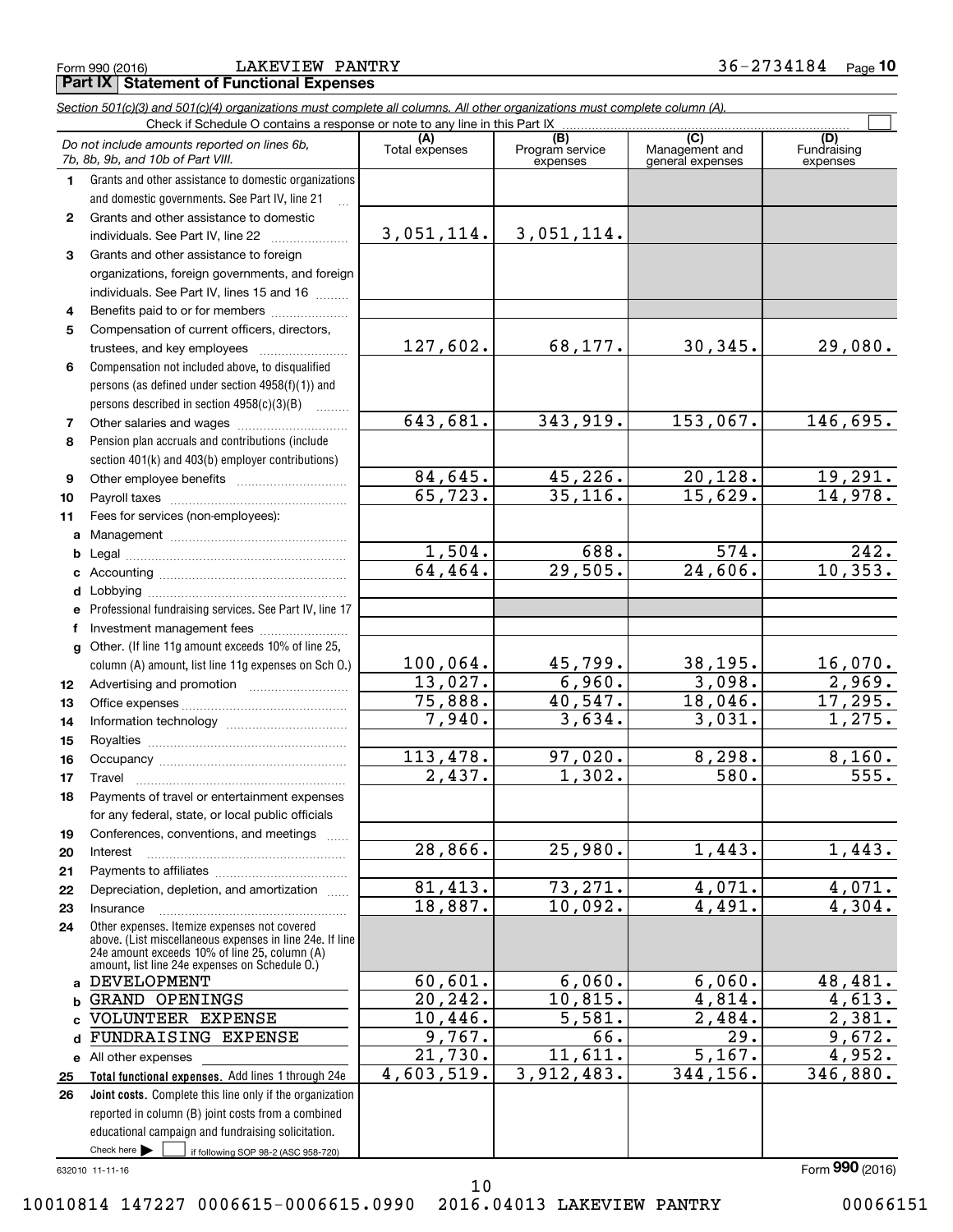#### Form990(2016) LAKEVIEW PANTRY 36-2734184 Page **<sup>11</sup>** Form 990 (2016) Page **11** LAKEVIEW PANTRY

|                             |    |                                                                                                                                                               |            |                          | (A)<br>Beginning of year |                 | (B)<br>End of year    |
|-----------------------------|----|---------------------------------------------------------------------------------------------------------------------------------------------------------------|------------|--------------------------|--------------------------|-----------------|-----------------------|
|                             | 1  |                                                                                                                                                               |            |                          | 15, 267.                 | $\mathbf{1}$    | 2,781.                |
|                             | 2  |                                                                                                                                                               | 1,945,547. | $\mathbf{2}$             | 1,191,115.               |                 |                       |
|                             | 3  |                                                                                                                                                               | 210, 254.  | $\mathbf{3}$             | 128,459.                 |                 |                       |
|                             | 4  |                                                                                                                                                               |            | $\overline{4}$           |                          |                 |                       |
|                             | 5  | Loans and other receivables from current and former officers, directors,                                                                                      |            |                          |                          |                 |                       |
|                             |    | trustees, key employees, and highest compensated employees. Complete                                                                                          |            |                          |                          |                 |                       |
|                             |    | Part II of Schedule L                                                                                                                                         |            |                          |                          | 5               |                       |
|                             | 6  | Loans and other receivables from other disqualified persons (as defined under                                                                                 |            |                          |                          |                 |                       |
|                             |    | section 4958(f)(1)), persons described in section 4958(c)(3)(B), and contributing                                                                             |            |                          |                          |                 |                       |
|                             |    | employers and sponsoring organizations of section 501(c)(9) voluntary                                                                                         |            |                          |                          |                 |                       |
|                             |    | employees' beneficiary organizations (see instr). Complete Part II of Sch L                                                                                   |            |                          |                          | 6               |                       |
| Assets                      | 7  |                                                                                                                                                               |            |                          |                          | $\overline{7}$  |                       |
|                             | 8  |                                                                                                                                                               |            |                          | 97,386.                  | 8               | 61,935.               |
|                             | 9  | Prepaid expenses and deferred charges                                                                                                                         |            |                          | 14,589.                  | $\mathbf{9}$    | 15,600.               |
|                             |    | 10a Land, buildings, and equipment: cost or other                                                                                                             |            |                          |                          |                 |                       |
|                             |    | basis. Complete Part VI of Schedule D  10a                                                                                                                    |            | <u>3,222,176.</u>        |                          |                 |                       |
|                             |    | │ 10b │<br><b>b</b> Less: accumulated depreciation                                                                                                            |            | 188, 122.                | 1,712,041.               | 10 <sub>c</sub> | 3,034,054.            |
|                             | 11 |                                                                                                                                                               |            |                          |                          | 11              |                       |
|                             | 12 |                                                                                                                                                               |            |                          |                          | 12              |                       |
|                             | 13 |                                                                                                                                                               |            |                          |                          | 13              |                       |
|                             | 14 |                                                                                                                                                               |            |                          | 14                       |                 |                       |
|                             | 15 |                                                                                                                                                               |            |                          | 11,394.                  | 15              | 3,256.                |
|                             | 16 |                                                                                                                                                               |            |                          | 4,006,478.               | 16              | 4,437,200.            |
|                             | 17 |                                                                                                                                                               |            |                          | 269, 172.                | 17              | $\overline{55,120}$ . |
|                             | 18 |                                                                                                                                                               |            |                          |                          | 18              |                       |
|                             | 19 |                                                                                                                                                               |            |                          |                          | 19              |                       |
|                             | 20 |                                                                                                                                                               |            |                          |                          | 20              |                       |
|                             | 21 | Escrow or custodial account liability. Complete Part IV of Schedule D                                                                                         |            | .                        |                          | 21              |                       |
|                             | 22 | Loans and other payables to current and former officers, directors, trustees,                                                                                 |            |                          |                          |                 |                       |
|                             |    | key employees, highest compensated employees, and disqualified persons.                                                                                       |            |                          |                          |                 |                       |
| Liabilities                 |    |                                                                                                                                                               |            |                          |                          | 22              |                       |
|                             | 23 | Secured mortgages and notes payable to unrelated third parties                                                                                                |            |                          |                          | 23              | 422,938.              |
|                             | 24 |                                                                                                                                                               |            |                          |                          | 24              |                       |
|                             | 25 | Other liabilities (including federal income tax, payables to related third<br>parties, and other liabilities not included on lines 17-24). Complete Part X of |            |                          |                          |                 |                       |
|                             |    | Schedule D                                                                                                                                                    |            |                          |                          | 25              |                       |
|                             | 26 |                                                                                                                                                               |            |                          | 269,172.                 | 26              | 478,058.              |
|                             |    | Organizations that follow SFAS 117 (ASC 958), check here $\blacktriangleright \begin{array}{ c } \hline X & \text{and} \end{array}$                           |            |                          |                          |                 |                       |
|                             |    | complete lines 27 through 29, and lines 33 and 34.                                                                                                            |            |                          |                          |                 |                       |
|                             | 27 |                                                                                                                                                               |            |                          | 2,781,519.               | 27              | 3,959,142.            |
|                             | 28 |                                                                                                                                                               |            |                          | 955,787.                 | 28              | 0.                    |
|                             | 29 | Permanently restricted net assets                                                                                                                             |            |                          |                          | 29              |                       |
|                             |    | Organizations that do not follow SFAS 117 (ASC 958), check here ▶ □                                                                                           |            |                          |                          |                 |                       |
| Net Assets or Fund Balances |    | and complete lines 30 through 34.                                                                                                                             |            |                          |                          |                 |                       |
|                             | 30 |                                                                                                                                                               |            |                          |                          | 30              |                       |
|                             | 31 | Paid-in or capital surplus, or land, building, or equipment fund                                                                                              |            |                          |                          | 31              |                       |
|                             | 32 | Retained earnings, endowment, accumulated income, or other funds                                                                                              |            | $\overline{\phantom{a}}$ |                          | 32              |                       |
|                             | 33 | Total net assets or fund balances                                                                                                                             |            |                          | 3,737,306.               | 33              | 3,959,142.            |
|                             | 34 |                                                                                                                                                               |            |                          | 4,006,478.               | 34              | 4,437,200.            |

Form **990** (2016)

**Part X Balance Sheet**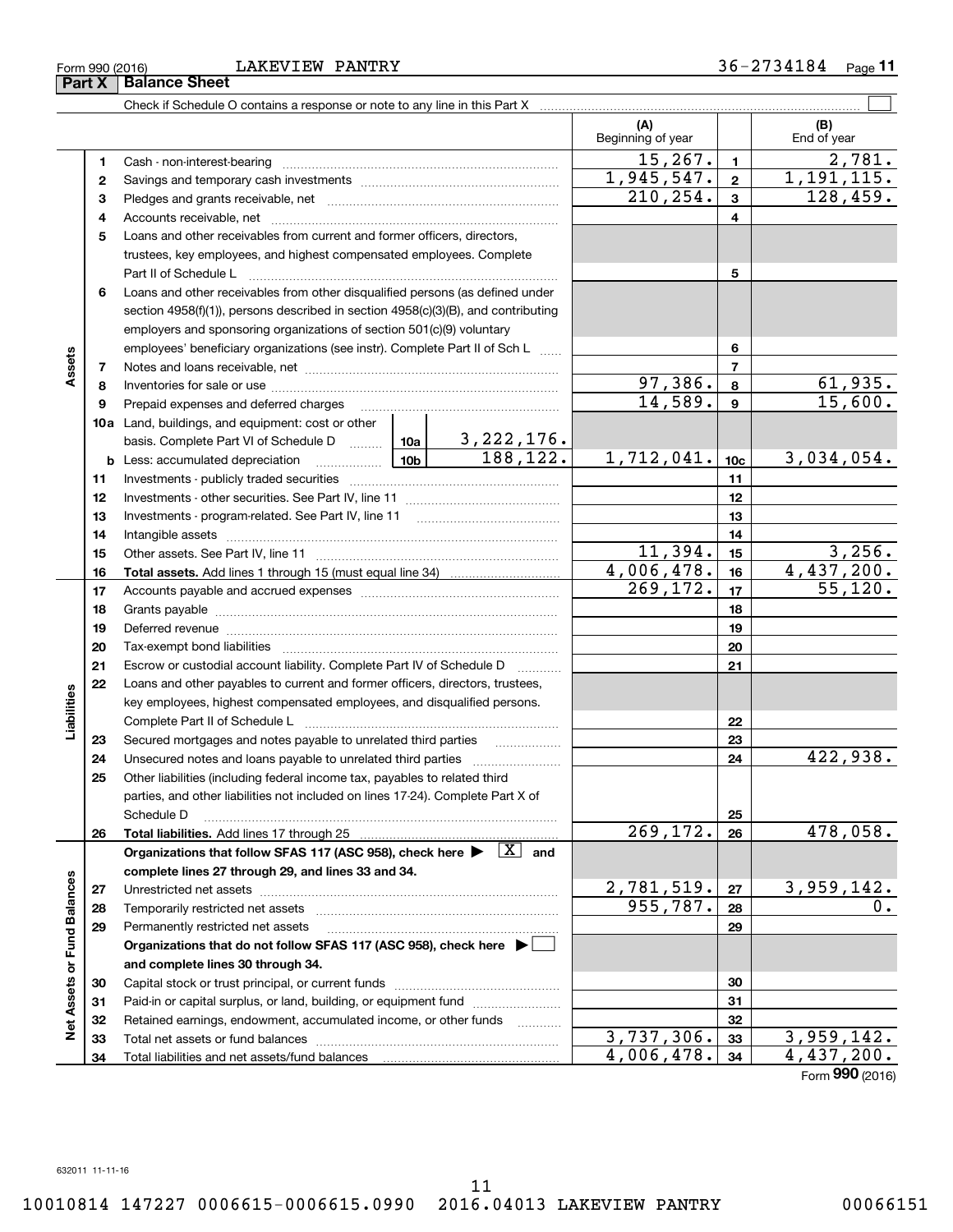|    | <b>LAKEVIEW PANTRY</b><br>Form 990 (2016)                                                                                                                                                                                                            |                         | 36-2734184     |            | Page $12$       |
|----|------------------------------------------------------------------------------------------------------------------------------------------------------------------------------------------------------------------------------------------------------|-------------------------|----------------|------------|-----------------|
|    | Part XI<br><b>Reconciliation of Net Assets</b>                                                                                                                                                                                                       |                         |                |            |                 |
|    |                                                                                                                                                                                                                                                      |                         |                |            |                 |
|    |                                                                                                                                                                                                                                                      |                         |                |            |                 |
| 1  | Total revenue (must equal Part VIII, column (A), line 12)                                                                                                                                                                                            | 1.                      | 4,825,355.     |            |                 |
| 2  | Total expenses (must equal Part IX, column (A), line 25)                                                                                                                                                                                             | $\overline{2}$          | 4,603,519.     |            |                 |
| 3  | Revenue less expenses. Subtract line 2 from line 1                                                                                                                                                                                                   | 3                       |                | 221,836.   |                 |
| 4  |                                                                                                                                                                                                                                                      | $\overline{\mathbf{4}}$ | 3,737,306.     |            |                 |
| 5  | Net unrealized gains (losses) on investments                                                                                                                                                                                                         | 5                       |                |            |                 |
| 6  | Donated services and use of facilities                                                                                                                                                                                                               | 6                       |                |            |                 |
| 7  | Investment expenses                                                                                                                                                                                                                                  | $\overline{7}$          |                |            |                 |
| 8  | Prior period adjustments                                                                                                                                                                                                                             | 8                       |                |            |                 |
| 9  | Other changes in net assets or fund balances (explain in Schedule O)                                                                                                                                                                                 | $\mathbf{Q}$            |                |            | 0.              |
| 10 | Net assets or fund balances at end of year. Combine lines 3 through 9 (must equal Part X, line 33,                                                                                                                                                   |                         |                |            |                 |
|    | column (B))                                                                                                                                                                                                                                          | 10                      | 3,959,142.     |            |                 |
|    | Part XII Financial Statements and Reporting                                                                                                                                                                                                          |                         |                |            |                 |
|    |                                                                                                                                                                                                                                                      |                         |                |            | $\vert X \vert$ |
| 1. | $\boxed{\mathbf{X}}$ Accrual<br>Accounting method used to prepare the Form 990: <u>June</u> Cash<br>Other                                                                                                                                            |                         |                | <b>Yes</b> | <b>No</b>       |
|    | If the organization changed its method of accounting from a prior year or checked "Other," explain in Schedule O.                                                                                                                                    |                         |                |            | х               |
|    | 2a Were the organization's financial statements compiled or reviewed by an independent accountant?                                                                                                                                                   |                         | 2a             |            |                 |
|    | If "Yes," check a box below to indicate whether the financial statements for the year were compiled or reviewed on a<br>separate basis, consolidated basis, or both:<br>Both consolidated and separate basis<br>Separate basis<br>Consolidated basis |                         |                |            |                 |
|    | <b>b</b> Were the organization's financial statements audited by an independent accountant?                                                                                                                                                          |                         | 2 <sub>b</sub> | х          |                 |
|    | If "Yes," check a box below to indicate whether the financial statements for the year were audited on a separate basis,                                                                                                                              |                         |                |            |                 |
|    | consolidated basis, or both:<br>$X$ Separate basis<br>Consolidated basis<br>Both consolidated and separate basis                                                                                                                                     |                         |                |            |                 |
|    | c If "Yes" to line 2a or 2b, does the organization have a committee that assumes responsibility for oversight of the audit,                                                                                                                          |                         |                |            |                 |
|    |                                                                                                                                                                                                                                                      |                         | 2c             | Х          |                 |
|    | If the organization changed either its oversight process or selection process during the tax year, explain in Schedule O.                                                                                                                            |                         |                |            |                 |
|    | 3a As a result of a federal award, was the organization required to undergo an audit or audits as set forth in the Single Audit                                                                                                                      |                         |                |            |                 |
|    | Act and OMB Circular A-133?                                                                                                                                                                                                                          |                         | За             |            | x               |
|    | <b>b</b> If "Yes," did the organization undergo the required audit or audits? If the organization did not undergo the required audit                                                                                                                 |                         |                |            |                 |
|    | or audits, explain why in Schedule O and describe any steps taken to undergo such audits                                                                                                                                                             |                         | 3b             | $\Omega$   |                 |

Form **990** (2016) Form (2016) **990**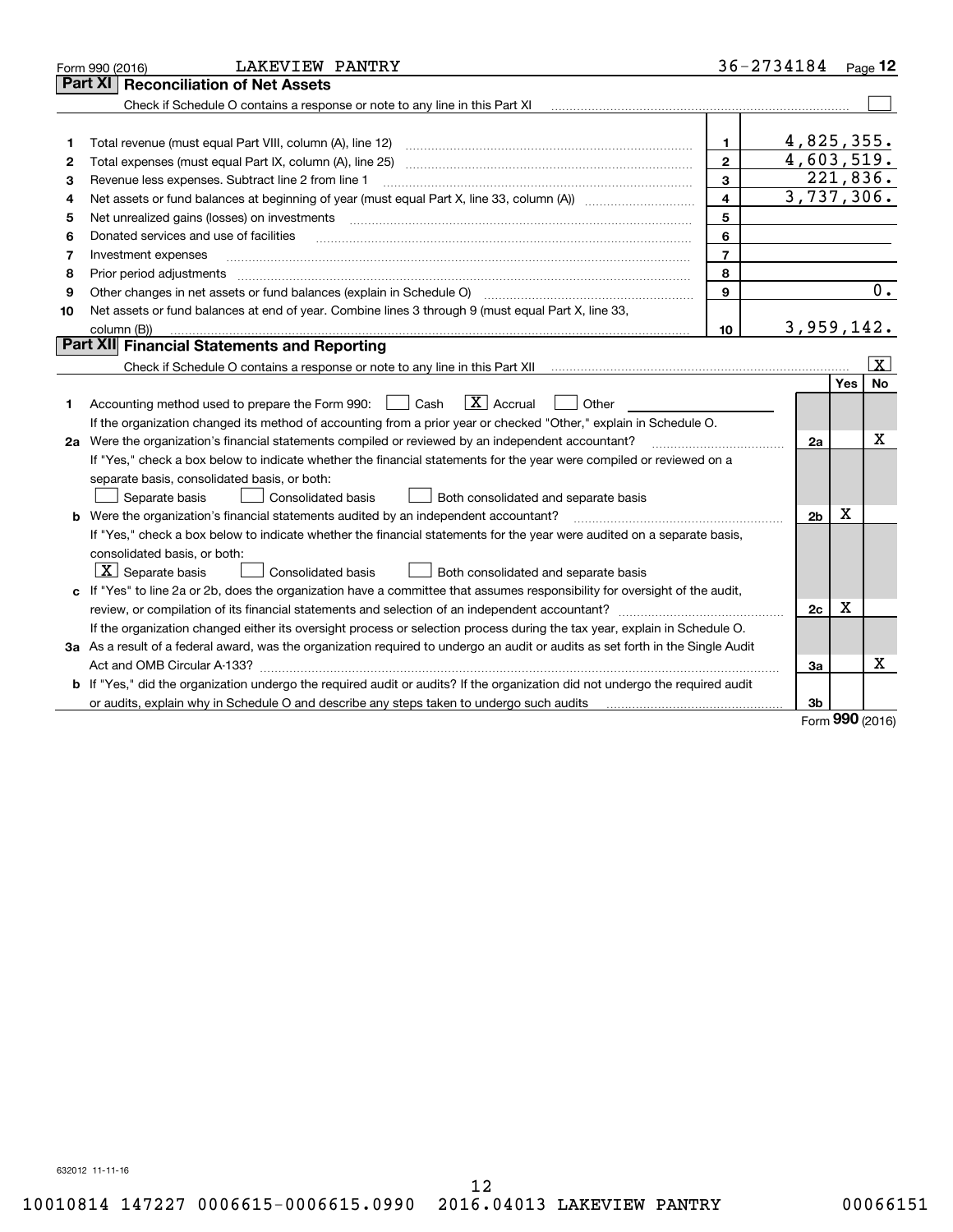Department of the Treasury Internal Revenue Service

| (Form 990 or 990-EZ) |  |  |  |  |
|----------------------|--|--|--|--|
|----------------------|--|--|--|--|

# **Public Charity Status and Public Support (Form 990 or 990-EZ) Public Charity Status and Public Support**

**Complete if the organization is a section 501(c)(3 ) organization or a section Complete if the organization is a section 501(c)(3) organization or a section <sup>4947</sup>(a)(1 ) nonexempt charitable trust. 4947(a)(1) nonexempt charitable trust. IFFORM SCHEDULE A**<br>
(Form 990 or 990-EZ)<br>
Department of the Treasury<br>
Internal Revenue Service<br> **INTERNAL REVENUE DEPARTED BEET A** (Form 990 or 990-EZ) and its instructions is at www.irs.gov/ft<br> **Name of the organization** 

Department of the Treasury **| Attach to Form 990 or Form 990-EZ. | Attach to Form 990 or Form 990-EZ.** 

| Information about Schedule A (Form 990 or 990-EZ) and its instructions is at www.irs.gov/form990. |  |
|---------------------------------------------------------------------------------------------------|--|
|---------------------------------------------------------------------------------------------------|--|

| <b>Open to Public</b><br><b>Inspection</b> |
|--------------------------------------------|

OMB No. 1545-0047 OMB No. 1545-0047

|       |                     | Name of the organization                                                                                                                      |                 |                            |     |                                 |                            | <b>Employer identification number</b> |
|-------|---------------------|-----------------------------------------------------------------------------------------------------------------------------------------------|-----------------|----------------------------|-----|---------------------------------|----------------------------|---------------------------------------|
|       |                     |                                                                                                                                               | LAKEVIEW PANTRY |                            |     |                                 |                            | 36-2734184                            |
|       | Part I              | Reason for Public Charity Status (All organizations must complete this part.) See instructions.                                               |                 |                            |     |                                 |                            |                                       |
|       |                     | The organization is not a private foundation because it is: (For lines 1 through 12, check only one box.)                                     |                 |                            |     |                                 |                            |                                       |
| 1     |                     | A church, convention of churches, or association of churches described in section 170(b)(1)(A)(i).                                            |                 |                            |     |                                 |                            |                                       |
| 2     |                     | A school described in section 170(b)(1)(A)(ii). (Attach Schedule E (Form 990 or 990-EZ).)                                                     |                 |                            |     |                                 |                            |                                       |
| з     |                     | A hospital or a cooperative hospital service organization described in section 170(b)(1)(A)(iii).                                             |                 |                            |     |                                 |                            |                                       |
|       |                     | A medical research organization operated in conjunction with a hospital described in section 170(b)(1)(A)(iii). Enter the hospital's name,    |                 |                            |     |                                 |                            |                                       |
|       |                     | city, and state:                                                                                                                              |                 |                            |     |                                 |                            |                                       |
| 5     |                     | An organization operated for the benefit of a college or university owned or operated by a governmental unit described in                     |                 |                            |     |                                 |                            |                                       |
|       |                     | section 170(b)(1)(A)(iv). (Complete Part II.)                                                                                                 |                 |                            |     |                                 |                            |                                       |
| 6     |                     | A federal, state, or local government or governmental unit described in section 170(b)(1)(A)(v).                                              |                 |                            |     |                                 |                            |                                       |
| 7     | $\lfloor x \rfloor$ | An organization that normally receives a substantial part of its support from a governmental unit or from the general public described in     |                 |                            |     |                                 |                            |                                       |
|       |                     | section 170(b)(1)(A)(vi). (Complete Part II.)                                                                                                 |                 |                            |     |                                 |                            |                                       |
| 8     |                     | A community trust described in section 170(b)(1)(A)(vi). (Complete Part II.)                                                                  |                 |                            |     |                                 |                            |                                       |
| 9     |                     | An agricultural research organization described in section 170(b)(1)(A)(ix) operated in conjunction with a land-grant college                 |                 |                            |     |                                 |                            |                                       |
|       |                     | or university or a non-land-grant college of agriculture (see instructions). Enter the name, city, and state of the college or                |                 |                            |     |                                 |                            |                                       |
|       |                     | university:                                                                                                                                   |                 |                            |     |                                 |                            |                                       |
| 10    |                     | An organization that normally receives: (1) more than 33 1/3% of its support from contributions, membership fees, and gross receipts from     |                 |                            |     |                                 |                            |                                       |
|       |                     | activities related to its exempt functions - subject to certain exceptions, and (2) no more than 33 1/3% of its support from gross investment |                 |                            |     |                                 |                            |                                       |
|       |                     | income and unrelated business taxable income (less section 511 tax) from businesses acquired by the organization after June 30, 1975.         |                 |                            |     |                                 |                            |                                       |
|       |                     | See section 509(a)(2). (Complete Part III.)                                                                                                   |                 |                            |     |                                 |                            |                                       |
| 11    |                     | An organization organized and operated exclusively to test for public safety. See section 509(a)(4).                                          |                 |                            |     |                                 |                            |                                       |
| 12    |                     | An organization organized and operated exclusively for the benefit of, to perform the functions of, or to carry out the purposes of one or    |                 |                            |     |                                 |                            |                                       |
|       |                     | more publicly supported organizations described in section 509(a)(1) or section 509(a)(2). See section 509(a)(3). Check the box in            |                 |                            |     |                                 |                            |                                       |
|       |                     | lines 12a through 12d that describes the type of supporting organization and complete lines 12e, 12f, and 12g.                                |                 |                            |     |                                 |                            |                                       |
| а     |                     | Type I. A supporting organization operated, supervised, or controlled by its supported organization(s), typically by giving                   |                 |                            |     |                                 |                            |                                       |
|       |                     | the supported organization(s) the power to regularly appoint or elect a majority of the directors or trustees of the supporting               |                 |                            |     |                                 |                            |                                       |
|       |                     | organization. You must complete Part IV, Sections A and B.                                                                                    |                 |                            |     |                                 |                            |                                       |
| b     |                     | Type II. A supporting organization supervised or controlled in connection with its supported organization(s), by having                       |                 |                            |     |                                 |                            |                                       |
|       |                     | control or management of the supporting organization vested in the same persons that control or manage the supported                          |                 |                            |     |                                 |                            |                                       |
|       |                     |                                                                                                                                               |                 |                            |     |                                 |                            |                                       |
|       |                     | organization(s). You must complete Part IV, Sections A and C.                                                                                 |                 |                            |     |                                 |                            |                                       |
| c     |                     | Type III functionally integrated. A supporting organization operated in connection with, and functionally integrated with,                    |                 |                            |     |                                 |                            |                                       |
|       |                     | its supported organization(s) (see instructions). You must complete Part IV, Sections A, D, and E.                                            |                 |                            |     |                                 |                            |                                       |
| d     |                     | Type III non-functionally integrated. A supporting organization operated in connection with its supported organization(s)                     |                 |                            |     |                                 |                            |                                       |
|       |                     | that is not functionally integrated. The organization generally must satisfy a distribution requirement and an attentiveness                  |                 |                            |     |                                 |                            |                                       |
|       |                     | requirement (see instructions). You must complete Part IV, Sections A and D, and Part V.                                                      |                 |                            |     |                                 |                            |                                       |
|       |                     | Check this box if the organization received a written determination from the IRS that it is a Type I, Type II, Type III                       |                 |                            |     |                                 |                            |                                       |
|       |                     | functionally integrated, or Type III non-functionally integrated supporting organization.                                                     |                 |                            |     |                                 |                            |                                       |
|       |                     | f Enter the number of supported organizations                                                                                                 |                 |                            |     |                                 |                            |                                       |
|       |                     | g Provide the following information about the supported organization(s).<br>(i) Name of supported                                             | (ii) EIN        | (iii) Type of organization |     | (iv) Is the organization listed | (v) Amount of monetary     | (vi) Amount of other                  |
|       |                     | organization                                                                                                                                  |                 | (described on lines 1-10   |     | in your governing document?     | support (see instructions) | support (see instructions)            |
|       |                     |                                                                                                                                               |                 | above (see instructions))  | Yes | No                              |                            |                                       |
|       |                     |                                                                                                                                               |                 |                            |     |                                 |                            |                                       |
|       |                     |                                                                                                                                               |                 |                            |     |                                 |                            |                                       |
|       |                     |                                                                                                                                               |                 |                            |     |                                 |                            |                                       |
|       |                     |                                                                                                                                               |                 |                            |     |                                 |                            |                                       |
|       |                     |                                                                                                                                               |                 |                            |     |                                 |                            |                                       |
|       |                     |                                                                                                                                               |                 |                            |     |                                 |                            |                                       |
|       |                     |                                                                                                                                               |                 |                            |     |                                 |                            |                                       |
|       |                     |                                                                                                                                               |                 |                            |     |                                 |                            |                                       |
|       |                     |                                                                                                                                               |                 |                            |     |                                 |                            |                                       |
|       |                     |                                                                                                                                               |                 |                            |     |                                 |                            |                                       |
| Total |                     |                                                                                                                                               |                 |                            |     |                                 |                            |                                       |
|       |                     | LHA For Paperwork Reduction Act Notice, see the Instructions for Form 990 or 990-EZ. 632021 09-21-16                                          |                 |                            |     |                                 |                            | Schedule A (Form 990 or 990-EZ) 2016  |

13 13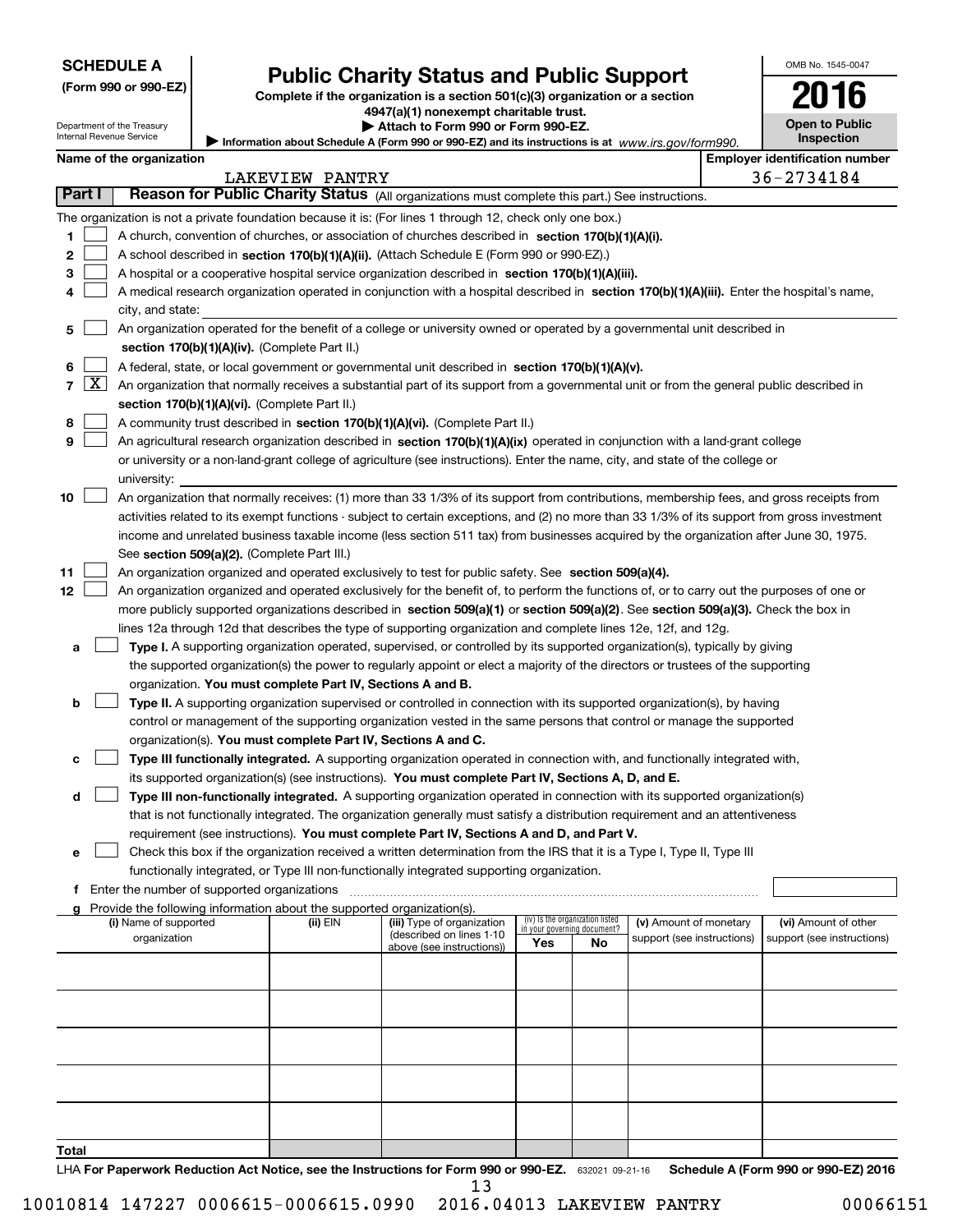### Schedule A (Form 990 or 990-EZ) 2016 LAKEVI EW PANTRY 36-2734184 Page **<sup>2</sup>** Schedule A (Form 990 or 990-EZ) 2016 Page LAKEVIEW PANTRY 36-2734184

|    | Schedule A (Form 990 or 990-EZ) 2016 LAKEVIEW PANTRY<br>Support Schedule for Organizations Described in Sections 170(b)(1)(A)(iv) and 170(b)(1)(A)(vi)<br>Part II                                                                                                                            |          |            |            |            |          | $36 - 2734184$ Page 2                    |
|----|----------------------------------------------------------------------------------------------------------------------------------------------------------------------------------------------------------------------------------------------------------------------------------------------|----------|------------|------------|------------|----------|------------------------------------------|
|    | (Complete only if you checked the box on line 5, 7, or 8 of Part I or if the organization failed to qualify under Part III. If the organization                                                                                                                                              |          |            |            |            |          |                                          |
|    | fails to qualify under the tests listed below, please complete Part III.)                                                                                                                                                                                                                    |          |            |            |            |          |                                          |
|    | <b>Section A. Public Support</b>                                                                                                                                                                                                                                                             |          |            |            |            |          |                                          |
|    |                                                                                                                                                                                                                                                                                              |          |            |            |            |          |                                          |
|    | Calendar year (or fiscal year beginning in) $\blacktriangleright$<br>1 Gifts, grants, contributions, and                                                                                                                                                                                     | (a) 2012 | (b) 2013   | $(c)$ 2014 | $(d)$ 2015 | (e) 2016 | (f) Total                                |
|    | membership fees received. (Do not                                                                                                                                                                                                                                                            |          |            |            |            |          |                                          |
|    | include any "unusual grants.")                                                                                                                                                                                                                                                               | 5452013. | 4687182.   | 5729749.   | 4889735.   |          | 4858013.25616692.                        |
|    | 2 Tax revenues levied for the organ-                                                                                                                                                                                                                                                         |          |            |            |            |          |                                          |
|    | ization's benefit and either paid to<br>or expended on its behalf                                                                                                                                                                                                                            |          |            |            |            |          |                                          |
|    | 3 The value of services or facilities                                                                                                                                                                                                                                                        |          |            |            |            |          |                                          |
|    | furnished by a governmental unit to<br>the organization without charge                                                                                                                                                                                                                       |          |            |            |            |          |                                          |
|    | 4 Total. Add lines 1 through 3                                                                                                                                                                                                                                                               | 5452013. | 4687182.   | 5729749.   | 4889735.   |          | 4858013.25616692.                        |
|    | 5 The portion of total contributions                                                                                                                                                                                                                                                         |          |            |            |            |          |                                          |
|    | by each person (other than a                                                                                                                                                                                                                                                                 |          |            |            |            |          |                                          |
|    | governmental unit or publicly                                                                                                                                                                                                                                                                |          |            |            |            |          |                                          |
|    | supported organization) included                                                                                                                                                                                                                                                             |          |            |            |            |          |                                          |
|    | on line 1 that exceeds 2% of the                                                                                                                                                                                                                                                             |          |            |            |            |          |                                          |
|    | amount shown on line 11,                                                                                                                                                                                                                                                                     |          |            |            |            |          |                                          |
|    | column (f)                                                                                                                                                                                                                                                                                   |          |            |            |            |          | 5803726.                                 |
|    | 6 Public support. Subtract line 5 from line 4.                                                                                                                                                                                                                                               |          |            |            |            |          | 19812966.                                |
|    | <b>Section B. Total Support</b>                                                                                                                                                                                                                                                              |          |            |            |            |          |                                          |
|    | Calendar year (or fiscal year beginning in)                                                                                                                                                                                                                                                  | (a) 2012 | $(b)$ 2013 | $(c)$ 2014 | $(d)$ 2015 | (e) 2016 | (f) Total                                |
|    | 7 Amounts from line 4                                                                                                                                                                                                                                                                        | 5452013. | 4687182.   | 5729749.   | 4889735.   |          | 4858013.25616692.                        |
|    | 8 Gross income from interest,                                                                                                                                                                                                                                                                |          |            |            |            |          |                                          |
|    | dividends, payments received on                                                                                                                                                                                                                                                              |          |            |            |            |          |                                          |
|    | securities loans, rents, royalties                                                                                                                                                                                                                                                           |          |            |            |            |          |                                          |
|    | and income from similar sources                                                                                                                                                                                                                                                              | 182.     | 278.       | 998.       | 3,394.     | 1,487.   | 6,339.                                   |
| 9. | Net income from unrelated business                                                                                                                                                                                                                                                           |          |            |            |            |          |                                          |
|    | activities, whether or not the                                                                                                                                                                                                                                                               |          |            |            |            |          |                                          |
|    | business is regularly carried on                                                                                                                                                                                                                                                             |          |            |            |            |          |                                          |
|    | <b>10</b> Other income. Do not include gain                                                                                                                                                                                                                                                  |          |            |            |            |          |                                          |
|    | or loss from the sale of capital                                                                                                                                                                                                                                                             |          |            |            |            |          |                                          |
|    | assets (Explain in Part VI.)<br>.                                                                                                                                                                                                                                                            |          |            | 13,750.    | 12,883.    | 9,790.   | 36,423.<br>25659454                      |
|    | <b>11 Total support.</b> Add lines 7 through 10                                                                                                                                                                                                                                              |          |            |            |            |          |                                          |
|    | <b>12</b> Gross receipts from related activities, etc. (see instructions)                                                                                                                                                                                                                    |          |            |            |            | 12       |                                          |
|    | 13 First five years. If the Form 990 is for the organization's first, second, third, fourth, or fifth tax year as a section 501(c)(3)                                                                                                                                                        |          |            |            |            |          |                                          |
|    | organization, check this box and stop here manufactured and content to the state of the state of the state of the state of the state of the state of the state of the state of the state of the state of the state of the stat<br><b>Section C. Computation of Public Support Percentage</b> |          |            |            |            |          |                                          |
|    |                                                                                                                                                                                                                                                                                              |          |            |            |            | 14       | 77.22<br>$\%$                            |
|    |                                                                                                                                                                                                                                                                                              |          |            |            |            | 15       | 76.08<br>%                               |
|    | 16a 33 1/3% support test - 2016. If the organization did not check the box on line 13, and line 14 is 33 1/3% or more, check this box and                                                                                                                                                    |          |            |            |            |          |                                          |
|    |                                                                                                                                                                                                                                                                                              |          |            |            |            |          | $\blacktriangleright$ $\boxed{\text{X}}$ |
|    | <b>b 33 1/3% support test - 2015.</b> If the organization did not check a box on line 13 or 16a, and line 15 is 33 1/3% or more, check this box                                                                                                                                              |          |            |            |            |          |                                          |
|    |                                                                                                                                                                                                                                                                                              |          |            |            |            |          |                                          |
|    | 17a 10% -facts-and-circumstances test - 2016. If the organization did not check a box on line 13, 16a, or 16b, and line 14 is 10% or more,                                                                                                                                                   |          |            |            |            |          |                                          |
|    | and if the organization meets the "facts-and-circumstances" test, check this box and stop here. Explain in Part VI how the organization                                                                                                                                                      |          |            |            |            |          |                                          |
|    | meets the "facts-and-circumstances" test. The organization qualifies as a publicly supported organization manufaction manufactured in the organization manufactured in the organization manufactured in the organization manuf                                                               |          |            |            |            |          |                                          |
|    | b 10% -facts-and-circumstances test - 2015. If the organization did not check a box on line 13, 16a, 16b, or 17a, and line 15 is 10% or                                                                                                                                                      |          |            |            |            |          |                                          |
|    | more, and if the organization meets the "facts-and-circumstances" test, check this box and stop here. Explain in Part VI how the                                                                                                                                                             |          |            |            |            |          |                                          |
|    |                                                                                                                                                                                                                                                                                              |          |            |            |            |          |                                          |
|    | organization meets the "facts-and-circumstances" test. The organization qualifies as a publicly supported organization                                                                                                                                                                       |          |            |            |            |          |                                          |

**Schedule A (Form 990 or 990-EZ) <sup>2016</sup> Schedule A (Form 990 or 990-EZ) 2016**

632022 09-21-16 632022 09-21-16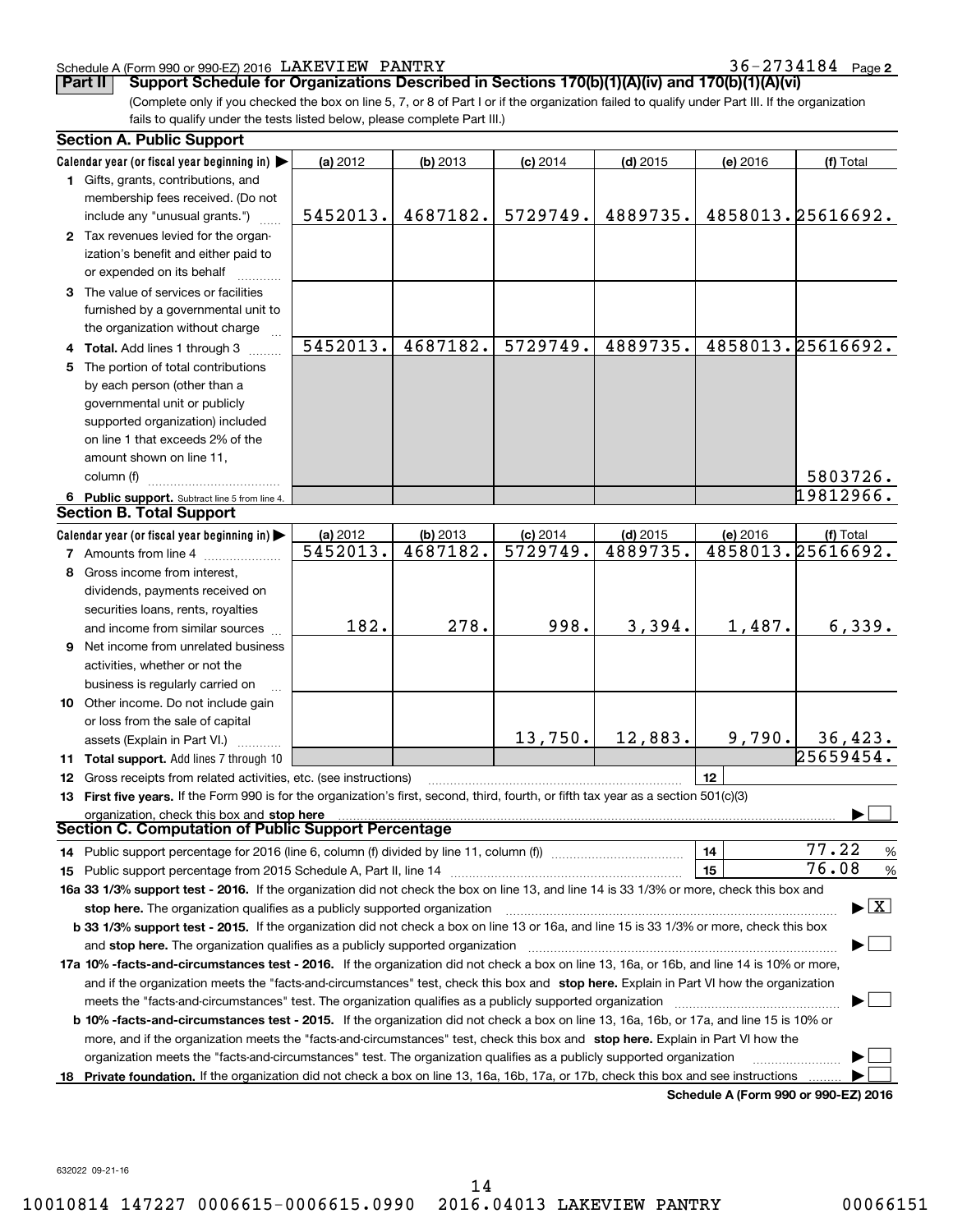### Schedule A (Form 990 or 990-EZ) 2016 LAKEVIEW PANTRY 36-2734184 Page 3

### **Part III** Support Schedule for Organizations Described in Section 509(a)(2)

**3**

(Complete only if you checked the box on line 10 of Part I or if the organization failed to qualify under Part II. If the organization fails to qualify under the tests listed below, please complete Part II.) qualify under the tests listed below, please complete Part II.)

|     | <b>Section A. Public Support</b>                                                                                                                                                         |          |          |            |            |                                      |           |
|-----|------------------------------------------------------------------------------------------------------------------------------------------------------------------------------------------|----------|----------|------------|------------|--------------------------------------|-----------|
|     | Calendar year (or fiscal year beginning in) $\blacktriangleright$                                                                                                                        | (a) 2012 | (b) 2013 | $(c)$ 2014 | $(d)$ 2015 | (e) 2016                             | (f) Total |
|     | 1 Gifts, grants, contributions, and                                                                                                                                                      |          |          |            |            |                                      |           |
|     | membership fees received. (Do not                                                                                                                                                        |          |          |            |            |                                      |           |
|     | include any "unusual grants.")                                                                                                                                                           |          |          |            |            |                                      |           |
|     | 2 Gross receipts from admissions,<br>merchandise sold or services per-<br>formed, or facilities furnished in<br>any activity that is related to the<br>organization's tax-exempt purpose |          |          |            |            |                                      |           |
|     | 3 Gross receipts from activities that<br>are not an unrelated trade or bus-                                                                                                              |          |          |            |            |                                      |           |
|     | iness under section 513                                                                                                                                                                  |          |          |            |            |                                      |           |
|     | 4 Tax revenues levied for the organ-                                                                                                                                                     |          |          |            |            |                                      |           |
|     | ization's benefit and either paid to<br>or expended on its behalf<br>.                                                                                                                   |          |          |            |            |                                      |           |
|     | 5 The value of services or facilities                                                                                                                                                    |          |          |            |            |                                      |           |
|     | furnished by a governmental unit to                                                                                                                                                      |          |          |            |            |                                      |           |
|     | the organization without charge                                                                                                                                                          |          |          |            |            |                                      |           |
|     | <b>6 Total.</b> Add lines 1 through 5                                                                                                                                                    |          |          |            |            |                                      |           |
|     | 7a Amounts included on lines 1, 2, and                                                                                                                                                   |          |          |            |            |                                      |           |
|     | 3 received from disqualified persons                                                                                                                                                     |          |          |            |            |                                      |           |
|     | <b>b</b> Amounts included on lines 2 and 3 received<br>from other than disqualified persons that<br>exceed the greater of \$5,000 or 1% of the<br>amount on line 13 for the year         |          |          |            |            |                                      |           |
|     | c Add lines 7a and 7b                                                                                                                                                                    |          |          |            |            |                                      |           |
|     | 8 Public support. (Subtract line 7c from line 6.)                                                                                                                                        |          |          |            |            |                                      |           |
|     | <b>Section B. Total Support</b>                                                                                                                                                          |          |          |            |            |                                      |           |
|     | Calendar year (or fiscal year beginning in) $\blacktriangleright$                                                                                                                        | (a) 2012 | (b) 2013 | $(c)$ 2014 | $(d)$ 2015 | (e) 2016                             | (f) Total |
|     | 9 Amounts from line 6                                                                                                                                                                    |          |          |            |            |                                      |           |
|     | <b>10a</b> Gross income from interest,<br>dividends, payments received on<br>securities loans, rents, royalties<br>and income from similar sources                                       |          |          |            |            |                                      |           |
|     | <b>b</b> Unrelated business taxable income                                                                                                                                               |          |          |            |            |                                      |           |
|     | (less section 511 taxes) from businesses<br>acquired after June 30, 1975                                                                                                                 |          |          |            |            |                                      |           |
|     | c Add lines 10a and 10b                                                                                                                                                                  |          |          |            |            |                                      |           |
|     | 11 Net income from unrelated business<br>activities not included in line 10b,<br>whether or not the business is<br>regularly carried on                                                  |          |          |            |            |                                      |           |
|     | <b>12</b> Other income. Do not include gain<br>or loss from the sale of capital<br>assets (Explain in Part VI.)                                                                          |          |          |            |            |                                      |           |
|     | 13 Total support. (Add lines 9, 10c, 11, and 12.)                                                                                                                                        |          |          |            |            |                                      |           |
|     | 14 First five years. If the Form 990 is for the organization's first, second, third, fourth, or fifth tax year as a section 501(c)(3) organization,                                      |          |          |            |            |                                      |           |
|     |                                                                                                                                                                                          |          |          |            |            |                                      |           |
|     | <b>Section C. Computation of Public Support Percentage</b>                                                                                                                               |          |          |            |            |                                      |           |
|     |                                                                                                                                                                                          |          |          |            |            | 15                                   | %         |
| 16. | Public support percentage from 2015 Schedule A, Part III, line 15                                                                                                                        |          |          |            |            | 16                                   | $\%$      |
|     | <b>Section D. Computation of Investment Income Percentage</b>                                                                                                                            |          |          |            |            |                                      |           |
|     | 17 Investment income percentage for 2016 (line 10c, column (f) divided by line 13, column (f)                                                                                            |          |          |            |            | 17                                   | %         |
|     | <b>18</b> Investment income percentage from <b>2015</b> Schedule A, Part III, line 17                                                                                                    |          |          |            |            | 18                                   | %         |
|     | 19a 33 1/3% support tests - 2016. If the organization did not check the box on line 14, and line 15 is more than 33 1/3%, and line 17 is not                                             |          |          |            |            |                                      |           |
|     | more than 33 1/3%, check this box and stop here. The organization qualifies as a publicly supported organization                                                                         |          |          |            |            |                                      |           |
|     | b 33 1/3% support tests - 2015. If the organization did not check a box on line 14 or line 19a, and line 16 is more than 33 1/3%, and                                                    |          |          |            |            |                                      |           |
|     | line 18 is not more than 33 1/3%, check this box and stop here. The organization qualifies as a publicly supported organization                                                          |          |          |            |            |                                      |           |
| 20  |                                                                                                                                                                                          |          |          |            |            |                                      |           |
|     | 632023 09-21-16                                                                                                                                                                          |          |          |            |            | Schedule A (Form 990 or 990-EZ) 2016 |           |

10010814 147227 0006615-0006615.0990 2016.04013 LAKEVIEW PANTRY 00066151 10010814 147227 0006615-0006615.0990 2016.04013 LAKEVIEW PANTRY 00066151

15 15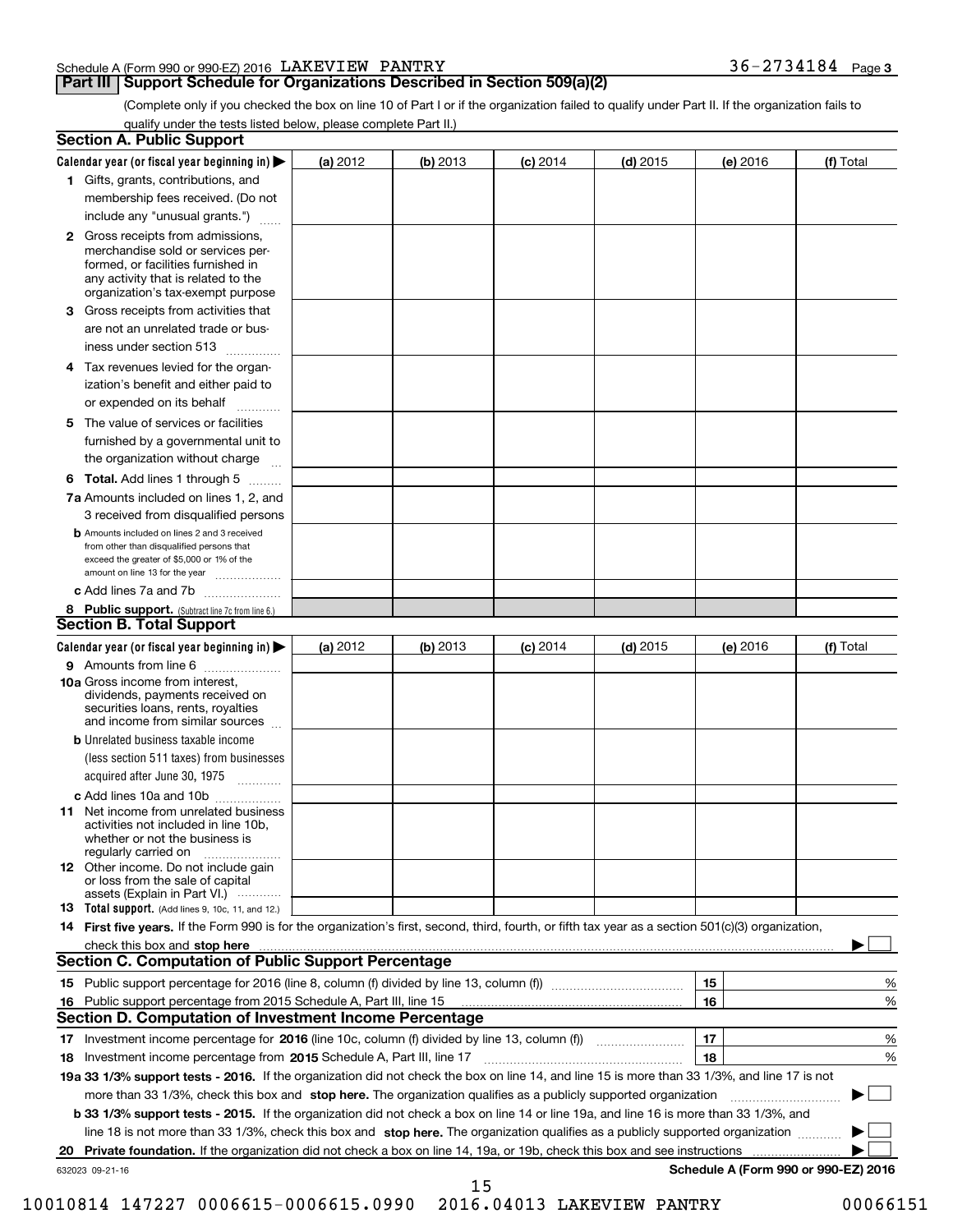**a 3a**

**3b**

**3c**

**4a**

**2**

**1**

**b 4b**

**c 4c**

**c 5c**

**6**

**7**

**8**

**9a**

**9b**

**9c**

**5b**

**5a**

**Yes** I **No Yes**

**No**

#### **Part IV I Supporting Organizations Part IV Supporting Organizations**

(Complete only if you checked a box in line 12 on Part I. If you checked 12a of Part I, complete Sections A and B. If you checked 12b of Part I, complete Sections A and C. If you checked 12c of Part I, complete and B. If you checked 12b of Part I, complete Sections A and C. If you checked 12c of Part I, complete Sections A, D, and E. If you checked 12d of Part I, complete Sections A and D, and complete Part V.)

#### **Section A. All Supporting Organizations Section A. All Supporting Organizations**

- **1** Are all of the organization's supported organizations listed by name in the organization's governing **1**Are all of the organization's supported organizations listed by name in the organization's governing documents? If "No," describe in Part VI how the supported organizations are designated. If designated by class or purpose, describe the designation. If historic and continuing relationship, explain. *class or purpose, describe the designation. If historic and continuing relationship, explain.*
- **2** Did the organization have any supported organization that does not have an IRS determination of status **2**Did the organization have any supported organization that does not have an IRS determination of status under section 509(a)(1) or (2)? If "Yes," explain in Part VI how the organization determined that the supported organization was described in section 509 (a) (1) or (2). *organization was described in section 509(a)(1) or (2).*
- 3a Did the organization have a supported organization described in section 501(c)(4), (5), or (6)? If "Yes, " answer (b) and (c) below. **3** *(b) and (c) below.*
- b Did the organization confirm that each supported organization qualified under section 501(c)(4), (5), or (6) and satisfied the public support tests under section 509(a)(2)? If "Yes," describe in Part VI when and how the organization made the determination. *organization made the determination.*
- c Did the organization ensure that all support to such organizations was used exclusively for section 170(c)(2)(B) purposes? If "Yes," explain in Part VI what controls the organization put in place to ensure such use.
- 4a Was any supported organization not organized in the United States ("foreign supported organization")? If "Yes," and if you checked 12a or 12b in Part I, answer (b) and (c) below.
- **b** Did the organization have ultimate control and discretion in deciding whether to make grants to the foreign supported organization? If "Yes," describe in Part VI how the organization had such control and discretion despite being controlled or supervised by or in connection with its supported organizations. **4** *despite being controlled or supervised by or in connection with its supported organizations.*
- c Did the organization support any foreign supported organization that does not have an IRS determination under sections 501(c)(3) and 509(a)(1) or (2)? If "Yes," explain in Part VI what controls the organization used to ensure that all support to the foreign supported organization was used exclusively for section 170(c)(2)(B) purposes.<br>**4** *purposes.*
- 5a Did the organization add, substitute, or remove any supported organizations during the tax year? If "Yes," answer (b) and (c) below (if applicable). Also, provide detail in Part VI, including (i) the names and EIN numbers of the supported organizations added, substituted, or removed; (ii) the reasons for each such action; (iii) the authority under the organization's organizing document authorizing such action; and (iv) how the action was accomplished (such as by amendment to the organizing document). *was accomplished (such as by amendment to the organizing document).*
- **b Type I or Type II only.** Was any added or substituted supported organization part of a class already designated in the organization's organizing document? designated in the organization's organizing document?
- c Substitutions only. Was the substitution the result of an event beyond the organization's control?
- 6 Did the organization provide support (whether in the form of grants or the provision of services or facilities) to anyone other than (i) its supported organizations, (ii) individuals that are part of the charitable class anyone other than (i) its supported organizations, (ii) individuals that are part of the charitable class benefited by one or more of its supported organizations, or (iii) other supporting organizations that also benefited by one or more of its supported organizations, or (iii) other supporting organizations that also support or benefit one or more of the filing organization's supported organizations? If "Yes," provide detail in Part VI. *Part VI.*
- 7 Did the organization provide a grant, loan, compensation, or other similar payment to a substantial contributor (defined in section 4958(c)(3)(C)), a family member of a substantial contributor, or a 35% controlled entity with regard to a substantial contributor? If "Yes," complete Part I of Schedule L (Form 990 or 990-EZ).
- 8 Did the organization make a loan to a disqualified person (as defined in section 4958) not described in line 7? If Yes, complete Part I of Schedule L (Form 990 or 990-EZ). *If "Yes," complete Part I of Schedule L (Form 990 or 990-EZ).*
- 9a Was the organization controlled directly or indirectly at any time during the tax year by one or more disqualified persons as defined in section 4946 (other than foundation managers and organizations described disqualified persons as defined in section 4946 (other than foundation managers and organizations described in section 509(a)(1) or (2))? If "Yes," provide detail in Part VI.
- **b** Did one or more disqualified persons (as defined in line 9a) hold a controlling interest in any entity in which the supporting organization had an interest? If "Yes," provide detail in Part VI.
- c Did a disqualified person (as defined in line 9a) have an ownership interest in, or derive any personal benefit from, assets in which the supporting organization also had an interest? If "Yes," provide detail in Part VI.
- 10a Was the organization subject to the excess business holdings rules of section 4943 because of section 4943(f) (regarding certain Type II supporting organizations, and all Type III non-functionally integrated 4943(f) (regarding certain Type II supporting organizations, and all Type III non-functionally integrated supporting organizations)? If "Yes," answer 10b below. **10a** 
	- **b** Did the organization have any excess business holdings in the tax year? (Use Schedule C, Form 4720, to *determine whether the organization had excess business holdings.)*

632024 09-21-16

632024 09-21-16 **Schedule A (Form 990 or 990-EZ) <sup>2016</sup> Schedule A (Form 990 or 990-EZ) 2016**

**<sup>10</sup><sup>b</sup> 10b**

**10a**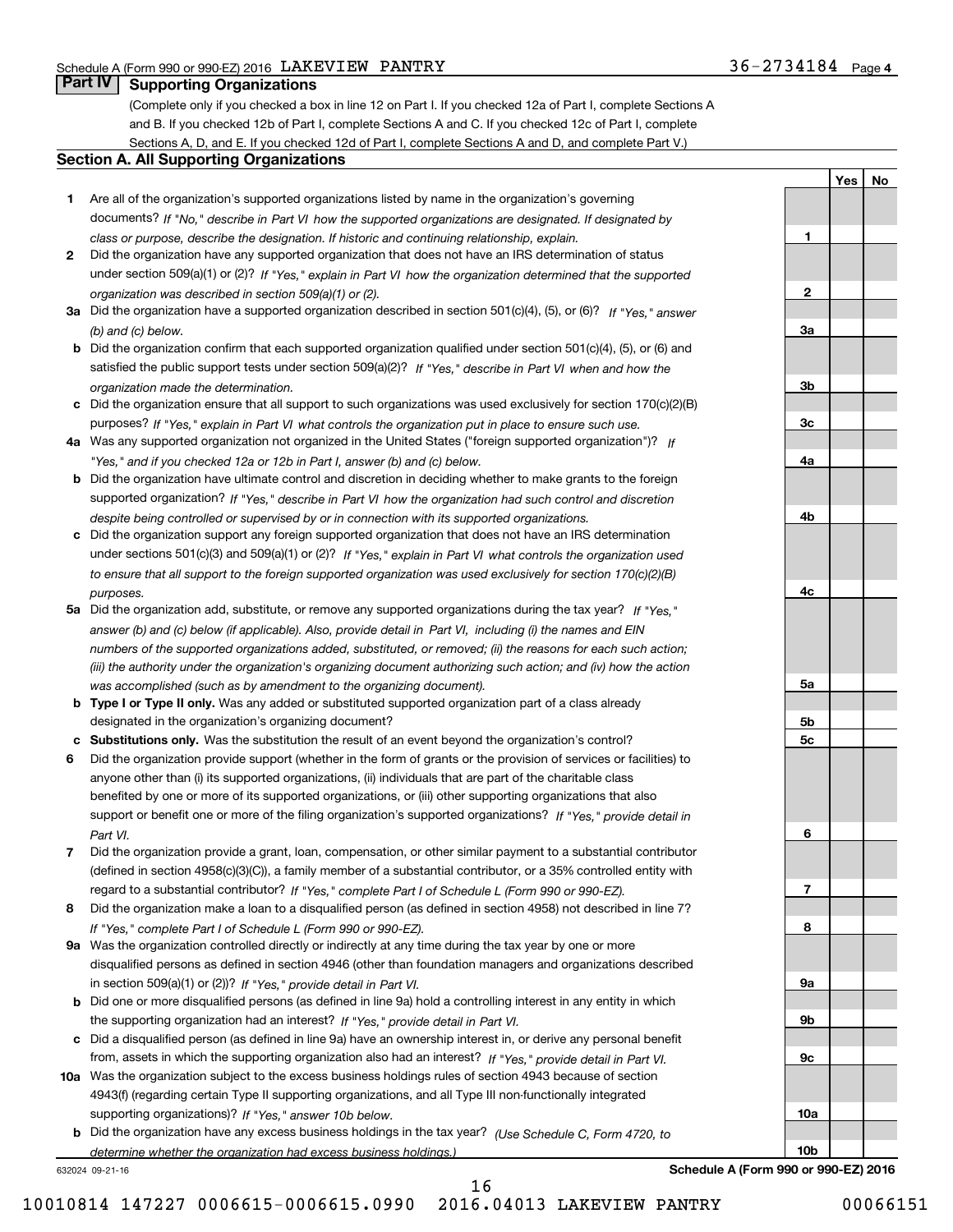|    | Part IV<br><b>Supporting Organizations (continued)</b>                                                                            |                 |     |    |
|----|-----------------------------------------------------------------------------------------------------------------------------------|-----------------|-----|----|
|    |                                                                                                                                   |                 | Yes | No |
| 11 | Has the organization accepted a gift or contribution from any of the following persons?                                           |                 |     |    |
|    | a A person who directly or indirectly controls, either alone or together with persons described in (b) and (c)                    |                 |     |    |
|    | below, the governing body of a supported organization?                                                                            | 11a             |     |    |
|    | <b>b</b> A family member of a person described in (a) above?                                                                      | 11 <sub>b</sub> |     |    |
|    | c A 35% controlled entity of a person described in (a) or (b) above? If "Yes" to a, b, or c, provide detail in Part VI.           | 11c             |     |    |
|    | <b>Section B. Type I Supporting Organizations</b>                                                                                 |                 |     |    |
|    |                                                                                                                                   |                 | Yes | No |
| 1  | Did the directors, trustees, or membership of one or more supported organizations have the power to                               |                 |     |    |
|    | regularly appoint or elect at least a majority of the organization's directors or trustees at all times during the                |                 |     |    |
|    | tax year? If "No," describe in Part VI how the supported organization(s) effectively operated, supervised, or                     |                 |     |    |
|    | controlled the organization's activities. If the organization had more than one supported organization,                           |                 |     |    |
|    | describe how the powers to appoint and/or remove directors or trustees were allocated among the supported                         |                 |     |    |
|    | organizations and what conditions or restrictions, if any, applied to such powers during the tax year.                            | 1               |     |    |
| 2  | Did the organization operate for the benefit of any supported organization other than the supported                               |                 |     |    |
|    | organization(s) that operated, supervised, or controlled the supporting organization? If "Yes," explain in                        |                 |     |    |
|    | Part VI how providing such benefit carried out the purposes of the supported organization(s) that operated,                       |                 |     |    |
|    | supervised, or controlled the supporting organization.                                                                            | $\mathbf{2}$    |     |    |
|    | <b>Section C. Type II Supporting Organizations</b>                                                                                |                 |     |    |
|    |                                                                                                                                   |                 | Yes | No |
| 1  | Were a majority of the organization's directors or trustees during the tax year also a majority of the directors                  |                 |     |    |
|    | or trustees of each of the organization's supported organization(s)? If "No," describe in Part VI how control                     |                 |     |    |
|    | or management of the supporting organization was vested in the same persons that controlled or managed                            |                 |     |    |
|    | the supported organization(s).                                                                                                    | 1               |     |    |
|    | <b>Section D. All Type III Supporting Organizations</b>                                                                           |                 |     |    |
|    |                                                                                                                                   |                 | Yes | No |
| 1  | Did the organization provide to each of its supported organizations, by the last day of the fifth month of the                    |                 |     |    |
|    | organization's tax year, (i) a written notice describing the type and amount of support provided during the prior tax             |                 |     |    |
|    | year, (ii) a copy of the Form 990 that was most recently filed as of the date of notification, and (iii) copies of the            |                 |     |    |
|    | organization's governing documents in effect on the date of notification, to the extent not previously provided?                  | 1               |     |    |
| 2  | Were any of the organization's officers, directors, or trustees either (i) appointed or elected by the supported                  |                 |     |    |
|    | organization(s) or (ii) serving on the governing body of a supported organization? If "No," explain in Part VI how                |                 |     |    |
|    | the organization maintained a close and continuous working relationship with the supported organization(s).                       | $\mathbf{2}$    |     |    |
| 3  | By reason of the relationship described in (2), did the organization's supported organizations have a                             |                 |     |    |
|    | significant voice in the organization's investment policies and in directing the use of the organization's                        |                 |     |    |
|    | income or assets at all times during the tax year? If "Yes," describe in Part VI the role the organization's                      |                 |     |    |
|    | supported organizations played in this regard.                                                                                    | 3               |     |    |
|    | Section E. Type III Functionally Integrated Supporting Organizations                                                              |                 |     |    |
| 1  | Check the box next to the method that the organization used to satisfy the Integral Part Test during the year (see instructions). |                 |     |    |
| a  | The organization satisfied the Activities Test. Complete line 2 below.                                                            |                 |     |    |
| b  | The organization is the parent of each of its supported organizations. Complete line 3 below.                                     |                 |     |    |
| c  | The organization supported a governmental entity. Describe in Part VI how you supported a government entity (see instructions).   |                 |     |    |
| 2  | Activities Test. Answer (a) and (b) below.                                                                                        |                 | Yes | No |
| а  | Did substantially all of the organization's activities during the tax year directly further the exempt purposes of                |                 |     |    |
|    | the supported organization(s) to which the organization was responsive? If "Yes," then in Part VI identify                        |                 |     |    |
|    | those supported organizations and explain<br>how these activities directly furthered their exempt purposes,                       |                 |     |    |
|    | how the organization was responsive to those supported organizations, and how the organization determined                         |                 |     |    |
|    | that these activities constituted substantially all of its activities.                                                            | 2a              |     |    |
|    | <b>b</b> Did the activities described in (a) constitute activities that, but for the organization's involvement, one or more      |                 |     |    |
|    | of the organization's supported organization(s) would have been engaged in? If "Yes," explain in Part VI the                      |                 |     |    |
|    | reasons for the organization's position that its supported organization(s) would have engaged in these                            |                 |     |    |
|    | activities but for the organization's involvement.                                                                                | 2b              |     |    |
| з  | Parent of Supported Organizations. Answer (a) and (b) below.                                                                      |                 |     |    |
| а  | Did the organization have the power to regularly appoint or elect a majority of the officers, directors, or                       |                 |     |    |
|    | trustees of each of the supported organizations? Provide details in Part VI.                                                      | За              |     |    |
|    | <b>b</b> Did the organization exercise a substantial degree of direction over the policies, programs, and activities of each      |                 |     |    |
|    | of its supported organizations? If "Yes." describe in Part VI the role played by the organization in this regard                  | 3b              |     |    |
|    | Schedule A (Form 990 or 990-EZ) 2016<br>632025 09-21-16                                                                           |                 |     |    |

17 17 10010814 147227 0006615-0006615.0990 2016.04013 LAKEVIEW PANTRY 00066151 10010814 147227 0006615-0006615.0990 2016.04013 LAKEVIEW PANTRY 00066151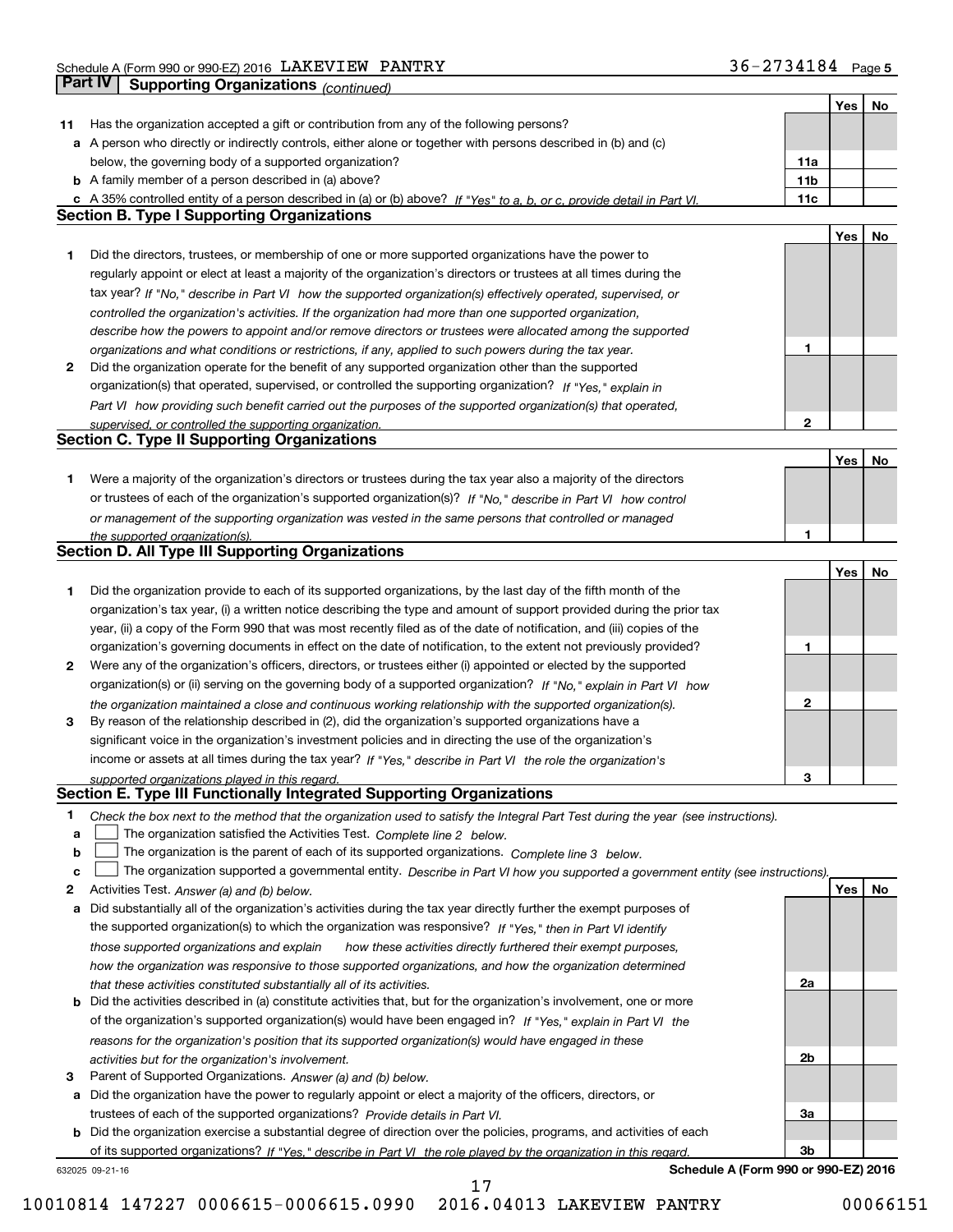| Schedule A (Form 990 or 990-EZ) 2016 LAKEVIEW PANTRY                                  | $36 - 2734184$ Page 6 |  |
|---------------------------------------------------------------------------------------|-----------------------|--|
| <b>Part V</b> Type III Non-Functionally Integrated 509(a)(3) Supporting Organizations |                       |  |

**1**

1 Check here if the organization satisfied the Integral Part Test as a qualifying trust on Nov. 20, 1970 (explain in Part VI.) See instructions. All other Type III non-functionally integrated supporting organizations must complete Sections A through E.

|              | Section A - Adjusted Net Income                                              |                | (A) Prior Year | (B) Current Year<br>(optional) |
|--------------|------------------------------------------------------------------------------|----------------|----------------|--------------------------------|
| 1            | Net short-term capital gain                                                  | 1              |                |                                |
| 2            | Recoveries of prior-year distributions                                       | $\overline{2}$ |                |                                |
| З            | Other gross income (see instructions)                                        | 3              |                |                                |
| 4            | Add lines 1 through 3                                                        | 4              |                |                                |
| 5            | Depreciation and depletion                                                   | 5              |                |                                |
| 6            | Portion of operating expenses paid or incurred for production or             |                |                |                                |
|              | collection of gross income or for management, conservation, or               |                |                |                                |
|              | maintenance of property held for production of income (see instructions)     | 6              |                |                                |
| 7            | Other expenses (see instructions)                                            | $\overline{7}$ |                |                                |
| 8            | <b>Adjusted Net Income</b> (subtract lines 5, 6, and 7 from line 4)          | 8              |                |                                |
|              | <b>Section B - Minimum Asset Amount</b>                                      |                | (A) Prior Year | (B) Current Year<br>(optional) |
| 1.           | Aggregate fair market value of all non-exempt-use assets (see                |                |                |                                |
|              | instructions for short tax year or assets held for part of year):            |                |                |                                |
|              | a Average monthly value of securities                                        | 1a             |                |                                |
|              | <b>b</b> Average monthly cash balances                                       | 1b             |                |                                |
|              | c Fair market value of other non-exempt-use assets                           | 1c             |                |                                |
|              | d Total (add lines 1a, 1b, and 1c)                                           | 1d             |                |                                |
|              | e Discount claimed for blockage or other                                     |                |                |                                |
|              | factors (explain in detail in Part VI):                                      |                |                |                                |
| 2            | Acquisition indebtedness applicable to non-exempt-use assets                 | $\mathbf{2}$   |                |                                |
| 3            | Subtract line 2 from line 1d                                                 | 3              |                |                                |
| 4            | Cash deemed held for exempt use. Enter 1-1/2% of line 3 (for greater amount, |                |                |                                |
|              | see instructions)                                                            | 4              |                |                                |
| 5            | Net value of non-exempt-use assets (subtract line 4 from line 3)             | 5              |                |                                |
| 6            | Multiply line 5 by .035                                                      | 6              |                |                                |
| 7            | Recoveries of prior-year distributions                                       | $\overline{7}$ |                |                                |
| 8            | Minimum Asset Amount (add line 7 to line 6)                                  | 8              |                |                                |
|              | <b>Section C - Distributable Amount</b>                                      |                |                | <b>Current Year</b>            |
| 1            | Adjusted net income for prior year (from Section A, line 8, Column A)        | 1              |                |                                |
| $\mathbf{2}$ | Enter 85% of line 1                                                          | $\overline{2}$ |                |                                |
| 3            | Minimum asset amount for prior year (from Section B, line 8, Column A)       | 3              |                |                                |
| 4            | Enter greater of line 2 or line 3                                            | 4              |                |                                |
| 5            | Income tax imposed in prior year                                             | 5              |                |                                |
| 6            | <b>Distributable Amount.</b> Subtract line 5 from line 4, unless subject to  |                |                |                                |
|              | emergency temporary reduction (see instructions)                             | 6              |                |                                |
|              |                                                                              |                |                |                                |

7 Check here if the current year is the organization's first as a non-functionally integrated Type III supporting organization (see instructions). instructions).**7**

**Schedule A (Form 990 or 990-EZ) <sup>2016</sup> Schedule A (Form 990 or 990-EZ) 2016**

632026 09-21-16 632026 09-21-16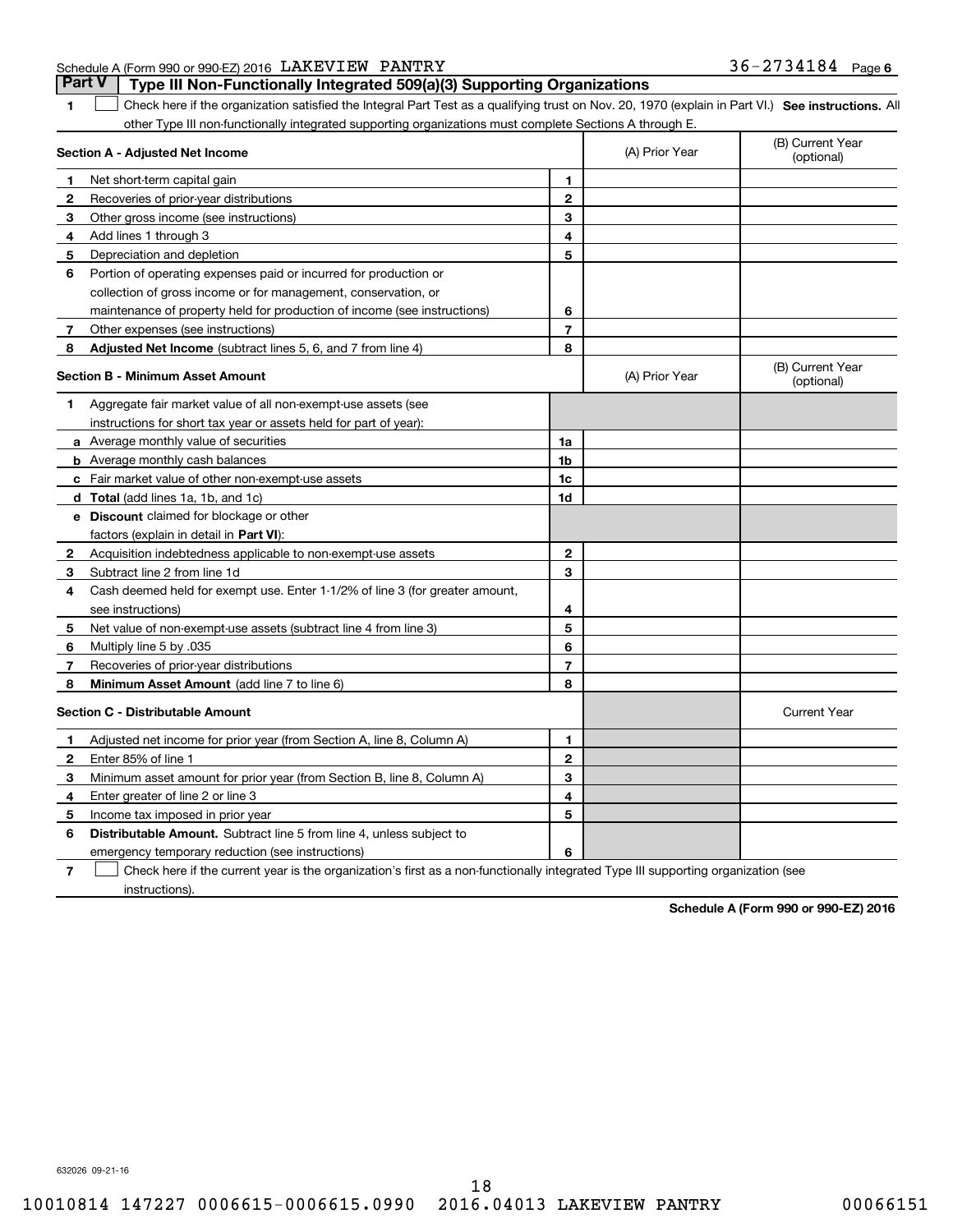|               | Schedule A (Form 990 or 990-EZ) 2016 LAKEVIEW PANTRY                                       |                             |                                       | $36 - 2734184$ Page 7 |  |
|---------------|--------------------------------------------------------------------------------------------|-----------------------------|---------------------------------------|-----------------------|--|
| <b>Part V</b> | Type III Non-Functionally Integrated 509(a)(3) Supporting Organizations                    |                             | (continued)                           |                       |  |
|               | <b>Section D - Distributions</b>                                                           |                             |                                       | <b>Current Year</b>   |  |
| 1             | Amounts paid to supported organizations to accomplish exempt purposes                      |                             |                                       |                       |  |
| 2             | Amounts paid to perform activity that directly furthers exempt purposes of supported       |                             |                                       |                       |  |
|               | organizations, in excess of income from activity                                           |                             |                                       |                       |  |
| 3             | Administrative expenses paid to accomplish exempt purposes of supported organizations      |                             |                                       |                       |  |
| 4             | Amounts paid to acquire exempt-use assets                                                  |                             |                                       |                       |  |
| 5             | Qualified set-aside amounts (prior IRS approval required)                                  |                             |                                       |                       |  |
| 6             | Other distributions (describe in Part VI). See instructions                                |                             |                                       |                       |  |
| 7             | Total annual distributions. Add lines 1 through 6                                          |                             |                                       |                       |  |
| 8             | Distributions to attentive supported organizations to which the organization is responsive |                             |                                       |                       |  |
|               | (provide details in Part VI). See instructions                                             |                             |                                       |                       |  |
| 9             | Distributable amount for 2016 from Section C, line 6                                       |                             |                                       |                       |  |
| 10            | Line 8 amount divided by Line 9 amount                                                     |                             |                                       |                       |  |
|               |                                                                                            | (i)                         | (ii)                                  | (iii)                 |  |
|               |                                                                                            | <b>Excess Distributions</b> | <b>Underdistributions</b><br>Pre-2016 | <b>Distributable</b>  |  |
|               | Section E - Distribution Allocations (see instructions)                                    |                             |                                       | Amount for 2016       |  |
| 1             | Distributable amount for 2016 from Section C, line 6                                       |                             |                                       |                       |  |
| 2             | Underdistributions, if any, for years prior to 2016 (reason-                               |                             |                                       |                       |  |
|               | able cause required- explain in Part VI). See instructions                                 |                             |                                       |                       |  |
| 3             | Excess distributions carryover, if any, to 2016:                                           |                             |                                       |                       |  |
| a             |                                                                                            |                             |                                       |                       |  |
| b             |                                                                                            |                             |                                       |                       |  |
|               | c From 2013                                                                                |                             |                                       |                       |  |
|               | d From 2014                                                                                |                             |                                       |                       |  |
|               | e From 2015                                                                                |                             |                                       |                       |  |
|               | f Total of lines 3a through e                                                              |                             |                                       |                       |  |
|               | g Applied to underdistributions of prior years                                             |                             |                                       |                       |  |
|               | <b>h</b> Applied to 2016 distributable amount                                              |                             |                                       |                       |  |
|               | i Carryover from 2011 not applied (see instructions)                                       |                             |                                       |                       |  |
|               | Remainder. Subtract lines 3g, 3h, and 3i from 3f.                                          |                             |                                       |                       |  |
| 4             | Distributions for 2016 from Section D,                                                     |                             |                                       |                       |  |
|               | line $7:$<br>\$                                                                            |                             |                                       |                       |  |
|               | a Applied to underdistributions of prior years                                             |                             |                                       |                       |  |
|               | <b>b</b> Applied to 2016 distributable amount                                              |                             |                                       |                       |  |
|               | <b>c</b> Remainder. Subtract lines 4a and 4b from 4                                        |                             |                                       |                       |  |
|               | Remaining underdistributions for years prior to 2016, if                                   |                             |                                       |                       |  |
|               | any. Subtract lines 3q and 4a from line 2. For result greater                              |                             |                                       |                       |  |
|               | than zero, explain in Part VI. See instructions                                            |                             |                                       |                       |  |
| 6             | Remaining underdistributions for 2016. Subtract lines 3h                                   |                             |                                       |                       |  |
|               | and 4b from line 1. For result greater than zero, explain in                               |                             |                                       |                       |  |
|               | Part VI. See instructions                                                                  |                             |                                       |                       |  |
| 7             | Excess distributions carryover to 2017. Add lines 3j                                       |                             |                                       |                       |  |
|               | and 4c                                                                                     |                             |                                       |                       |  |
| 8             | Breakdown of line 7:                                                                       |                             |                                       |                       |  |
| a             |                                                                                            |                             |                                       |                       |  |
|               | <b>b</b> Excess from 2013                                                                  |                             |                                       |                       |  |
|               | c Excess from 2014                                                                         |                             |                                       |                       |  |
|               | d Excess from 2015                                                                         |                             |                                       |                       |  |
|               | e Excess from 2016                                                                         |                             |                                       |                       |  |
|               |                                                                                            |                             |                                       |                       |  |

**Schedule A (Form 990 or 990-EZ) <sup>2016</sup> Schedule A (Form 990 or 990-EZ) 2016**

632027 09-21-16 632027 09-21-16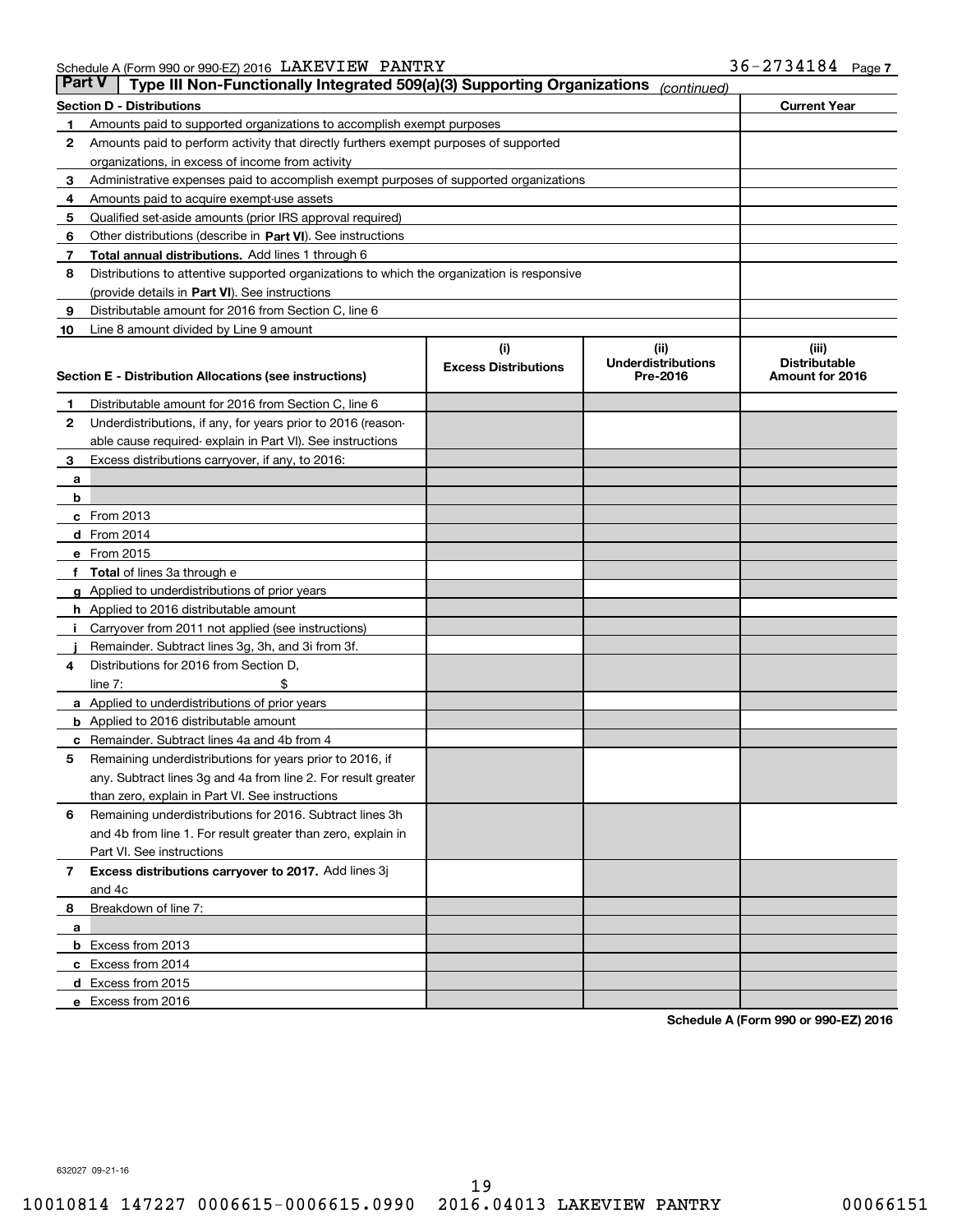Schedule A (Form 990 or 990-EZ) 2016 LAKEVI EW PANTRY 36-2734184 Page **8**  Schedule A (Form 990 or 990-EZ) 2016 Page LAKEVIEW PANTRY

**Part VI** Supplemental Information. Provide the explanations required by Part II, line 10; Part II, line 17a or 17b; Part III, line 12; Part IV, Section A, lines 1, 2, 3b, 3c, 4b, 4c, 5a, 6, 9a, 9b, 9c, 11a, 11b, and 11c; Part IV, Section B, lines 1 and 2; Part IV, Section C,<br>line 1; Part IV, Section D, lines 2 and 3; Part IV, Section E, lines 1c, 2a, 2b, Section D, lines 5 , 6 , and 8 ; and Part V, Section E, lines 2 , 5 , and 6 . Also complete this part for any additional information. Part IV, Section A, lines 1, 2, 3b, 3c, 4b, 4c, 5a, 6, 9a, 9b, 9c, 11a, 11b, and 11c; Part IV, Section B, lines 1 and 2; Part IV, Section C, line 1; Part IV, Section D, lines 2 and 3; Part IV, Section E, lines 1c, 2a, 2b, 3a, and 3b; Part V, line 1; Part V, Section B, line 1e; Part V, Section D, lines 5, 6, and 8; and Part V, Section E, lines 2, 5, and 6. Also complete this part for any additional information. (See instructions.)

SCHEDULE A, PART II , LINE 10 , EXPLANATION FOR OTHER INCOME: SCHEDULE A, PART II, LINE 10, EXPLANATION FOR OTHER INCOME:

| 2014 AMOUNT: \$ | 13,750.                              |
|-----------------|--------------------------------------|
| 2015 AMOUNT: \$ | 10,750.                              |
| 2016 AMOUNT: \$ | 9,790.                               |
|                 |                                      |
| <b>OTHER</b>    |                                      |
| 2015 AMOUNT: \$ | 2,133.                               |
|                 |                                      |
|                 |                                      |
|                 |                                      |
|                 |                                      |
|                 |                                      |
|                 |                                      |
|                 |                                      |
|                 |                                      |
|                 |                                      |
|                 |                                      |
|                 |                                      |
|                 |                                      |
|                 |                                      |
|                 |                                      |
|                 |                                      |
|                 |                                      |
|                 |                                      |
|                 |                                      |
|                 |                                      |
|                 |                                      |
| 632028 09-21-16 | Schedule A (Form 990 or 990-EZ) 2016 |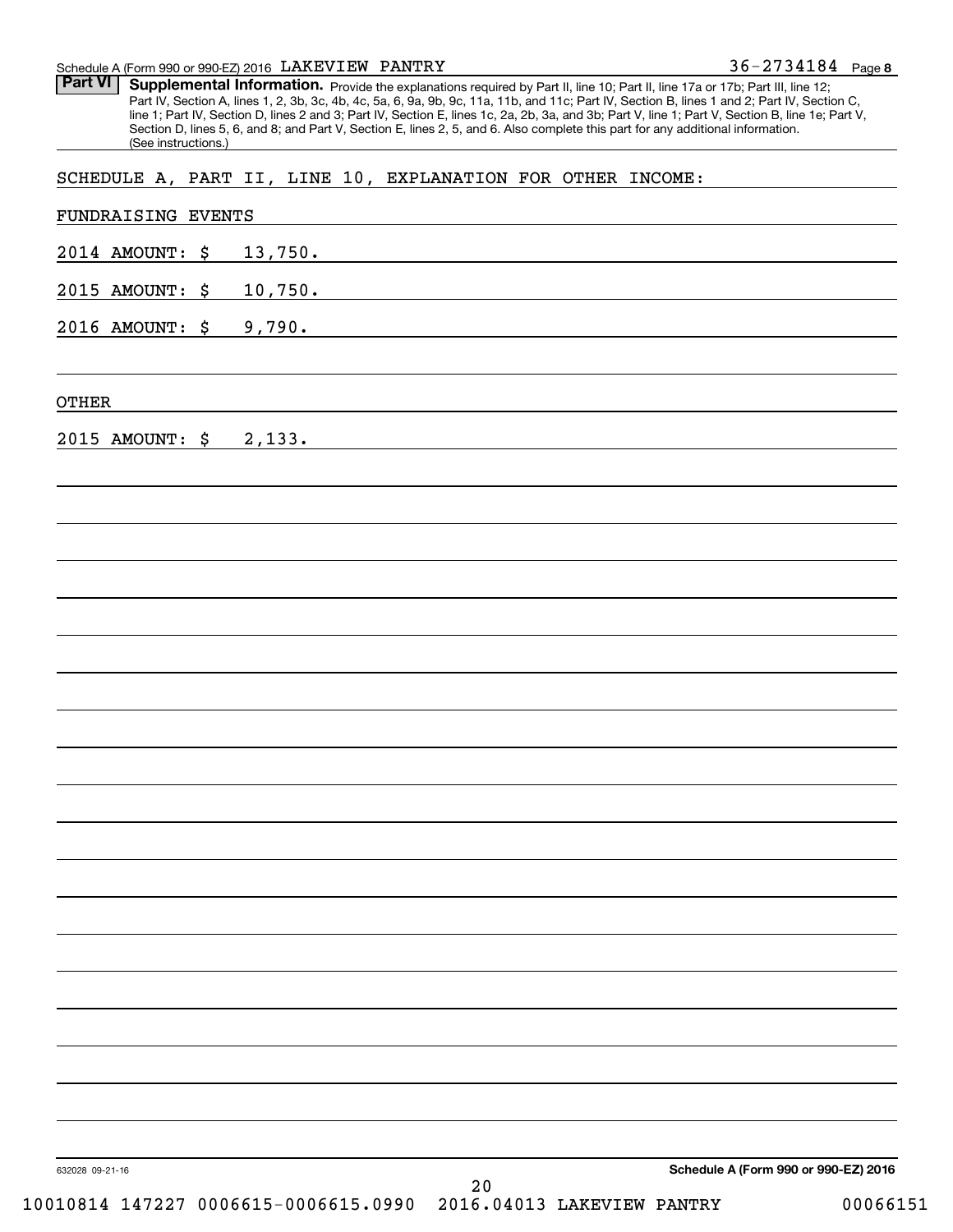| <b>SCHEDULE D</b> |  |
|-------------------|--|
|-------------------|--|

## **SCHEDULE D Supplemental Financial Statements SCHEDULE D Supplemental Financial Statements**

(Form 990) (Form 990, Demplete if the organization answered "Yes" on Form 990,<br>Part IV, line 6, 7, 8, 9, 10, 11a, 11b, 11c, 11d, 11e, 11f, 12a, or 12b. **(Form 990)** (**Form 990,**<br>Part IV, line 6, 7, 8, 9, 10, 11a, 11b, 11c, 11d, 11e, 11f, 12a, or 12b.<br>Department of the Treasury

|  | Attach to Form 990. |  |  |  |
|--|---------------------|--|--|--|
|  | $- - -$             |  |  |  |



|                                                                                  | Department of the Treasury<br>Internal Revenue Service                                                                                                                                                                                                                                                     | Attach to Form 990.<br>Information about Schedule D (Form 990) and its instructions is at www.irs.gov/form990. |                          | <b>Open to Public</b><br><b>Inspection</b>          |  |  |
|----------------------------------------------------------------------------------|------------------------------------------------------------------------------------------------------------------------------------------------------------------------------------------------------------------------------------------------------------------------------------------------------------|----------------------------------------------------------------------------------------------------------------|--------------------------|-----------------------------------------------------|--|--|
|                                                                                  | Name of the organization<br>LAKEVIEW PANTRY                                                                                                                                                                                                                                                                |                                                                                                                |                          | <b>Employer identification number</b><br>36-2734184 |  |  |
| Part I                                                                           | Organizations Maintaining Donor Advised Funds or Other Similar Funds or Accounts. Complete if the                                                                                                                                                                                                          |                                                                                                                |                          |                                                     |  |  |
|                                                                                  | organization answered "Yes" on Form 990, Part IV, line 6.                                                                                                                                                                                                                                                  |                                                                                                                |                          |                                                     |  |  |
|                                                                                  |                                                                                                                                                                                                                                                                                                            | (a) Donor advised funds                                                                                        |                          | (b) Funds and other accounts                        |  |  |
| 1                                                                                |                                                                                                                                                                                                                                                                                                            |                                                                                                                |                          |                                                     |  |  |
| 2                                                                                | Aggregate value of contributions to (during year)                                                                                                                                                                                                                                                          |                                                                                                                |                          |                                                     |  |  |
| з                                                                                |                                                                                                                                                                                                                                                                                                            |                                                                                                                |                          |                                                     |  |  |
| 4                                                                                |                                                                                                                                                                                                                                                                                                            |                                                                                                                |                          |                                                     |  |  |
| 5                                                                                | Did the organization inform all donors and donor advisors in writing that the assets held in donor advised funds                                                                                                                                                                                           |                                                                                                                |                          |                                                     |  |  |
|                                                                                  |                                                                                                                                                                                                                                                                                                            |                                                                                                                |                          | Yes<br>No                                           |  |  |
| 6                                                                                | Did the organization inform all grantees, donors, and donor advisors in writing that grant funds can be used only                                                                                                                                                                                          |                                                                                                                |                          |                                                     |  |  |
|                                                                                  | for charitable purposes and not for the benefit of the donor or donor advisor, or for any other purpose conferring                                                                                                                                                                                         |                                                                                                                |                          |                                                     |  |  |
|                                                                                  | impermissible private benefit?                                                                                                                                                                                                                                                                             |                                                                                                                |                          | Yes<br>No                                           |  |  |
| Part II                                                                          | Conservation Easements. Complete if the organization answered "Yes" on Form 990, Part IV, line 7.                                                                                                                                                                                                          |                                                                                                                |                          |                                                     |  |  |
| 1.                                                                               | Purpose(s) of conservation easements held by the organization (check all that apply).                                                                                                                                                                                                                      |                                                                                                                |                          |                                                     |  |  |
|                                                                                  | Preservation of land for public use (e.g., recreation or education)                                                                                                                                                                                                                                        | Preservation of a historically important land area                                                             |                          |                                                     |  |  |
|                                                                                  | Protection of natural habitat                                                                                                                                                                                                                                                                              | Preservation of a certified historic structure                                                                 |                          |                                                     |  |  |
|                                                                                  | Preservation of open space                                                                                                                                                                                                                                                                                 |                                                                                                                |                          |                                                     |  |  |
| 2                                                                                | Complete lines 2a through 2d if the organization held a qualified conservation contribution in the form of a conservation easement on the last                                                                                                                                                             |                                                                                                                |                          |                                                     |  |  |
|                                                                                  | day of the tax year.                                                                                                                                                                                                                                                                                       |                                                                                                                |                          | Held at the End of the Tax Year                     |  |  |
| a                                                                                | Total number of conservation easements                                                                                                                                                                                                                                                                     |                                                                                                                | 2a                       |                                                     |  |  |
| b                                                                                | Total acreage restricted by conservation easements                                                                                                                                                                                                                                                         |                                                                                                                | 2b                       |                                                     |  |  |
|                                                                                  |                                                                                                                                                                                                                                                                                                            |                                                                                                                | 2c                       |                                                     |  |  |
| d                                                                                | Number of conservation easements included in (c) acquired after 8/17/06, and not on a historic structure                                                                                                                                                                                                   |                                                                                                                |                          |                                                     |  |  |
|                                                                                  |                                                                                                                                                                                                                                                                                                            |                                                                                                                | 2d                       |                                                     |  |  |
| 3                                                                                | Number of conservation easements modified, transferred, released, extinguished, or terminated by the organization during the tax                                                                                                                                                                           |                                                                                                                |                          |                                                     |  |  |
|                                                                                  | year                                                                                                                                                                                                                                                                                                       |                                                                                                                |                          |                                                     |  |  |
| 4                                                                                | Number of states where property subject to conservation easement is located >                                                                                                                                                                                                                              |                                                                                                                |                          |                                                     |  |  |
| 5                                                                                | Does the organization have a written policy regarding the periodic monitoring, inspection, handling of                                                                                                                                                                                                     |                                                                                                                |                          |                                                     |  |  |
|                                                                                  | violations, and enforcement of the conservation easements it holds?                                                                                                                                                                                                                                        |                                                                                                                |                          | Yes<br><b>No</b>                                    |  |  |
| 6                                                                                | Staff and volunteer hours devoted to monitoring, inspecting, handling of violations, and enforcing conservation easements during the year                                                                                                                                                                  |                                                                                                                |                          |                                                     |  |  |
|                                                                                  |                                                                                                                                                                                                                                                                                                            |                                                                                                                |                          |                                                     |  |  |
| 7                                                                                | Amount of expenses incurred in monitoring, inspecting, handling of violations, and enforcing conservation easements during the year                                                                                                                                                                        |                                                                                                                |                          |                                                     |  |  |
|                                                                                  | $\blacktriangleright$ \$                                                                                                                                                                                                                                                                                   |                                                                                                                |                          |                                                     |  |  |
| 8                                                                                | Does each conservation easement reported on line 2(d) above satisfy the requirements of section 170(h)(4)(B)(i)                                                                                                                                                                                            |                                                                                                                |                          |                                                     |  |  |
|                                                                                  |                                                                                                                                                                                                                                                                                                            |                                                                                                                |                          | Yes<br>No                                           |  |  |
| 9                                                                                | In Part XIII, describe how the organization reports conservation easements in its revenue and expense statement, and balance sheet, and                                                                                                                                                                    |                                                                                                                |                          |                                                     |  |  |
|                                                                                  | include, if applicable, the text of the footnote to the organization's financial statements that describes the organization's accounting for                                                                                                                                                               |                                                                                                                |                          |                                                     |  |  |
|                                                                                  | conservation easements.                                                                                                                                                                                                                                                                                    |                                                                                                                |                          |                                                     |  |  |
|                                                                                  | Organizations Maintaining Collections of Art, Historical Treasures, or Other Similar Assets.<br>Part III                                                                                                                                                                                                   |                                                                                                                |                          |                                                     |  |  |
|                                                                                  | Complete if the organization answered "Yes" on Form 990, Part IV, line 8.                                                                                                                                                                                                                                  |                                                                                                                |                          |                                                     |  |  |
|                                                                                  | 1a If the organization elected, as permitted under SFAS 116 (ASC 958), not to report in its revenue statement and balance sheet works of art,                                                                                                                                                              |                                                                                                                |                          |                                                     |  |  |
|                                                                                  | historical treasures, or other similar assets held for public exhibition, education, or research in furtherance of public service, provide, in Part XIII,                                                                                                                                                  |                                                                                                                |                          |                                                     |  |  |
|                                                                                  |                                                                                                                                                                                                                                                                                                            |                                                                                                                |                          |                                                     |  |  |
| the text of the footnote to its financial statements that describes these items. |                                                                                                                                                                                                                                                                                                            |                                                                                                                |                          |                                                     |  |  |
| b                                                                                | If the organization elected, as permitted under SFAS 116 (ASC 958), to report in its revenue statement and balance sheet works of art, historical<br>treasures, or other similar assets held for public exhibition, education, or research in furtherance of public service, provide the following amounts |                                                                                                                |                          |                                                     |  |  |
|                                                                                  |                                                                                                                                                                                                                                                                                                            |                                                                                                                |                          |                                                     |  |  |
|                                                                                  | relating to these items:                                                                                                                                                                                                                                                                                   |                                                                                                                |                          |                                                     |  |  |
|                                                                                  | (i) Revenue included on Form 990, Part VIII, line 1 [2000] [2010] Revenue included on Form 990, Part VIII, line 1                                                                                                                                                                                          |                                                                                                                | $\blacktriangleright$ \$ | $\triangleright$ \$                                 |  |  |
|                                                                                  | (ii) Assets included in Form 990, Part X                                                                                                                                                                                                                                                                   |                                                                                                                |                          |                                                     |  |  |
| 2                                                                                | If the organization received or held works of art, historical treasures, or other similar assets for financial gain, provide                                                                                                                                                                               |                                                                                                                |                          |                                                     |  |  |
|                                                                                  | the following amounts required to be reported under SFAS 116 (ASC 958) relating to these items:                                                                                                                                                                                                            |                                                                                                                |                          |                                                     |  |  |
| а                                                                                |                                                                                                                                                                                                                                                                                                            |                                                                                                                | \$                       |                                                     |  |  |
| b                                                                                | Assets included in Form 990, Part X                                                                                                                                                                                                                                                                        |                                                                                                                | - \$                     |                                                     |  |  |
|                                                                                  | LHA For Paperwork Reduction Act Notice, see the Instructions for Form 990.                                                                                                                                                                                                                                 |                                                                                                                |                          | Schedule D (Form 990) 2016                          |  |  |
|                                                                                  | 632051 08-29-16                                                                                                                                                                                                                                                                                            |                                                                                                                |                          |                                                     |  |  |

26 26

10010814 147227 0006615-0006615.0990 2016.04013 LAKEVIEW PANTRY 00066151 10010814 147227 0006615-0006615.0990 2016.04013 LAKEVIEW PANTRY 00066151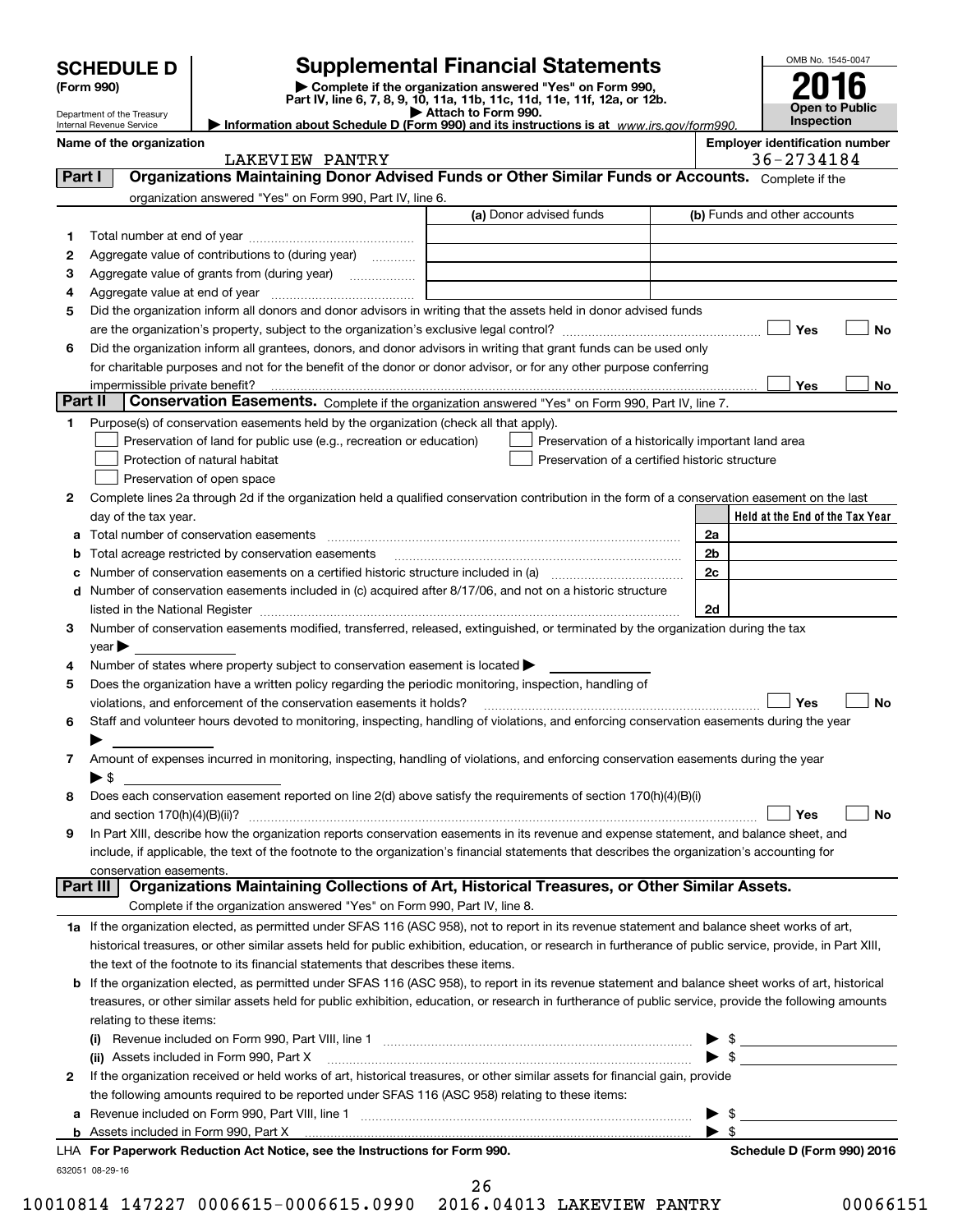|        | Schedule D (Form 990) 2016                                                                                                                                                                                                         | LAKEVIEW PANTRY    |                |                           |                 |         | $36 - 2734184$ Page 2                      |                                     |                       |    |
|--------|------------------------------------------------------------------------------------------------------------------------------------------------------------------------------------------------------------------------------------|--------------------|----------------|---------------------------|-----------------|---------|--------------------------------------------|-------------------------------------|-----------------------|----|
|        | Organizations Maintaining Collections of Art, Historical Treasures, or Other Similar Assets (continued)<br>Part III                                                                                                                |                    |                |                           |                 |         |                                            |                                     |                       |    |
| 3      | Using the organization's acquisition, accession, and other records, check any of the following that are a significant use of its collection items                                                                                  |                    |                |                           |                 |         |                                            |                                     |                       |    |
|        | (check all that apply):                                                                                                                                                                                                            |                    |                |                           |                 |         |                                            |                                     |                       |    |
| а      | Public exhibition                                                                                                                                                                                                                  | d                  |                | Loan or exchange programs |                 |         |                                            |                                     |                       |    |
| b      | Scholarly research                                                                                                                                                                                                                 | е                  |                |                           |                 |         |                                            |                                     |                       |    |
| с      | Preservation for future generations                                                                                                                                                                                                |                    |                |                           |                 |         |                                            |                                     |                       |    |
| 4      | Provide a description of the organization's collections and explain how they further the organization's exempt purpose in Part XIII.                                                                                               |                    |                |                           |                 |         |                                            |                                     |                       |    |
| 5      | During the year, did the organization solicit or receive donations of art, historical treasures, or other similar assets                                                                                                           |                    |                |                           |                 |         |                                            |                                     |                       |    |
|        | to be sold to raise funds rather than to be maintained as part of the organization's collection?                                                                                                                                   |                    |                |                           | . <u>.</u>      |         |                                            | Yes                                 |                       | No |
|        | <b>Part IV</b><br>Escrow and Custodial Arrangements. Complete if the organization answered "Yes" on Form 990, Part IV, line 9, or                                                                                                  |                    |                |                           |                 |         |                                            |                                     |                       |    |
|        | reported an amount on Form 990, Part X, line 21.                                                                                                                                                                                   |                    |                |                           |                 |         |                                            |                                     |                       |    |
|        | 1a Is the organization an agent, trustee, custodian or other intermediary for contributions or other assets not included                                                                                                           |                    |                |                           |                 |         |                                            |                                     |                       |    |
|        | on Form 990, Part X? [11] matter contracts and contracts and contracts are contracted and contracts are contracted and contract and contract of the contract of the contract of the contract of the contract of the contract o     |                    |                |                           |                 |         |                                            | Yes                                 | $\boxed{\text{X}}$ No |    |
|        | b If "Yes," explain the arrangement in Part XIII and complete the following table:                                                                                                                                                 |                    |                |                           |                 |         |                                            |                                     |                       |    |
|        |                                                                                                                                                                                                                                    |                    |                |                           |                 |         |                                            | Amount                              |                       |    |
| c      | Beginning balance <u>manual membershare communication</u> and the set of the set of the set of the set of the set of the set of the set of the set of the set of the set of the set of the set of the set of the set of the set of |                    |                |                           |                 | 1c      |                                            |                                     |                       |    |
|        |                                                                                                                                                                                                                                    |                    |                |                           |                 | 1d      |                                            |                                     |                       |    |
| е      | Distributions during the year manufactured and an according to the state of the state of the state of the state of the state of the state of the state of the state of the state of the state of the state of the state of the     |                    |                |                           |                 | 1e      |                                            |                                     |                       |    |
| Ť.,    | Ending balance measurements are all the contract of the contract of the contract of the contract of the contract of the contract of the contract of the contract of the contract of the contract of the contract of the contra     |                    |                |                           |                 | 1f      |                                            |                                     |                       |    |
|        | 2a Did the organization include an amount on Form 990, Part X, line 21, for escrow or custodial account liability?                                                                                                                 |                    |                |                           |                 |         |                                            | Yes                                 | $\boxed{\text{X}}$ No |    |
|        | <b>b</b> If "Yes," explain the arrangement in Part XIII. Check here if the explanation has been provided on Part XIII                                                                                                              |                    |                |                           |                 |         |                                            |                                     |                       |    |
| Part V | Endowment Funds. Complete if the organization answered "Yes" on Form 990, Part IV, line 10.                                                                                                                                        |                    |                |                           |                 |         |                                            |                                     |                       |    |
|        |                                                                                                                                                                                                                                    | (a) Current year   | (b) Prior year | (c) Two years back        |                 |         | (d) Three years back   (e) Four years back |                                     |                       |    |
| 1a     | Beginning of year balance                                                                                                                                                                                                          |                    |                |                           |                 |         |                                            |                                     |                       |    |
| b      |                                                                                                                                                                                                                                    |                    |                |                           |                 |         |                                            |                                     |                       |    |
|        | Net investment earnings, gains, and losses                                                                                                                                                                                         |                    |                |                           |                 |         |                                            |                                     |                       |    |
|        |                                                                                                                                                                                                                                    |                    |                |                           |                 |         |                                            |                                     |                       |    |
|        | e Other expenditures for facilities                                                                                                                                                                                                |                    |                |                           |                 |         |                                            |                                     |                       |    |
|        | and programs                                                                                                                                                                                                                       |                    |                |                           |                 |         |                                            |                                     |                       |    |
|        |                                                                                                                                                                                                                                    |                    |                |                           |                 |         |                                            |                                     |                       |    |
| g      |                                                                                                                                                                                                                                    |                    |                |                           |                 |         |                                            |                                     |                       |    |
| 2      | Provide the estimated percentage of the current year end balance (line 1g, column (a)) held as:                                                                                                                                    |                    |                |                           |                 |         |                                            |                                     |                       |    |
| а      | Board designated or quasi-endowment > _____                                                                                                                                                                                        |                    | %              |                           |                 |         |                                            |                                     |                       |    |
| b      | Permanent endowment >                                                                                                                                                                                                              | %                  |                |                           |                 |         |                                            |                                     |                       |    |
| c      | Temporarily restricted endowment >                                                                                                                                                                                                 | %                  |                |                           |                 |         |                                            |                                     |                       |    |
|        | The percentages on lines 2a, 2b, and 2c should equal 100%.                                                                                                                                                                         |                    |                |                           |                 |         |                                            |                                     |                       |    |
|        | 3a Are there endowment funds not in the possession of the organization that are held and administered for the organization                                                                                                         |                    |                |                           |                 |         |                                            |                                     |                       |    |
|        | by:                                                                                                                                                                                                                                |                    |                |                           |                 |         |                                            |                                     | Yes                   | No |
|        | (i)                                                                                                                                                                                                                                |                    |                |                           |                 |         |                                            | 3a(i)                               |                       |    |
|        |                                                                                                                                                                                                                                    |                    |                |                           |                 |         |                                            | 3a(ii)                              |                       |    |
|        |                                                                                                                                                                                                                                    |                    |                |                           |                 |         |                                            | 3b                                  |                       |    |
| 4      | Describe in Part XIII the intended uses of the organization's endowment funds.                                                                                                                                                     |                    |                |                           |                 |         |                                            |                                     |                       |    |
|        | Land, Buildings, and Equipment.<br>Part VI                                                                                                                                                                                         |                    |                |                           |                 |         |                                            |                                     |                       |    |
|        | Complete if the organization answered "Yes" on Form 990, Part IV, line 11a. See Form 990, Part X, line 10.                                                                                                                         |                    |                |                           |                 |         |                                            |                                     |                       |    |
|        | Description of property                                                                                                                                                                                                            | (a) Cost or other  |                | (b) Cost or other         | (c) Accumulated |         |                                            | (d) Book value                      |                       |    |
|        |                                                                                                                                                                                                                                    | basis (investment) |                | basis (other)             | depreciation    |         |                                            |                                     |                       |    |
| 1a     |                                                                                                                                                                                                                                    |                    |                | 337,221.                  |                 |         |                                            | 337,221.                            |                       |    |
| b      |                                                                                                                                                                                                                                    |                    |                | 2,579,035.                |                 | 78,413. |                                            | $\overline{2,500,622}$ .            |                       |    |
| c      |                                                                                                                                                                                                                                    |                    |                |                           |                 |         |                                            |                                     |                       |    |
| d      |                                                                                                                                                                                                                                    |                    |                | 84,231.                   |                 | 77,052. |                                            |                                     | 7,179.                |    |
|        |                                                                                                                                                                                                                                    |                    |                | 221,689.                  |                 | 32,657. |                                            | 189,032.                            |                       |    |
|        |                                                                                                                                                                                                                                    |                    |                |                           |                 |         |                                            | 3,034,054.                          |                       |    |
|        |                                                                                                                                                                                                                                    |                    |                |                           |                 |         |                                            | $d_{\text{min}}$ D (Ferma 000) 0046 |                       |    |

**Schedule D (Form 990) <sup>2016</sup> Schedule D (Form 990) 2016**

632052 08-29-16 632052 08-29-16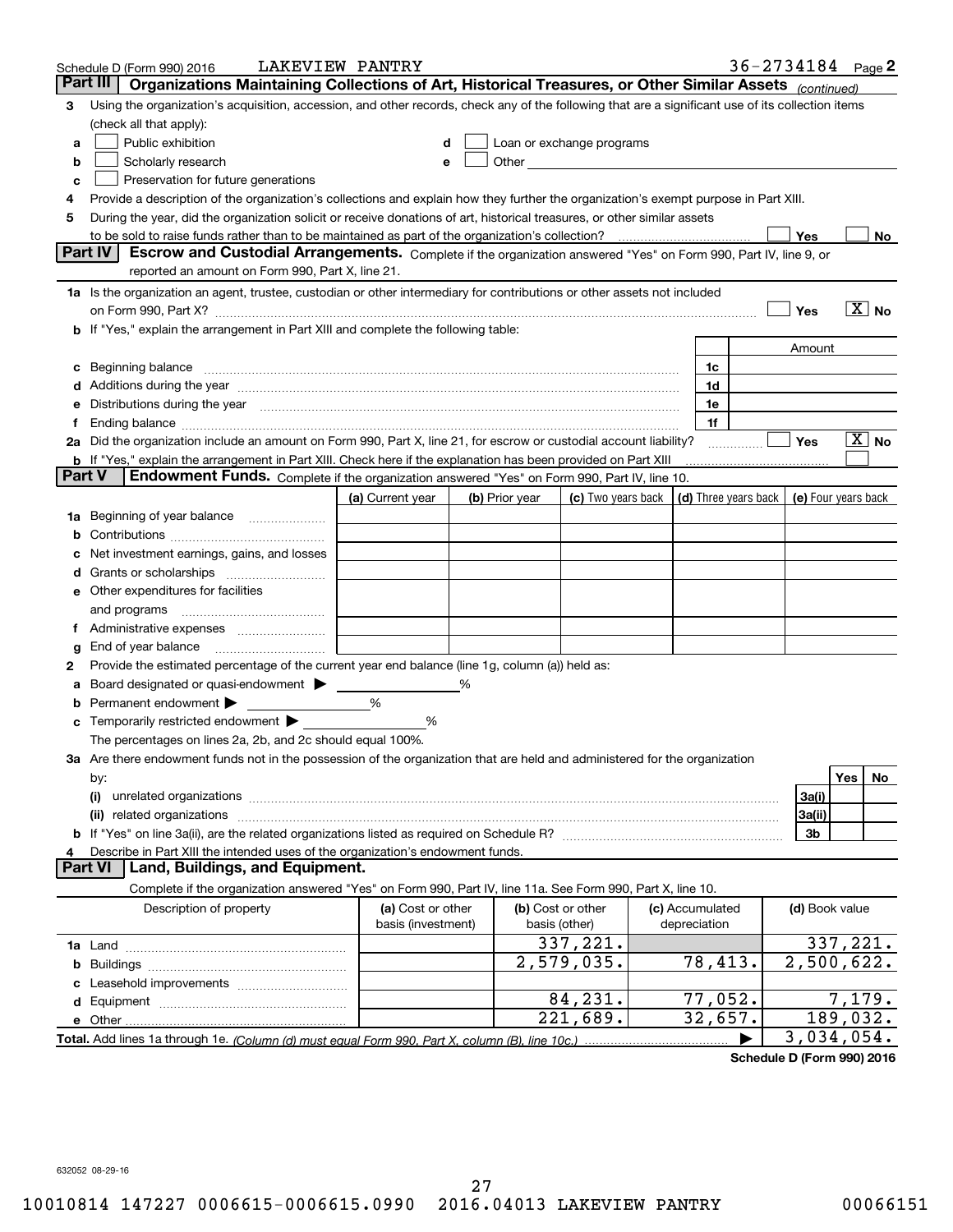| LAKEVIEW PANTRY<br>Schedule D (Form 990) 2016                                                                                                        |                 |                | $36 - 2734184$ Page 3                                     |                                                 |  |  |
|------------------------------------------------------------------------------------------------------------------------------------------------------|-----------------|----------------|-----------------------------------------------------------|-------------------------------------------------|--|--|
| Part VII Investments - Other Securities.                                                                                                             |                 |                |                                                           |                                                 |  |  |
| Complete if the organization answered "Yes" on Form 990, Part IV, line 11b. See Form 990, Part X, line 12.                                           |                 |                |                                                           |                                                 |  |  |
| (a) Description of security or category (including name of security)                                                                                 | (b) Book value  |                | (c) Method of valuation: Cost or end-of-year market value |                                                 |  |  |
| (1) Financial derivatives                                                                                                                            |                 |                |                                                           |                                                 |  |  |
|                                                                                                                                                      |                 |                |                                                           |                                                 |  |  |
| $(3)$ Other                                                                                                                                          |                 |                |                                                           |                                                 |  |  |
| (A)                                                                                                                                                  |                 |                |                                                           |                                                 |  |  |
| (B)                                                                                                                                                  |                 |                |                                                           |                                                 |  |  |
| (C)                                                                                                                                                  |                 |                |                                                           |                                                 |  |  |
| (D)                                                                                                                                                  |                 |                |                                                           |                                                 |  |  |
| (E)                                                                                                                                                  |                 |                |                                                           |                                                 |  |  |
| (F)                                                                                                                                                  |                 |                |                                                           |                                                 |  |  |
| (G)                                                                                                                                                  |                 |                |                                                           |                                                 |  |  |
| (H)                                                                                                                                                  |                 |                |                                                           |                                                 |  |  |
| <b>Total.</b> (Col. (b) must equal Form 990, Part X, col. (B) line 12.)                                                                              |                 |                |                                                           |                                                 |  |  |
| Part VIII Investments - Program Related.                                                                                                             |                 |                |                                                           |                                                 |  |  |
| Complete if the organization answered "Yes" on Form 990, Part IV, line 11c. See Form 990, Part X, line 13.                                           |                 |                |                                                           |                                                 |  |  |
| (a) Description of investment                                                                                                                        | (b) Book value  |                | (c) Method of valuation: Cost or end-of-year market value |                                                 |  |  |
| (1)                                                                                                                                                  |                 |                |                                                           |                                                 |  |  |
| (2)                                                                                                                                                  |                 |                |                                                           |                                                 |  |  |
| (3)                                                                                                                                                  |                 |                |                                                           |                                                 |  |  |
| (4)                                                                                                                                                  |                 |                |                                                           |                                                 |  |  |
| (5)                                                                                                                                                  |                 |                |                                                           |                                                 |  |  |
| (6)                                                                                                                                                  |                 |                |                                                           |                                                 |  |  |
| (7)                                                                                                                                                  |                 |                |                                                           |                                                 |  |  |
| (8)                                                                                                                                                  |                 |                |                                                           |                                                 |  |  |
| (9)                                                                                                                                                  |                 |                |                                                           |                                                 |  |  |
| <b>Total.</b> (Col. (b) must equal Form 990, Part X, col. (B) line 13.)<br><b>Other Assets.</b><br>Part IX                                           |                 |                |                                                           |                                                 |  |  |
| Complete if the organization answered "Yes" on Form 990, Part IV, line 11d. See Form 990, Part X, line 15.                                           |                 |                |                                                           |                                                 |  |  |
|                                                                                                                                                      | (a) Description |                | (b) Book value                                            |                                                 |  |  |
|                                                                                                                                                      |                 |                |                                                           |                                                 |  |  |
| (1)<br>(2)                                                                                                                                           |                 |                |                                                           |                                                 |  |  |
|                                                                                                                                                      |                 |                |                                                           |                                                 |  |  |
| (3)<br>(4)                                                                                                                                           |                 |                |                                                           |                                                 |  |  |
| (5)                                                                                                                                                  |                 |                |                                                           |                                                 |  |  |
| (6)                                                                                                                                                  |                 |                |                                                           |                                                 |  |  |
| (7)                                                                                                                                                  |                 |                |                                                           |                                                 |  |  |
| (8)                                                                                                                                                  |                 |                |                                                           |                                                 |  |  |
| (9)                                                                                                                                                  |                 |                |                                                           |                                                 |  |  |
| Total. (Column (b) must equal Form 990. Part X, col. (B) line 15.)                                                                                   |                 |                |                                                           |                                                 |  |  |
| <b>Other Liabilities.</b><br>Part X                                                                                                                  |                 |                |                                                           |                                                 |  |  |
| Complete if the organization answered "Yes" on Form 990, Part IV, line 11e or 11f. See Form 990, Part X, line 25.                                    |                 |                |                                                           |                                                 |  |  |
| (a) Description of liability<br>1.                                                                                                                   |                 | (b) Book value |                                                           |                                                 |  |  |
| (1)<br>Federal income taxes                                                                                                                          |                 |                |                                                           |                                                 |  |  |
| (2)                                                                                                                                                  |                 |                |                                                           |                                                 |  |  |
| (3)                                                                                                                                                  |                 |                |                                                           |                                                 |  |  |
| (4)                                                                                                                                                  |                 |                |                                                           |                                                 |  |  |
| (5)                                                                                                                                                  |                 |                |                                                           |                                                 |  |  |
| (6)                                                                                                                                                  |                 |                |                                                           |                                                 |  |  |
| (7)                                                                                                                                                  |                 |                |                                                           |                                                 |  |  |
| (8)                                                                                                                                                  |                 |                |                                                           |                                                 |  |  |
| (9)                                                                                                                                                  |                 |                |                                                           |                                                 |  |  |
| Total. (Column (b) must equal Form 990. Part X, col. (B) line 25.)                                                                                   |                 |                |                                                           |                                                 |  |  |
| 2. Liability for uncertain tax positions. In Part XIII, provide the text of the footnote to the organization's financial statements that reports the |                 |                |                                                           |                                                 |  |  |
| organization's liability for uncertain tax positions under FIN 48 (ASC 740). Check here if the text of the footnote has been provided in Part XIII   |                 |                |                                                           | $\overline{\mathbf{X}}$ $\overline{\mathbf{X}}$ |  |  |

**Schedule D (Form 990) 2016 Schedule D (Form 990) 2016**

632053 08-29-16 632053 08-29-16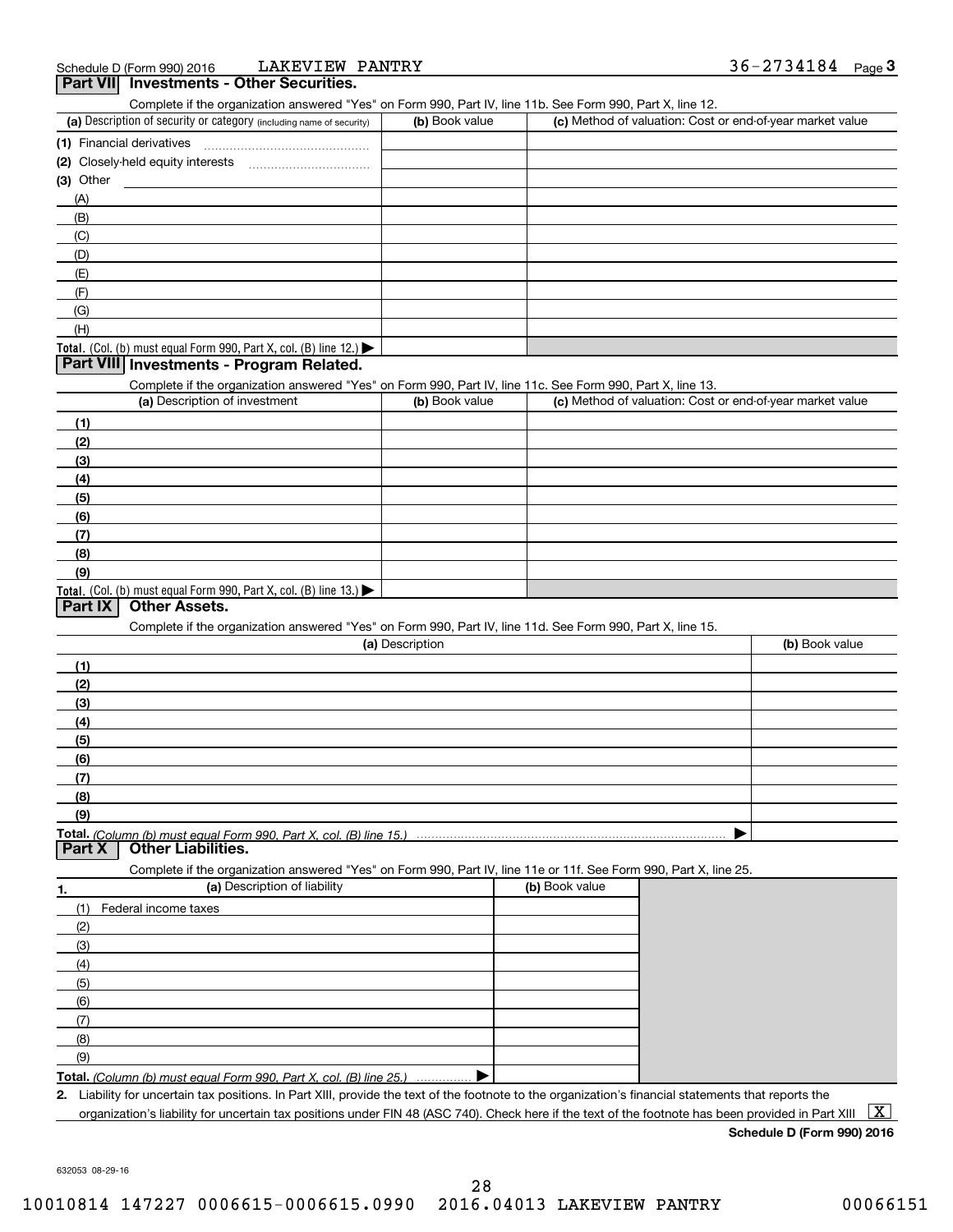| Reconciliation of Revenue per Audited Financial Statements With Revenue per Return.<br>Part XI<br>Complete if the organization answered "Yes" on Form 990, Part IV, line 12a.<br>$\blacksquare$<br>Total revenue, gains, and other support per audited financial statements<br>1<br>Amounts included on line 1 but not on Form 990, Part VIII, line 12:<br>$\mathbf{2}$<br>Net unrealized gains (losses) on investments [11] matter contracts and the unrealized gains (losses) on investments<br>2a<br>a<br>36,587.<br>2 <sub>b</sub><br>b<br>2c<br>c<br>$-9,644.$<br>2d<br>Other (Describe in Part XIII.)<br>d<br>Add lines 2a through 2d<br>2e<br>е<br>4,839,181.<br>3<br>3<br>Amounts included on Form 990, Part VIII, line 12, but not on line 1:<br>4<br>4a<br>$-13,826.$<br>4 <sub>b</sub><br>Other (Describe in Part XIII.) <b>Construction Contract Construction</b> Chemistry Chemistry Chemistry Chemistry Chemistry<br>b<br>Add lines 4a and 4b<br>4c<br>C.<br>4,825,355.<br>5<br>Part XII   Reconciliation of Expenses per Audited Financial Statements With Expenses per Return.<br>Complete if the organization answered "Yes" on Form 990, Part IV, line 12a.<br>$\mathbf 1$<br>Total expenses and losses per audited financial statements<br>1.<br>Amounts included on line 1 but not on Form 990, Part IX, line 25:<br>2<br>36,587.<br>2a<br>a<br>2 <sub>b</sub><br>b<br>2c<br>Other losses<br>13,826.<br>2d<br>d<br>$\frac{50,413.}{4,593,875.}$<br>Add lines 2a through 2d<br>2e<br>e<br>3<br>3<br>Amounts included on Form 990, Part IX, line 25, but not on line 1:<br>4 |   | LAKEVIEW PANTRY<br>Schedule D (Form 990) 2016 |    |  | $36 - 2734184$ Page 4 |
|------------------------------------------------------------------------------------------------------------------------------------------------------------------------------------------------------------------------------------------------------------------------------------------------------------------------------------------------------------------------------------------------------------------------------------------------------------------------------------------------------------------------------------------------------------------------------------------------------------------------------------------------------------------------------------------------------------------------------------------------------------------------------------------------------------------------------------------------------------------------------------------------------------------------------------------------------------------------------------------------------------------------------------------------------------------------------------------------------------------------------------------------------------------------------------------------------------------------------------------------------------------------------------------------------------------------------------------------------------------------------------------------------------------------------------------------------------------------------------------------------------------------------------------------------------------------------------------------|---|-----------------------------------------------|----|--|-----------------------|
|                                                                                                                                                                                                                                                                                                                                                                                                                                                                                                                                                                                                                                                                                                                                                                                                                                                                                                                                                                                                                                                                                                                                                                                                                                                                                                                                                                                                                                                                                                                                                                                                |   |                                               |    |  |                       |
|                                                                                                                                                                                                                                                                                                                                                                                                                                                                                                                                                                                                                                                                                                                                                                                                                                                                                                                                                                                                                                                                                                                                                                                                                                                                                                                                                                                                                                                                                                                                                                                                |   |                                               |    |  |                       |
|                                                                                                                                                                                                                                                                                                                                                                                                                                                                                                                                                                                                                                                                                                                                                                                                                                                                                                                                                                                                                                                                                                                                                                                                                                                                                                                                                                                                                                                                                                                                                                                                |   |                                               |    |  | 4,866,124.            |
|                                                                                                                                                                                                                                                                                                                                                                                                                                                                                                                                                                                                                                                                                                                                                                                                                                                                                                                                                                                                                                                                                                                                                                                                                                                                                                                                                                                                                                                                                                                                                                                                |   |                                               |    |  |                       |
|                                                                                                                                                                                                                                                                                                                                                                                                                                                                                                                                                                                                                                                                                                                                                                                                                                                                                                                                                                                                                                                                                                                                                                                                                                                                                                                                                                                                                                                                                                                                                                                                |   |                                               |    |  |                       |
|                                                                                                                                                                                                                                                                                                                                                                                                                                                                                                                                                                                                                                                                                                                                                                                                                                                                                                                                                                                                                                                                                                                                                                                                                                                                                                                                                                                                                                                                                                                                                                                                |   |                                               |    |  |                       |
|                                                                                                                                                                                                                                                                                                                                                                                                                                                                                                                                                                                                                                                                                                                                                                                                                                                                                                                                                                                                                                                                                                                                                                                                                                                                                                                                                                                                                                                                                                                                                                                                |   |                                               |    |  |                       |
|                                                                                                                                                                                                                                                                                                                                                                                                                                                                                                                                                                                                                                                                                                                                                                                                                                                                                                                                                                                                                                                                                                                                                                                                                                                                                                                                                                                                                                                                                                                                                                                                |   |                                               |    |  |                       |
|                                                                                                                                                                                                                                                                                                                                                                                                                                                                                                                                                                                                                                                                                                                                                                                                                                                                                                                                                                                                                                                                                                                                                                                                                                                                                                                                                                                                                                                                                                                                                                                                |   |                                               |    |  | 26,943.               |
|                                                                                                                                                                                                                                                                                                                                                                                                                                                                                                                                                                                                                                                                                                                                                                                                                                                                                                                                                                                                                                                                                                                                                                                                                                                                                                                                                                                                                                                                                                                                                                                                |   |                                               |    |  |                       |
|                                                                                                                                                                                                                                                                                                                                                                                                                                                                                                                                                                                                                                                                                                                                                                                                                                                                                                                                                                                                                                                                                                                                                                                                                                                                                                                                                                                                                                                                                                                                                                                                |   |                                               |    |  |                       |
|                                                                                                                                                                                                                                                                                                                                                                                                                                                                                                                                                                                                                                                                                                                                                                                                                                                                                                                                                                                                                                                                                                                                                                                                                                                                                                                                                                                                                                                                                                                                                                                                |   |                                               |    |  |                       |
|                                                                                                                                                                                                                                                                                                                                                                                                                                                                                                                                                                                                                                                                                                                                                                                                                                                                                                                                                                                                                                                                                                                                                                                                                                                                                                                                                                                                                                                                                                                                                                                                |   |                                               |    |  |                       |
|                                                                                                                                                                                                                                                                                                                                                                                                                                                                                                                                                                                                                                                                                                                                                                                                                                                                                                                                                                                                                                                                                                                                                                                                                                                                                                                                                                                                                                                                                                                                                                                                |   |                                               |    |  | $-13,826.$            |
|                                                                                                                                                                                                                                                                                                                                                                                                                                                                                                                                                                                                                                                                                                                                                                                                                                                                                                                                                                                                                                                                                                                                                                                                                                                                                                                                                                                                                                                                                                                                                                                                |   |                                               |    |  |                       |
|                                                                                                                                                                                                                                                                                                                                                                                                                                                                                                                                                                                                                                                                                                                                                                                                                                                                                                                                                                                                                                                                                                                                                                                                                                                                                                                                                                                                                                                                                                                                                                                                |   |                                               |    |  |                       |
|                                                                                                                                                                                                                                                                                                                                                                                                                                                                                                                                                                                                                                                                                                                                                                                                                                                                                                                                                                                                                                                                                                                                                                                                                                                                                                                                                                                                                                                                                                                                                                                                |   |                                               |    |  |                       |
|                                                                                                                                                                                                                                                                                                                                                                                                                                                                                                                                                                                                                                                                                                                                                                                                                                                                                                                                                                                                                                                                                                                                                                                                                                                                                                                                                                                                                                                                                                                                                                                                |   |                                               |    |  | 4,644,288.            |
|                                                                                                                                                                                                                                                                                                                                                                                                                                                                                                                                                                                                                                                                                                                                                                                                                                                                                                                                                                                                                                                                                                                                                                                                                                                                                                                                                                                                                                                                                                                                                                                                |   |                                               |    |  |                       |
|                                                                                                                                                                                                                                                                                                                                                                                                                                                                                                                                                                                                                                                                                                                                                                                                                                                                                                                                                                                                                                                                                                                                                                                                                                                                                                                                                                                                                                                                                                                                                                                                |   |                                               |    |  |                       |
|                                                                                                                                                                                                                                                                                                                                                                                                                                                                                                                                                                                                                                                                                                                                                                                                                                                                                                                                                                                                                                                                                                                                                                                                                                                                                                                                                                                                                                                                                                                                                                                                |   |                                               |    |  |                       |
|                                                                                                                                                                                                                                                                                                                                                                                                                                                                                                                                                                                                                                                                                                                                                                                                                                                                                                                                                                                                                                                                                                                                                                                                                                                                                                                                                                                                                                                                                                                                                                                                |   |                                               |    |  |                       |
|                                                                                                                                                                                                                                                                                                                                                                                                                                                                                                                                                                                                                                                                                                                                                                                                                                                                                                                                                                                                                                                                                                                                                                                                                                                                                                                                                                                                                                                                                                                                                                                                |   |                                               |    |  |                       |
|                                                                                                                                                                                                                                                                                                                                                                                                                                                                                                                                                                                                                                                                                                                                                                                                                                                                                                                                                                                                                                                                                                                                                                                                                                                                                                                                                                                                                                                                                                                                                                                                |   |                                               |    |  |                       |
|                                                                                                                                                                                                                                                                                                                                                                                                                                                                                                                                                                                                                                                                                                                                                                                                                                                                                                                                                                                                                                                                                                                                                                                                                                                                                                                                                                                                                                                                                                                                                                                                |   |                                               |    |  |                       |
|                                                                                                                                                                                                                                                                                                                                                                                                                                                                                                                                                                                                                                                                                                                                                                                                                                                                                                                                                                                                                                                                                                                                                                                                                                                                                                                                                                                                                                                                                                                                                                                                |   |                                               |    |  |                       |
|                                                                                                                                                                                                                                                                                                                                                                                                                                                                                                                                                                                                                                                                                                                                                                                                                                                                                                                                                                                                                                                                                                                                                                                                                                                                                                                                                                                                                                                                                                                                                                                                | a |                                               | 4a |  |                       |
| 9,644.<br>4 <sub>b</sub><br>Other (Describe in Part XIII.)                                                                                                                                                                                                                                                                                                                                                                                                                                                                                                                                                                                                                                                                                                                                                                                                                                                                                                                                                                                                                                                                                                                                                                                                                                                                                                                                                                                                                                                                                                                                     |   |                                               |    |  |                       |
| 9,644.<br>Add lines 4a and 4b<br>4c                                                                                                                                                                                                                                                                                                                                                                                                                                                                                                                                                                                                                                                                                                                                                                                                                                                                                                                                                                                                                                                                                                                                                                                                                                                                                                                                                                                                                                                                                                                                                            |   |                                               |    |  |                       |
| 5<br>5                                                                                                                                                                                                                                                                                                                                                                                                                                                                                                                                                                                                                                                                                                                                                                                                                                                                                                                                                                                                                                                                                                                                                                                                                                                                                                                                                                                                                                                                                                                                                                                         |   |                                               |    |  | 4,603,519.            |
| Part XIII Supplemental Information.                                                                                                                                                                                                                                                                                                                                                                                                                                                                                                                                                                                                                                                                                                                                                                                                                                                                                                                                                                                                                                                                                                                                                                                                                                                                                                                                                                                                                                                                                                                                                            |   |                                               |    |  |                       |

-<br>Provide the descriptions required for Part II, lines 3, 5, and 9; Part III, lines 1a and 4; Part IV, lines 1b and 2b; Part V, line 4; Part X, line 2; Part XI, lines 2d and 4b; and Part XII, lines 2d and 4b. Also complete this part to provide any additional information.

PART X, LINE 2:

| THE PANTRY IS EXEMPT FROM INCOME TAX UNDER SECTION $501(C)(3)$ OF THE       |
|-----------------------------------------------------------------------------|
| INTERNAL REVENUE CODE AND APPLICABLE STATE LAW AND HAS BEEN GRANTED STATUS  |
| AS A PUBLICLY SUPPORTED ORGANIZATION UNDER SECTION $501(A)(1)$ . THE PANTRY |
| DID NOT EARN ANY UNRELATED BUSINESS INCOME DURING THE FISCAL YEAR ENDED     |
| MARCH 31, 2017. THE PANTRY'S FORM 990, RETURN OF ORGANIZATION EXEMPT FROM   |
| INCOME TAX, FOR THE YEARS ENDING 2014, 2015 AND 2016 ARE SUBJECT TO         |
| EXAMINATION BY THE IRS, GENERALLY FOR THREE YEARS AFTER THEY WERE FILED.    |
|                                                                             |
|                                                                             |

#### PART XI , LINE 2D - OTHER ADJUSTMENTS: PART XI, LINE 2D - OTHER ADJUSTMENTS:

RECLASSED FUNDRAISING EXPENSE -9,644.

632054 08-29-16

632054 08-29-16 **Schedule D (Form 990) <sup>2016</sup> Schedule D (Form 990) 2016**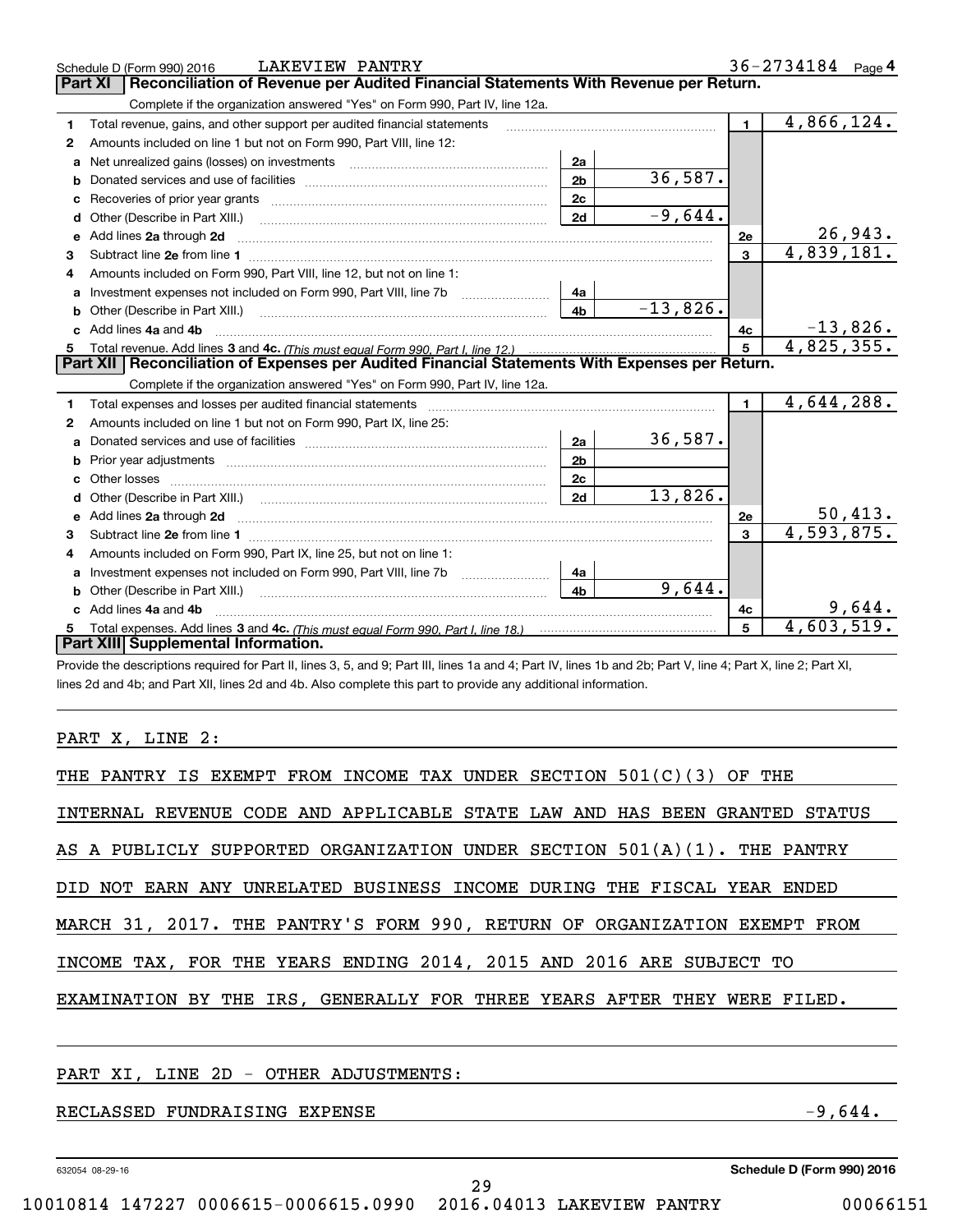| LAKEVIEW PANTRY                                                                          | 36-2734184 Page 5          |
|------------------------------------------------------------------------------------------|----------------------------|
| Schedule D (Form 990) 2016 LAKEVIEW P1<br>Part XIII Supplemental Information (continued) |                            |
| PART XI, LINE 4B - OTHER ADJUSTMENTS:                                                    |                            |
|                                                                                          |                            |
| RECLASSED REALIZED LOSS                                                                  | $-13,826.$                 |
|                                                                                          |                            |
| PART XII, LINE 2D - OTHER ADJUSTMENTS:                                                   |                            |
|                                                                                          |                            |
| RECLASSED REALIZED LOSS                                                                  | 13,826.                    |
|                                                                                          |                            |
|                                                                                          |                            |
| PART XII, LINE 4B - OTHER ADJUSTMENTS:                                                   |                            |
| RECLASSED FUNDRAISING EXPENSE                                                            | 9,644.                     |
|                                                                                          |                            |
|                                                                                          |                            |
|                                                                                          |                            |
|                                                                                          |                            |
|                                                                                          |                            |
|                                                                                          |                            |
|                                                                                          |                            |
|                                                                                          |                            |
|                                                                                          |                            |
|                                                                                          |                            |
|                                                                                          |                            |
|                                                                                          |                            |
|                                                                                          |                            |
|                                                                                          |                            |
|                                                                                          |                            |
|                                                                                          |                            |
|                                                                                          |                            |
|                                                                                          |                            |
|                                                                                          |                            |
|                                                                                          |                            |
|                                                                                          |                            |
|                                                                                          |                            |
|                                                                                          |                            |
|                                                                                          |                            |
|                                                                                          |                            |
|                                                                                          |                            |
|                                                                                          |                            |
|                                                                                          |                            |
| 632055 08-29-16                                                                          | Schedule D (Form 990) 2016 |

10010814 147227 0006615-0006615.0990 2016.04013 LAKEVIEW PANTRY 00066151 10010814 147227 0006615-0006615.0990 2016.04013 LAKEVIEW PANTRY 00066151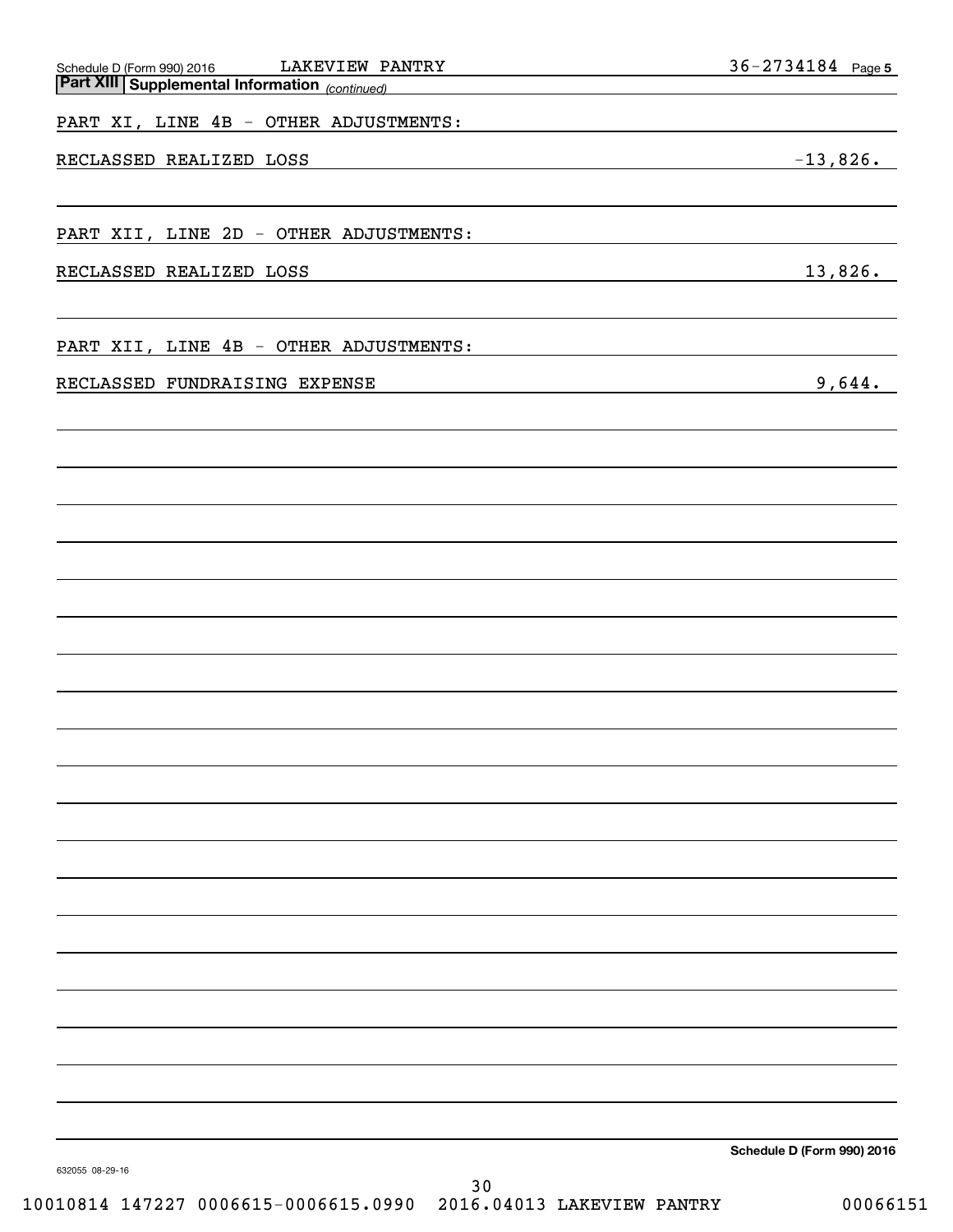| <b>SCHEDULE G</b><br>(Form 990 or 990-EZ)                                                                                                     |                                  | Supplemental Information Regarding Fundraising or Gaming Activities<br>Complete if the organization answered "Yes" on Form 990, Part IV, line 17, 18, or 19, or if the<br>organization entered more than \$15,000 on Form 990-EZ, line 6a.                                                                                                                                                                                                                                                                                                                |                                                                            |           |                                                                            |                                                                            | OMB No. 1545-0047<br>2016                               |
|-----------------------------------------------------------------------------------------------------------------------------------------------|----------------------------------|-----------------------------------------------------------------------------------------------------------------------------------------------------------------------------------------------------------------------------------------------------------------------------------------------------------------------------------------------------------------------------------------------------------------------------------------------------------------------------------------------------------------------------------------------------------|----------------------------------------------------------------------------|-----------|----------------------------------------------------------------------------|----------------------------------------------------------------------------|---------------------------------------------------------|
| Department of the Treasury<br>Internal Revenue Service                                                                                        |                                  | Attach to Form 990 or Form 990-EZ.<br>Information about Schedule G (Form 990 or 990-EZ) and its instructions is at $www.irs.gov/form990$ .                                                                                                                                                                                                                                                                                                                                                                                                                |                                                                            |           |                                                                            |                                                                            | <b>Open to Public</b><br>Inspection                     |
| Name of the organization                                                                                                                      |                                  |                                                                                                                                                                                                                                                                                                                                                                                                                                                                                                                                                           |                                                                            |           |                                                                            |                                                                            | <b>Employer identification number</b>                   |
|                                                                                                                                               |                                  | LAKEVIEW PANTRY                                                                                                                                                                                                                                                                                                                                                                                                                                                                                                                                           |                                                                            |           |                                                                            | 36-2734184                                                                 |                                                         |
| Part I                                                                                                                                        | required to complete this part.  | Fundraising Activities. Complete if the organization answered "Yes" on Form 990, Part IV, line 17. Form 990-EZ filers are not                                                                                                                                                                                                                                                                                                                                                                                                                             |                                                                            |           |                                                                            |                                                                            |                                                         |
| Mail solicitations<br>a<br>b<br>Phone solicitations<br>c<br>In-person solicitations<br>d<br>compensated at least \$5,000 by the organization. | Internet and email solicitations | 1 Indicate whether the organization raised funds through any of the following activities. Check all that apply.<br>е<br>f<br>Special fundraising events<br>g<br>2 a Did the organization have a written or oral agreement with any individual (including officers, directors, trustees, or<br>key employees listed in Form 990, Part VII) or entity in connection with professional fundraising services?<br><b>b</b> If "Yes," list the 10 highest paid individuals or entities (fundraisers) pursuant to agreements under which the fundraiser is to be |                                                                            |           | Solicitation of non-government grants<br>Solicitation of government grants | Yes                                                                        | <b>No</b>                                               |
| (i) Name and address of individual<br>or entity (fundraiser)                                                                                  |                                  | (ii) Activity                                                                                                                                                                                                                                                                                                                                                                                                                                                                                                                                             | (iii) Did<br>fundraiser<br>have custody<br>or control of<br>contributions? |           | (iv) Gross receipts<br>from activity                                       | (v) Amount paid<br>to (or retained by)<br>fundraiser<br>listed in col. (i) | (vi) Amount paid<br>to (or retained by)<br>organization |
|                                                                                                                                               |                                  |                                                                                                                                                                                                                                                                                                                                                                                                                                                                                                                                                           | Yes                                                                        | <b>No</b> |                                                                            |                                                                            |                                                         |
|                                                                                                                                               |                                  |                                                                                                                                                                                                                                                                                                                                                                                                                                                                                                                                                           |                                                                            |           |                                                                            |                                                                            |                                                         |
|                                                                                                                                               |                                  |                                                                                                                                                                                                                                                                                                                                                                                                                                                                                                                                                           |                                                                            |           |                                                                            |                                                                            |                                                         |
|                                                                                                                                               |                                  |                                                                                                                                                                                                                                                                                                                                                                                                                                                                                                                                                           |                                                                            |           |                                                                            |                                                                            |                                                         |
|                                                                                                                                               |                                  |                                                                                                                                                                                                                                                                                                                                                                                                                                                                                                                                                           |                                                                            |           |                                                                            |                                                                            |                                                         |
|                                                                                                                                               |                                  |                                                                                                                                                                                                                                                                                                                                                                                                                                                                                                                                                           |                                                                            |           |                                                                            |                                                                            |                                                         |
|                                                                                                                                               |                                  |                                                                                                                                                                                                                                                                                                                                                                                                                                                                                                                                                           |                                                                            |           |                                                                            |                                                                            |                                                         |
|                                                                                                                                               |                                  |                                                                                                                                                                                                                                                                                                                                                                                                                                                                                                                                                           |                                                                            |           |                                                                            |                                                                            |                                                         |
|                                                                                                                                               |                                  |                                                                                                                                                                                                                                                                                                                                                                                                                                                                                                                                                           |                                                                            |           |                                                                            |                                                                            |                                                         |
|                                                                                                                                               |                                  |                                                                                                                                                                                                                                                                                                                                                                                                                                                                                                                                                           |                                                                            |           |                                                                            |                                                                            |                                                         |
|                                                                                                                                               |                                  |                                                                                                                                                                                                                                                                                                                                                                                                                                                                                                                                                           |                                                                            |           |                                                                            |                                                                            |                                                         |
|                                                                                                                                               |                                  |                                                                                                                                                                                                                                                                                                                                                                                                                                                                                                                                                           |                                                                            |           |                                                                            |                                                                            |                                                         |
| Total                                                                                                                                         |                                  |                                                                                                                                                                                                                                                                                                                                                                                                                                                                                                                                                           |                                                                            |           |                                                                            |                                                                            |                                                         |
| or licensing.                                                                                                                                 |                                  | 3 List all states in which the organization is registered or licensed to solicit contributions or has been notified it is exempt from registration                                                                                                                                                                                                                                                                                                                                                                                                        |                                                                            |           |                                                                            |                                                                            |                                                         |
|                                                                                                                                               |                                  |                                                                                                                                                                                                                                                                                                                                                                                                                                                                                                                                                           |                                                                            |           |                                                                            |                                                                            |                                                         |
|                                                                                                                                               |                                  |                                                                                                                                                                                                                                                                                                                                                                                                                                                                                                                                                           |                                                                            |           |                                                                            |                                                                            |                                                         |
|                                                                                                                                               |                                  |                                                                                                                                                                                                                                                                                                                                                                                                                                                                                                                                                           |                                                                            |           |                                                                            |                                                                            |                                                         |
|                                                                                                                                               |                                  |                                                                                                                                                                                                                                                                                                                                                                                                                                                                                                                                                           |                                                                            |           |                                                                            |                                                                            |                                                         |
|                                                                                                                                               |                                  |                                                                                                                                                                                                                                                                                                                                                                                                                                                                                                                                                           |                                                                            |           |                                                                            |                                                                            |                                                         |
|                                                                                                                                               |                                  |                                                                                                                                                                                                                                                                                                                                                                                                                                                                                                                                                           |                                                                            |           |                                                                            |                                                                            |                                                         |
|                                                                                                                                               |                                  | LHA For Paperwork Reduction Act Notice, see the Instructions for Form 990 or 990-EZ.                                                                                                                                                                                                                                                                                                                                                                                                                                                                      |                                                                            |           |                                                                            |                                                                            | Schedule G (Form 990 or 990-EZ) 2016                    |
| 632081 09-12-16                                                                                                                               |                                  |                                                                                                                                                                                                                                                                                                                                                                                                                                                                                                                                                           |                                                                            |           |                                                                            |                                                                            |                                                         |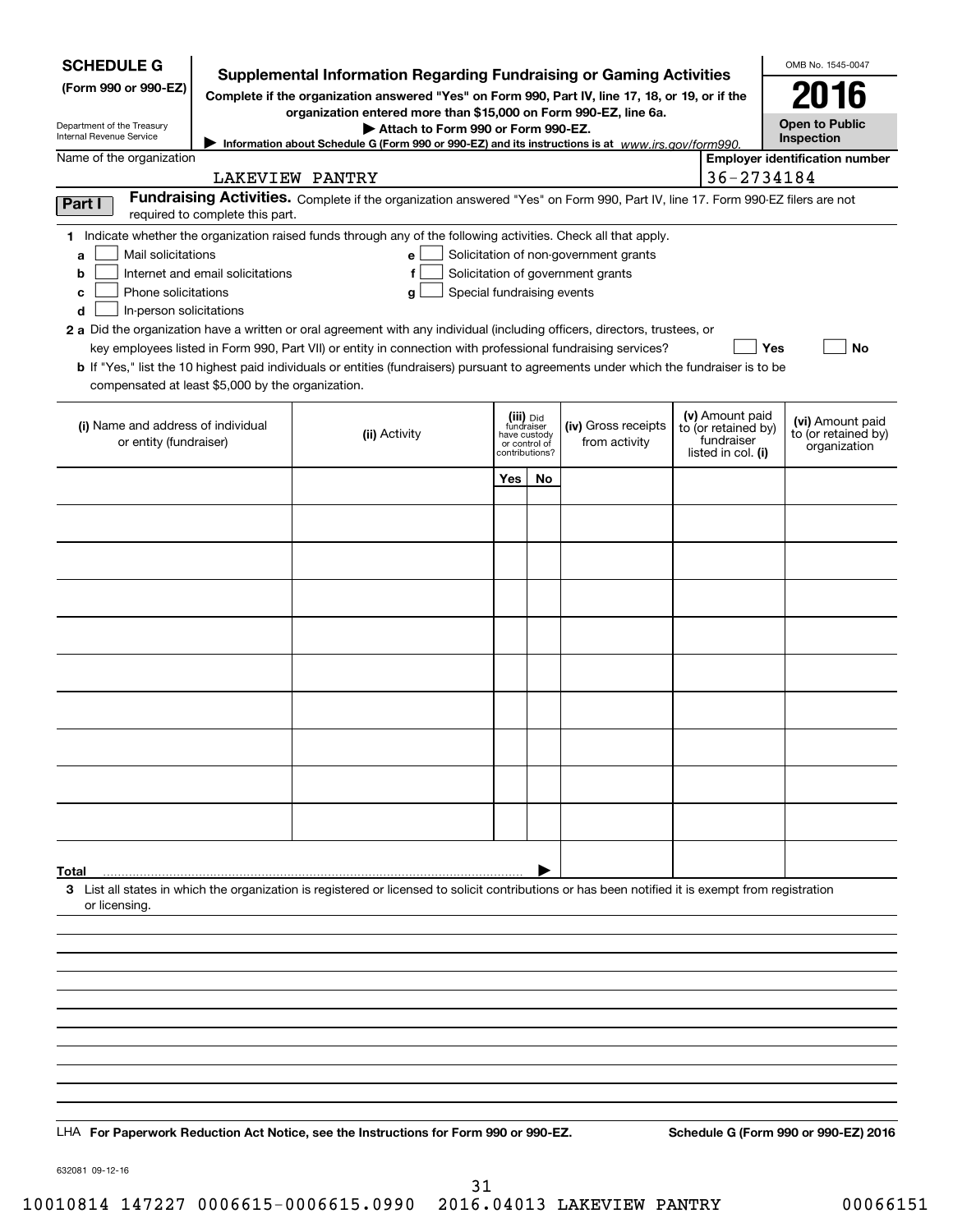### Schedule G (Form 990 or 990-EZ) 2016 LAKEVIEW PANTRY 36-2734184 Page

Page **2 2**

Part II Fundraising Events. Complete if the organization answered "Yes" on Form 990, Part IV, line 18, or reported more than \$15,000 000

|                 |          | of fundraising event contributions and gross income on Form 990-EZ, lines 1 and 6b. List events with gross receipts greater than \$5,000. |                                       |                                                  |                                 |                                                     |
|-----------------|----------|-------------------------------------------------------------------------------------------------------------------------------------------|---------------------------------------|--------------------------------------------------|---------------------------------|-----------------------------------------------------|
|                 |          |                                                                                                                                           | (a) Event #1<br>LAUGH. GIVE.ELIMINATE | $(b)$ Event #2                                   | (c) Other events<br><b>NONE</b> | (d) Total events<br>(add col. (a) through           |
|                 |          |                                                                                                                                           | BRAG<br>(event type)                  | <b>HUNGER SOCIA</b><br>(event type)              | (total number)                  | col. (c)                                            |
|                 |          |                                                                                                                                           |                                       |                                                  |                                 |                                                     |
| Revenue         | 1.       |                                                                                                                                           | 165, 220.                             | 39,175.                                          |                                 | 204,395.                                            |
|                 |          |                                                                                                                                           | 157,320.                              | 37,285.                                          |                                 | 194,605.                                            |
|                 | 3        | Gross income (line 1 minus line 2)                                                                                                        | 7,900.                                | 1,890.                                           |                                 | 9,790.                                              |
|                 |          |                                                                                                                                           |                                       |                                                  |                                 |                                                     |
|                 | 5        |                                                                                                                                           |                                       |                                                  |                                 |                                                     |
|                 | 6        |                                                                                                                                           | 16,000.                               | 13,200.                                          |                                 | 29,200.                                             |
| Direct Expenses | 7        | Food and beverages                                                                                                                        |                                       |                                                  |                                 |                                                     |
|                 | 8        |                                                                                                                                           |                                       |                                                  |                                 |                                                     |
|                 | 9        |                                                                                                                                           | 196.                                  | 713.                                             |                                 | 909.                                                |
|                 |          | 10 Direct expense summary. Add lines 4 through 9 in column (d)                                                                            |                                       |                                                  |                                 | 30, 109.                                            |
|                 |          | 11 Net income summary. Subtract line 10 from line 3, column (d)                                                                           |                                       |                                                  |                                 | $-20, 319.$                                         |
|                 | Part III | Gaming. Complete if the organization answered "Yes" on Form 990, Part IV, line 19, or reported more than                                  |                                       |                                                  |                                 |                                                     |
|                 |          | \$15,000 on Form 990-EZ, line 6a.                                                                                                         |                                       |                                                  |                                 |                                                     |
| Revenue         |          |                                                                                                                                           | (a) Bingo                             | (b) Pull tabs/instant<br>bingo/progressive bingo | (c) Other gaming                | (d) Total gaming (add<br>col. (a) through col. (c)) |
|                 | 1        |                                                                                                                                           |                                       |                                                  |                                 |                                                     |
|                 |          |                                                                                                                                           |                                       |                                                  |                                 |                                                     |
| Direct Expenses | 3        |                                                                                                                                           |                                       |                                                  |                                 |                                                     |
|                 | 4        |                                                                                                                                           |                                       |                                                  |                                 |                                                     |
|                 | 5        |                                                                                                                                           |                                       |                                                  |                                 |                                                     |
|                 |          |                                                                                                                                           | Yes<br>%                              | Yes<br>%                                         | Yes<br>%                        |                                                     |
|                 |          | 6 Volunteer labor                                                                                                                         | No                                    | No                                               | No                              |                                                     |
|                 |          | 7 Direct expense summary. Add lines 2 through 5 in column (d)                                                                             |                                       |                                                  |                                 |                                                     |
|                 |          |                                                                                                                                           |                                       |                                                  |                                 |                                                     |
|                 |          |                                                                                                                                           |                                       |                                                  |                                 |                                                     |
|                 |          | 9 Enter the state(s) in which the organization conducts gaming activities:                                                                |                                       |                                                  |                                 |                                                     |
|                 |          |                                                                                                                                           |                                       |                                                  |                                 | Yes<br>No                                           |
|                 |          |                                                                                                                                           |                                       |                                                  |                                 |                                                     |
|                 |          |                                                                                                                                           |                                       |                                                  |                                 |                                                     |
|                 |          |                                                                                                                                           |                                       |                                                  |                                 | <b>Yes</b><br>No                                    |
|                 |          |                                                                                                                                           |                                       |                                                  |                                 |                                                     |
|                 |          | 632082 09-12-16                                                                                                                           |                                       |                                                  |                                 | Schedule G (Form 990 or 990-EZ) 2016                |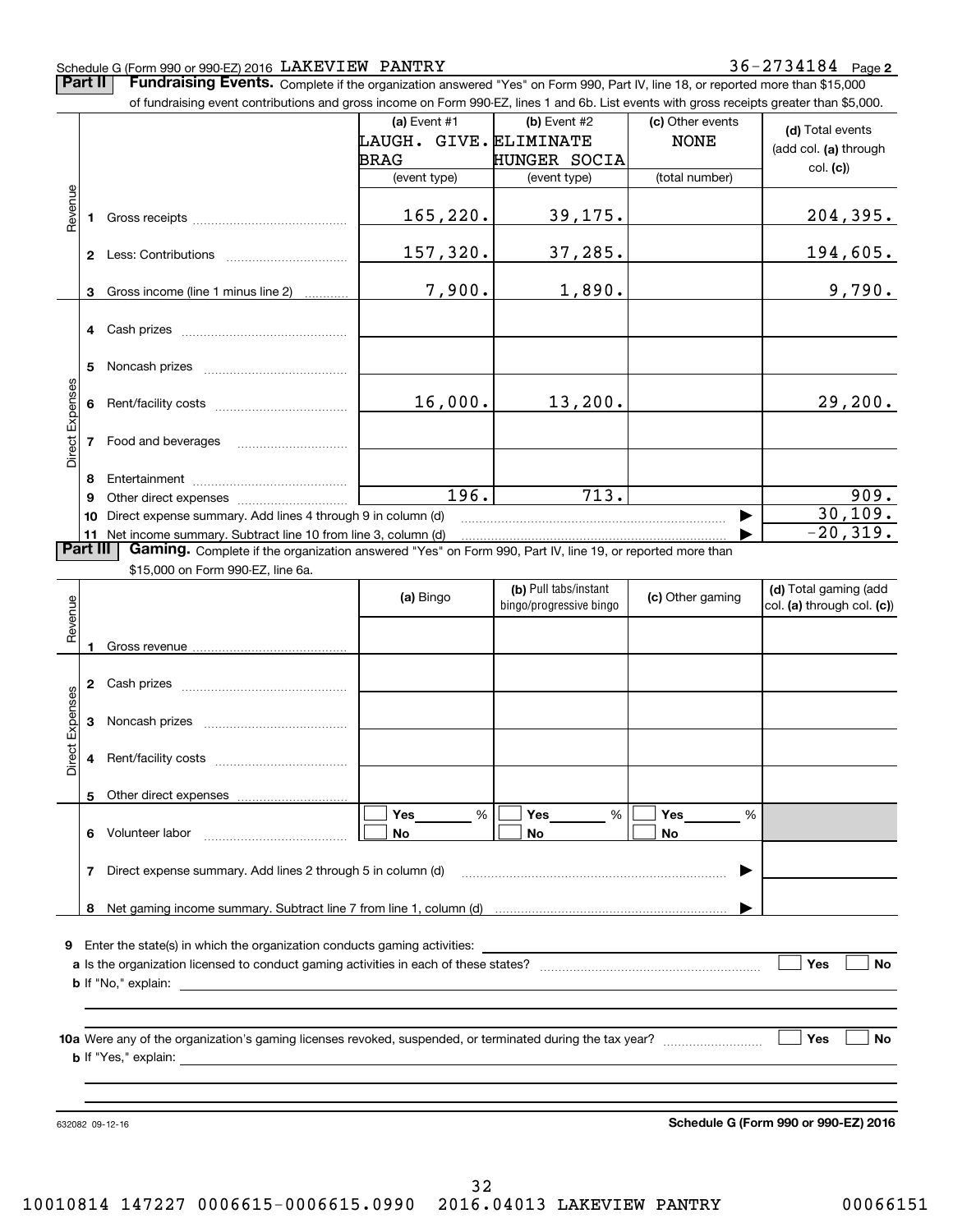| Schedule G (Form 990 or 990-EZ) 2016 LAKEVIEW PANTRY                                                                                                                                                                                                                                                                                                  | $36 - 2734184$ Page 3 |                 |               |
|-------------------------------------------------------------------------------------------------------------------------------------------------------------------------------------------------------------------------------------------------------------------------------------------------------------------------------------------------------|-----------------------|-----------------|---------------|
|                                                                                                                                                                                                                                                                                                                                                       |                       | Yes             | <b>No</b>     |
| 12 Is the organization a grantor, beneficiary or trustee of a trust, or a member of a partnership or other entity formed                                                                                                                                                                                                                              |                       |                 |               |
|                                                                                                                                                                                                                                                                                                                                                       |                       | Yes             | <b>No</b>     |
| <b>13</b> Indicate the percentage of gaming activity conducted in:                                                                                                                                                                                                                                                                                    |                       |                 |               |
|                                                                                                                                                                                                                                                                                                                                                       |                       | 13а             | $\frac{9}{6}$ |
|                                                                                                                                                                                                                                                                                                                                                       |                       | 13 <sub>b</sub> | %             |
| 14 Enter the name and address of the person who prepares the organization's gaming/special events books and records:                                                                                                                                                                                                                                  |                       |                 |               |
| Name > 2008 - 2008 - 2009 - 2009 - 2009 - 2009 - 2009 - 2009 - 2009 - 2009 - 2009 - 2009 - 2009 - 2009 - 2009 - 2009 - 2009 - 2009 - 2009 - 2009 - 2009 - 2009 - 2009 - 2009 - 2009 - 2009 - 2009 - 2009 - 2009 - 2009 - 2009                                                                                                                         |                       |                 |               |
|                                                                                                                                                                                                                                                                                                                                                       |                       |                 |               |
|                                                                                                                                                                                                                                                                                                                                                       |                       |                 |               |
| 15a Does the organization have a contract with a third party from whom the organization receives gaming revenue?                                                                                                                                                                                                                                      |                       | Yes             | No            |
|                                                                                                                                                                                                                                                                                                                                                       |                       |                 |               |
|                                                                                                                                                                                                                                                                                                                                                       |                       |                 |               |
| c If "Yes," enter name and address of the third party:                                                                                                                                                                                                                                                                                                |                       |                 |               |
| Name $\blacktriangleright$ $\ldots$ $\ldots$ $\ldots$ $\ldots$ $\ldots$ $\ldots$ $\ldots$ $\ldots$ $\ldots$ $\ldots$ $\ldots$ $\ldots$ $\ldots$ $\ldots$ $\ldots$ $\ldots$ $\ldots$ $\ldots$ $\ldots$ $\ldots$ $\ldots$ $\ldots$ $\ldots$ $\ldots$ $\ldots$ $\ldots$ $\ldots$ $\ldots$ $\ldots$ $\ldots$ $\ldots$ $\ldots$ $\ldots$ $\ldots$ $\ldots$ |                       |                 |               |
|                                                                                                                                                                                                                                                                                                                                                       |                       |                 |               |
| 16 Gaming manager information:                                                                                                                                                                                                                                                                                                                        |                       |                 |               |
|                                                                                                                                                                                                                                                                                                                                                       |                       |                 |               |
| Name $\blacktriangleright$ $\bot$                                                                                                                                                                                                                                                                                                                     |                       |                 |               |
| Gaming manager compensation > \$                                                                                                                                                                                                                                                                                                                      |                       |                 |               |
| Description of services provided $\blacktriangleright$ $\bot$                                                                                                                                                                                                                                                                                         |                       |                 |               |
|                                                                                                                                                                                                                                                                                                                                                       |                       |                 |               |
|                                                                                                                                                                                                                                                                                                                                                       |                       |                 |               |
|                                                                                                                                                                                                                                                                                                                                                       |                       |                 |               |
| Director/officer<br>Employee<br>Independent contractor                                                                                                                                                                                                                                                                                                |                       |                 |               |
|                                                                                                                                                                                                                                                                                                                                                       |                       |                 |               |
| 17 Mandatory distributions:                                                                                                                                                                                                                                                                                                                           |                       |                 |               |
| a Is the organization required under state law to make charitable distributions from the gaming proceeds to                                                                                                                                                                                                                                           |                       |                 |               |
| retain the state gaming license? <b>Motion of the Contract Contract Contract Contract Contract Contract Contract Contract Contract Contract Contract Contract Contract Contract Contract Contract Contract Contract Contract Con</b>                                                                                                                  |                       |                 |               |
| <b>b</b> Enter the amount of distributions required under state law to be distributed to other exempt organizations or spent in the                                                                                                                                                                                                                   |                       |                 |               |
| organization's own exempt activities during the tax year $\triangleright$ \$                                                                                                                                                                                                                                                                          |                       |                 |               |
| <b>Part IV</b><br>Supplemental Information. Provide the explanations required by Part I, line 2b, columns (iii) and (v); and Part III, lines 9, 9b, 10b, 15b,                                                                                                                                                                                         |                       |                 |               |
| 15c, 16, and 17b, as applicable. Also provide any additional information. See instructions                                                                                                                                                                                                                                                            |                       |                 |               |
|                                                                                                                                                                                                                                                                                                                                                       |                       |                 |               |
|                                                                                                                                                                                                                                                                                                                                                       |                       |                 |               |
|                                                                                                                                                                                                                                                                                                                                                       |                       |                 |               |
|                                                                                                                                                                                                                                                                                                                                                       |                       |                 |               |
|                                                                                                                                                                                                                                                                                                                                                       |                       |                 |               |
|                                                                                                                                                                                                                                                                                                                                                       |                       |                 |               |
|                                                                                                                                                                                                                                                                                                                                                       |                       |                 |               |
|                                                                                                                                                                                                                                                                                                                                                       |                       |                 |               |
|                                                                                                                                                                                                                                                                                                                                                       |                       |                 |               |
|                                                                                                                                                                                                                                                                                                                                                       |                       |                 |               |
|                                                                                                                                                                                                                                                                                                                                                       |                       |                 |               |
|                                                                                                                                                                                                                                                                                                                                                       |                       |                 |               |
|                                                                                                                                                                                                                                                                                                                                                       |                       |                 |               |
|                                                                                                                                                                                                                                                                                                                                                       |                       |                 |               |
|                                                                                                                                                                                                                                                                                                                                                       |                       |                 |               |
|                                                                                                                                                                                                                                                                                                                                                       |                       |                 |               |
|                                                                                                                                                                                                                                                                                                                                                       |                       |                 |               |
| Schedule G (Form 990 or 990-EZ) 2016<br>632083 09-12-16                                                                                                                                                                                                                                                                                               |                       |                 |               |
| 33                                                                                                                                                                                                                                                                                                                                                    |                       |                 |               |
| 10010814 147227 0006615-0006615.0990 2016.04013 LAKEVIEW PANTRY                                                                                                                                                                                                                                                                                       |                       |                 | 00066151      |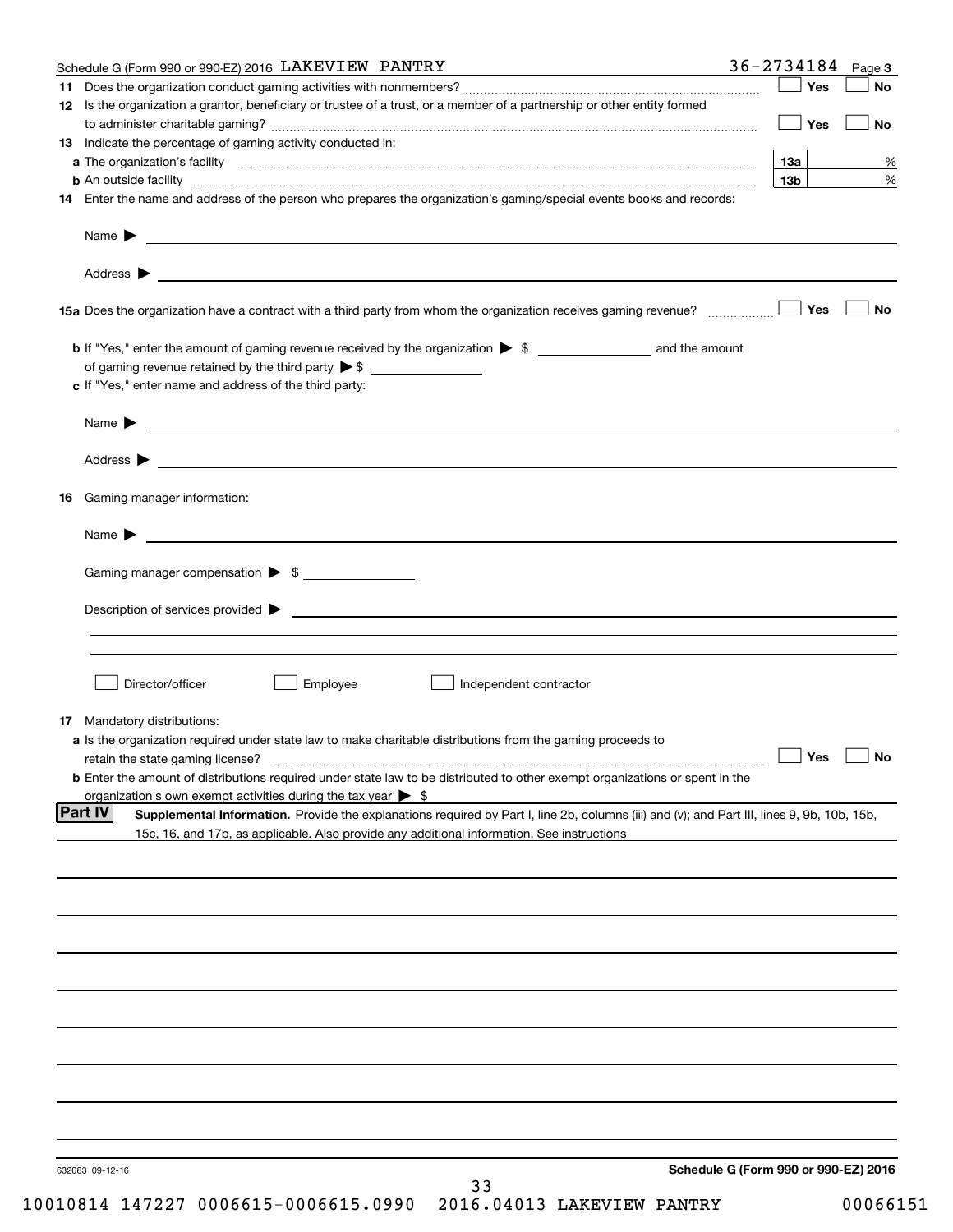|                    |        | Schedule G (Form 990 or 990-EZ) |
|--------------------|--------|---------------------------------|
| 632084<br>04-01-16 |        |                                 |
|                    | $3\,4$ |                                 |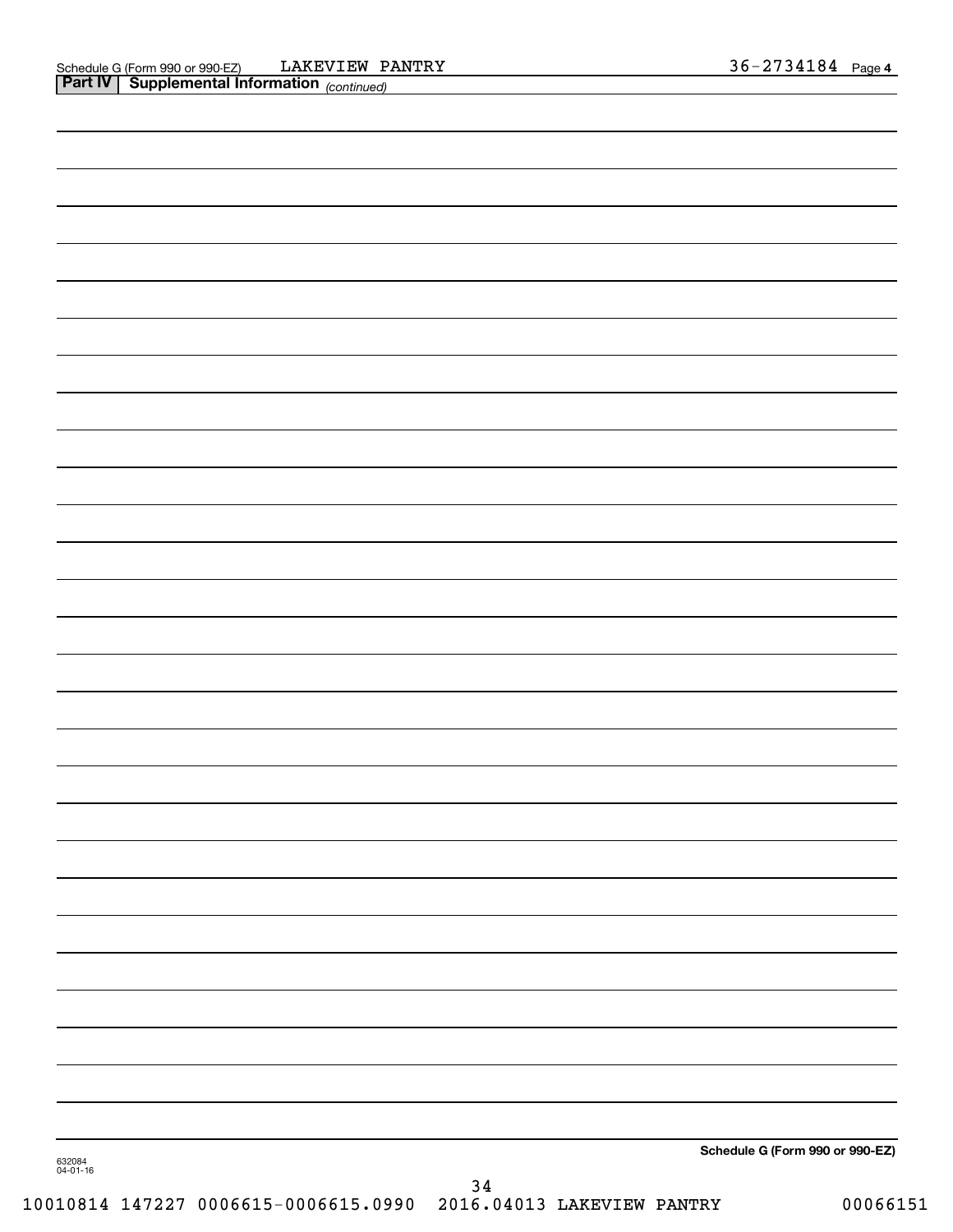| <b>SCHEDULE I</b>                                      | <b>Grants and Other Assistance to Organizations,</b>                                                                                                                     |           |                                                                                                                                       |                             |                                         | OMB No. 1545-0047                                              |                                          |                                                     |
|--------------------------------------------------------|--------------------------------------------------------------------------------------------------------------------------------------------------------------------------|-----------|---------------------------------------------------------------------------------------------------------------------------------------|-----------------------------|-----------------------------------------|----------------------------------------------------------------|------------------------------------------|-----------------------------------------------------|
| (Form 990)                                             |                                                                                                                                                                          |           | Governments, and Individuals in the United States<br>Complete if the organization answered "Yes" on Form 990, Part IV, line 21 or 22. |                             |                                         |                                                                |                                          | 2016                                                |
| Department of the Treasury<br>Internal Revenue Service |                                                                                                                                                                          |           | Information about Schedule I (Form 990) and its instructions is at $www.irs.gov/form990$ .                                            | Attach to Form 990.         |                                         |                                                                |                                          | <b>Open to Public</b><br>Inspection                 |
| Name of the organization                               | <b>LAKEVIEW PANTRY</b>                                                                                                                                                   |           |                                                                                                                                       |                             |                                         |                                                                |                                          | <b>Employer identification number</b><br>36-2734184 |
| Part I                                                 | <b>General Information on Grants and Assistance</b>                                                                                                                      |           |                                                                                                                                       |                             |                                         |                                                                |                                          |                                                     |
| $\mathbf 1$                                            | Does the organization maintain records to substantiate the amount of the grants or assistance, the grantees' eligibility for the grants or assistance, and the selection |           |                                                                                                                                       |                             |                                         |                                                                |                                          |                                                     |
|                                                        | criteria used to award the grants or assistance?                                                                                                                         |           |                                                                                                                                       |                             |                                         |                                                                |                                          | $\boxed{\text{X}}$ Yes<br>  No                      |
| $\mathbf{2}$                                           | Describe in Part IV the organization's procedures for monitoring the use of grant funds in the United States.                                                            |           |                                                                                                                                       |                             |                                         |                                                                |                                          |                                                     |
| Part II                                                | Grants and Other Assistance to Domestic Organizations and Domestic Governments. Complete if the organization answered "Yes" on Form 990, Part IV, line 21, for any       |           |                                                                                                                                       |                             |                                         |                                                                |                                          |                                                     |
|                                                        | recipient that received more than \$5,000. Part II can be duplicated if additional space is needed.                                                                      |           |                                                                                                                                       |                             |                                         |                                                                |                                          |                                                     |
|                                                        | 1 (a) Name and address of organization<br>or government                                                                                                                  | $(b)$ EIN | (c) IRC section<br>(if applicable)                                                                                                    | (d) Amount of<br>cash grant | (e) Amount of<br>non-cash<br>assistance | (f) Method of<br>valuation (book,<br>FMV, appraisal,<br>other) | (g) Description of<br>noncash assistance | (h) Purpose of grant<br>or assistance               |
|                                                        |                                                                                                                                                                          |           |                                                                                                                                       |                             |                                         |                                                                |                                          |                                                     |
|                                                        |                                                                                                                                                                          |           |                                                                                                                                       |                             |                                         |                                                                |                                          |                                                     |
|                                                        |                                                                                                                                                                          |           |                                                                                                                                       |                             |                                         |                                                                |                                          |                                                     |
|                                                        |                                                                                                                                                                          |           |                                                                                                                                       |                             |                                         |                                                                |                                          |                                                     |
|                                                        |                                                                                                                                                                          |           |                                                                                                                                       |                             |                                         |                                                                |                                          |                                                     |
|                                                        |                                                                                                                                                                          |           |                                                                                                                                       |                             |                                         |                                                                |                                          |                                                     |
|                                                        |                                                                                                                                                                          |           |                                                                                                                                       |                             |                                         |                                                                |                                          |                                                     |
|                                                        |                                                                                                                                                                          |           |                                                                                                                                       |                             |                                         |                                                                |                                          |                                                     |
| $\mathbf{2}$                                           | Enter total number of section $501(c)(3)$ and government organizations listed in the line 1 table                                                                        |           |                                                                                                                                       |                             |                                         |                                                                |                                          |                                                     |
| 3                                                      | Enter total number of other organizations listed in the line 1 table                                                                                                     |           |                                                                                                                                       |                             |                                         |                                                                |                                          |                                                     |
|                                                        | LHA For Paperwork Reduction Act Notice, see the Instructions for Form 990.                                                                                               |           |                                                                                                                                       |                             |                                         |                                                                |                                          | Schedule I (Form 990) (2016)                        |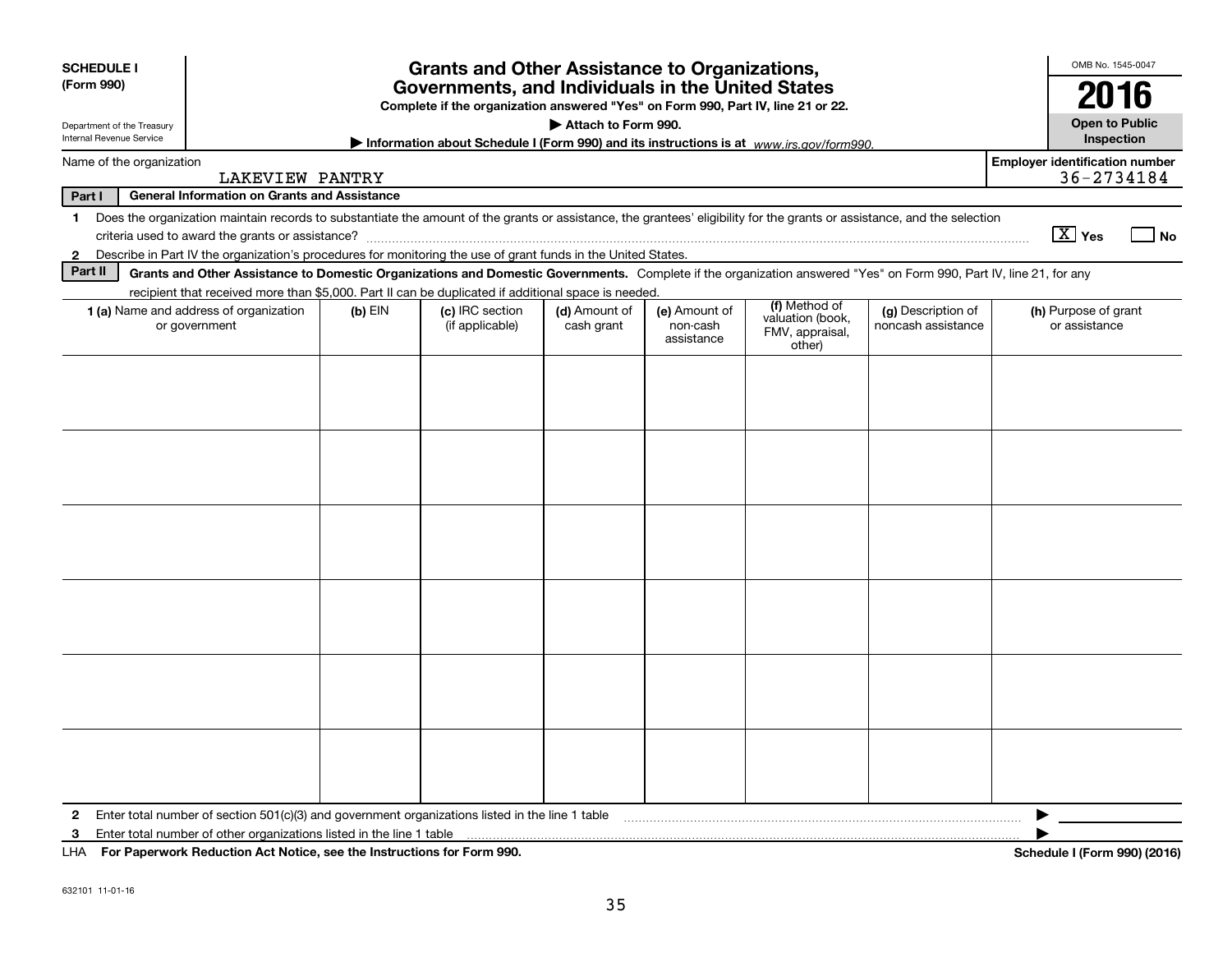Schedule I (Form 990) (2016) LAKEVIEW PANTRY NARRY STORES AND RESERVED BY A SAMPLE 2734184

| LAKEVIEW PANTRY<br>Schedule I (Form 990) (2016)                                                                                                                                                          |                             |                             |                                       |                                                          | 36-2734184<br>Page 2                  |
|----------------------------------------------------------------------------------------------------------------------------------------------------------------------------------------------------------|-----------------------------|-----------------------------|---------------------------------------|----------------------------------------------------------|---------------------------------------|
| Part III<br>Grants and Other Assistance to Domestic Individuals. Complete if the organization answered "Yes" on Form 990, Part IV, line 22.<br>Part III can be duplicated if additional space is needed. |                             |                             |                                       |                                                          |                                       |
| (a) Type of grant or assistance                                                                                                                                                                          | (b) Number of<br>recipients | (c) Amount of<br>cash grant | (d) Amount of non-<br>cash assistance | (e) Method of valuation<br>(book, FMV, appraisal, other) | (f) Description of noncash assistance |
|                                                                                                                                                                                                          |                             |                             |                                       |                                                          |                                       |
| DONATION OF FOOD TO NEEDY INDIVIDUALS                                                                                                                                                                    | 6705                        | $\mathbf{0}$ .              | 3,051,114.FMV                         |                                                          | FOOD                                  |
|                                                                                                                                                                                                          |                             |                             |                                       |                                                          |                                       |
|                                                                                                                                                                                                          |                             |                             |                                       |                                                          |                                       |
|                                                                                                                                                                                                          |                             |                             |                                       |                                                          |                                       |
|                                                                                                                                                                                                          |                             |                             |                                       |                                                          |                                       |
|                                                                                                                                                                                                          |                             |                             |                                       |                                                          |                                       |
|                                                                                                                                                                                                          |                             |                             |                                       |                                                          |                                       |
|                                                                                                                                                                                                          |                             |                             |                                       |                                                          |                                       |
|                                                                                                                                                                                                          |                             |                             |                                       |                                                          |                                       |
|                                                                                                                                                                                                          |                             |                             |                                       |                                                          |                                       |
|                                                                                                                                                                                                          |                             |                             |                                       |                                                          |                                       |
| Part IV<br>Supplemental Information. Provide the information required in Part I, line 2; Part III, column (b); and any other additional information.                                                     |                             |                             |                                       |                                                          |                                       |

#### SCHEDULE I, PART III, ADDITIONAL INFORMATION SCHEDULE I, PART III, ADDITIONAL INFORMATION

THE ORGANIZATION DISTRIBUTES FOOD TO APPROXIMATELY 6 ,700 NEEDY THE ORGANIZATION DISTRIBUTES FOOD TO APPROXIMATELY 6,700 NEEDY

INDIVIDUALS AREA WIDE. INDIVIDUALS AREA WIDE.

SCHEDULE I, PART I, QUESTION 2

LAKEVIEW PANTRY KEEPS DETAILED RECORDS OF ALL GRANTS PAID, LETTERS ARE LAKEVIEW PANTRY KEEPS DETAILED RECORDS OF ALL GRANTS PAID, LETTERS ARE

SENT WITH ANY GRANT AWARDS, DETAILING THE GRANTOR'S DESIRED USE OF THE SENT WITH ANY GRANT AWARDS, DETAILING THE GRANTOR'S DESIRED USE OF THE

FUNDS (GENERAL OR SPECIFIC USE) , RECEIPTS OF EXPENSES IF REQUESTED BY FUNDS (GENERAL OR SPECIFIC USE), RECEIPTS OF EXPENSES IF REQUESTED BY

#### THE GRANTOR, AND ANY ADDITIONAL REPORTING REQUIRED. THE GRANTOR, AND ANY ADDITIONAL REPORTING REQUIRED.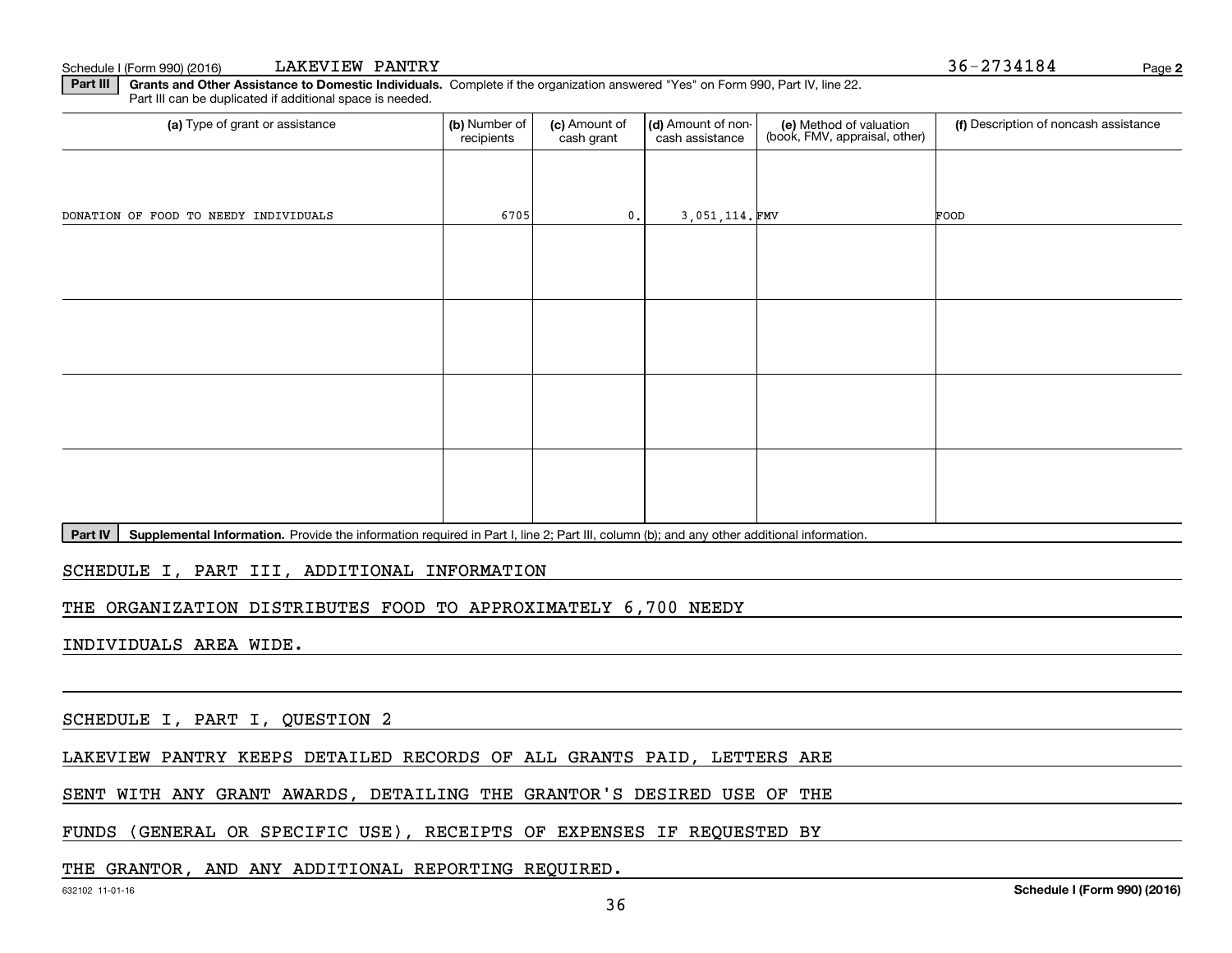#### **SCHEDULE M SCHEDULE M (Form 990) (Form 990)**

## **Noncash Contributions Noncash Contributions**

OMB No. 1545-0047 OMB No. 1545-0047

| Department of the Treasury      |
|---------------------------------|
| <b>Internal Revenue Service</b> |

 $\blacktriangleright$  Complete if the organizations answered "Yes" on Form 990, Part IV, lines 29 or 30. 2016 ■ **Complete in the orgal**<br>■ Attach to Form 990.

**2016 Open To Public Open To Public Inspection Inspection**

|  | Name of the organization |
|--|--------------------------|
|--|--------------------------|

▶ Attach to Form <del>990.</del><br>▶ Information about Schedule M (Form 990) and its instructions is at *www.irs.gov/form*990.

**Employer identification number Employer identification number**

| <b>PANTRY</b>  | しんし       |
|----------------|-----------|
| <b>LAKEVII</b> | $\Lambda$ |
| EW             | .84       |
|                |           |
|                |           |

| Part I | <b>Types of Property</b>                                                                                                       |                 |                  |                                                 |                              |     |         |    |
|--------|--------------------------------------------------------------------------------------------------------------------------------|-----------------|------------------|-------------------------------------------------|------------------------------|-----|---------|----|
|        |                                                                                                                                | (a)<br>Check if | (b)<br>Number of | (c)<br>Noncash contribution                     | (d)<br>Method of determining |     |         |    |
|        |                                                                                                                                | applicable      | contributions or | amounts reported on                             | noncash contribution amounts |     |         |    |
|        |                                                                                                                                |                 |                  | items contributed  Form 990, Part VIII, line 1g |                              |     |         |    |
| 1.     |                                                                                                                                |                 |                  |                                                 |                              |     |         |    |
| 2      |                                                                                                                                |                 |                  |                                                 |                              |     |         |    |
| з      | Art - Fractional interests                                                                                                     |                 |                  |                                                 |                              |     |         |    |
| 4      | Books and publications                                                                                                         |                 |                  |                                                 |                              |     |         |    |
| 5      | Clothing and household goods                                                                                                   |                 |                  |                                                 |                              |     |         |    |
| 6      |                                                                                                                                |                 |                  |                                                 |                              |     |         |    |
| 7      |                                                                                                                                |                 |                  |                                                 |                              |     |         |    |
| 8      | Intellectual property                                                                                                          |                 |                  |                                                 |                              |     |         |    |
| 9      | Securities - Publicly traded                                                                                                   | $\mathbf x$     | 10               | 144,584.FMV                                     |                              |     |         |    |
| 10     | Securities - Closely held stock                                                                                                |                 |                  |                                                 |                              |     |         |    |
| 11     | Securities - Partnership, LLC, or                                                                                              |                 |                  |                                                 |                              |     |         |    |
|        | trust interests                                                                                                                |                 |                  |                                                 |                              |     |         |    |
| 12     | Securities - Miscellaneous                                                                                                     |                 |                  |                                                 |                              |     |         |    |
| 13     | Qualified conservation contribution -                                                                                          |                 |                  |                                                 |                              |     |         |    |
|        | Historic structures                                                                                                            |                 |                  |                                                 |                              |     |         |    |
| 14     | Qualified conservation contribution - Other                                                                                    |                 |                  |                                                 |                              |     |         |    |
| 15     | Real estate - Residential                                                                                                      |                 |                  |                                                 |                              |     |         |    |
| 16     | Real estate - Commercial                                                                                                       |                 |                  |                                                 |                              |     |         |    |
| 17     |                                                                                                                                |                 |                  |                                                 |                              |     |         |    |
| 18     |                                                                                                                                |                 |                  |                                                 |                              |     |         |    |
| 19     |                                                                                                                                | X               | 548              | 2,827,430.FMV                                   |                              |     |         |    |
| 20     | Drugs and medical supplies                                                                                                     |                 |                  |                                                 |                              |     |         |    |
| 21     | Taxidermy                                                                                                                      |                 |                  |                                                 |                              |     |         |    |
| 22     |                                                                                                                                |                 |                  |                                                 |                              |     |         |    |
|        |                                                                                                                                |                 |                  |                                                 |                              |     |         |    |
| 23     |                                                                                                                                |                 |                  |                                                 |                              |     |         |    |
| 24     |                                                                                                                                |                 |                  |                                                 |                              |     |         |    |
| 25     | Other $\blacktriangleright$                                                                                                    |                 |                  |                                                 |                              |     |         |    |
| 26     | Other                                                                                                                          |                 |                  |                                                 |                              |     |         |    |
| 27     | Other $\blacktriangleright$                                                                                                    |                 |                  |                                                 |                              |     |         |    |
| 28     | Other                                                                                                                          |                 |                  |                                                 |                              |     |         |    |
| 29     | Number of Forms 8283 received by the organization during the tax year for contributions                                        |                 |                  |                                                 |                              |     |         |    |
|        | for which the organization completed Form 8283, Part IV, Donee Acknowledgement                                                 |                 |                  | 29                                              |                              |     |         |    |
|        |                                                                                                                                |                 |                  |                                                 |                              |     | Yes $ $ | No |
|        | 30a During the year, did the organization receive by contribution any property reported in Part I, lines 1 through 28, that it |                 |                  |                                                 |                              |     |         |    |
|        | must hold for at least three years from the date of the initial contribution, and which isn't required to be used for          |                 |                  |                                                 |                              |     |         |    |
|        | exempt purposes for the entire holding period?                                                                                 |                 |                  |                                                 |                              | 30a |         | х  |
| b      | If "Yes," describe the arrangement in Part II.                                                                                 |                 |                  |                                                 |                              |     |         |    |
| 31     | Does the organization have a gift acceptance policy that requires the review of any nonstandard contributions?                 |                 |                  |                                                 |                              | 31  |         | X  |
|        | 32a Does the organization hire or use third parties or related organizations to solicit, process, or sell noncash              |                 |                  |                                                 |                              |     |         |    |
|        | contributions?                                                                                                                 |                 |                  |                                                 |                              | 32a | X       |    |
| b      | If "Yes," describe in Part II.                                                                                                 |                 |                  |                                                 |                              |     |         |    |
| 33     | If the organization didn't report an amount in column (c) for a type of property for which column (a) is checked,              |                 |                  |                                                 |                              |     |         |    |
|        | describe in Part II.                                                                                                           |                 |                  |                                                 |                              |     |         |    |

LHA **For Paperwork Reduction Act Notice, see the Instructions for Form 990 For Paperwork Reduction Act Notice, see the Instructions for Form 990. Schedule M (Form 990) (2016)** LHA

**. Schedule M (Form 990) (2016)** 

632141 08-23-16 632141 08-23-16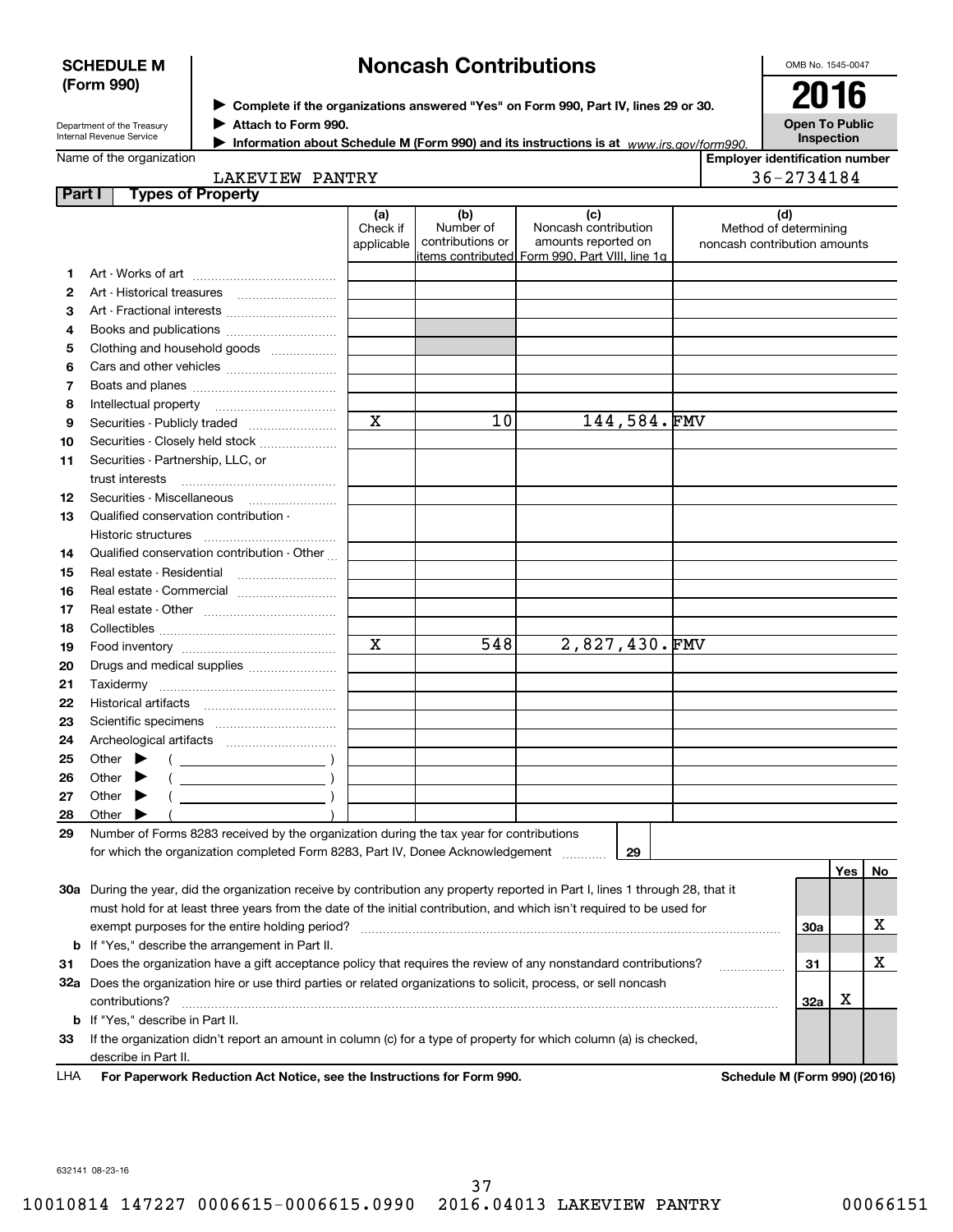Schedule M (Form 990) (2016) LAKEVI EW PANTRY 36-2734184 Page **2**  Schedule M (Form 990) (2016) Page LAKEVIEW PANTRY 36-2734184

**Part II** Supplemental Information. Provide the information required by Part I, lines 30b, 32b, and 33, and whether the organization is reporting in Part I, column (b), the number of contributions, the number of items received, or a combination of both. Also complete this part for any additional information. this part for any additional information.

SCHEDULE M, PART I, COLUMN (B) : SCHEDULE M, PART I, COLUMN (B):

#### AMOUNTS IN COLUMN B REPRESENT THE NUMBER OF CONTRIBUTORS. AMOUNTS IN COLUMN B REPRESENT THE NUMBER OF CONTRIBUTORS.

SCHEDULE M, LINE 32B: SCHEDULE M, LINE 32B:

THE ORGANIZATION RECEIVED DONATIONS OF MARKETABLE SECURITIES. THE THE ORGANIZATION RECEIVED DONATIONS OF MARKETABLE SECURITIES. THE

ORGANIZATION CURRENTLY USES AN OUTSIDE BROKER TO SELL SECURITIES THAT ORGANIZATION CURRENTLY USES AN OUTSIDE BROKER TO SELL SECURITIES THAT

HAVE BEEN DONATED TO THE ORGANIZATION. HAVE BEEN DONATED TO THE ORGANIZATION.

632142 08-23-16 **Schedule M (Form 990) (2016) Schedule M (Form 990) (2016)**

632142 08-23-16

38 38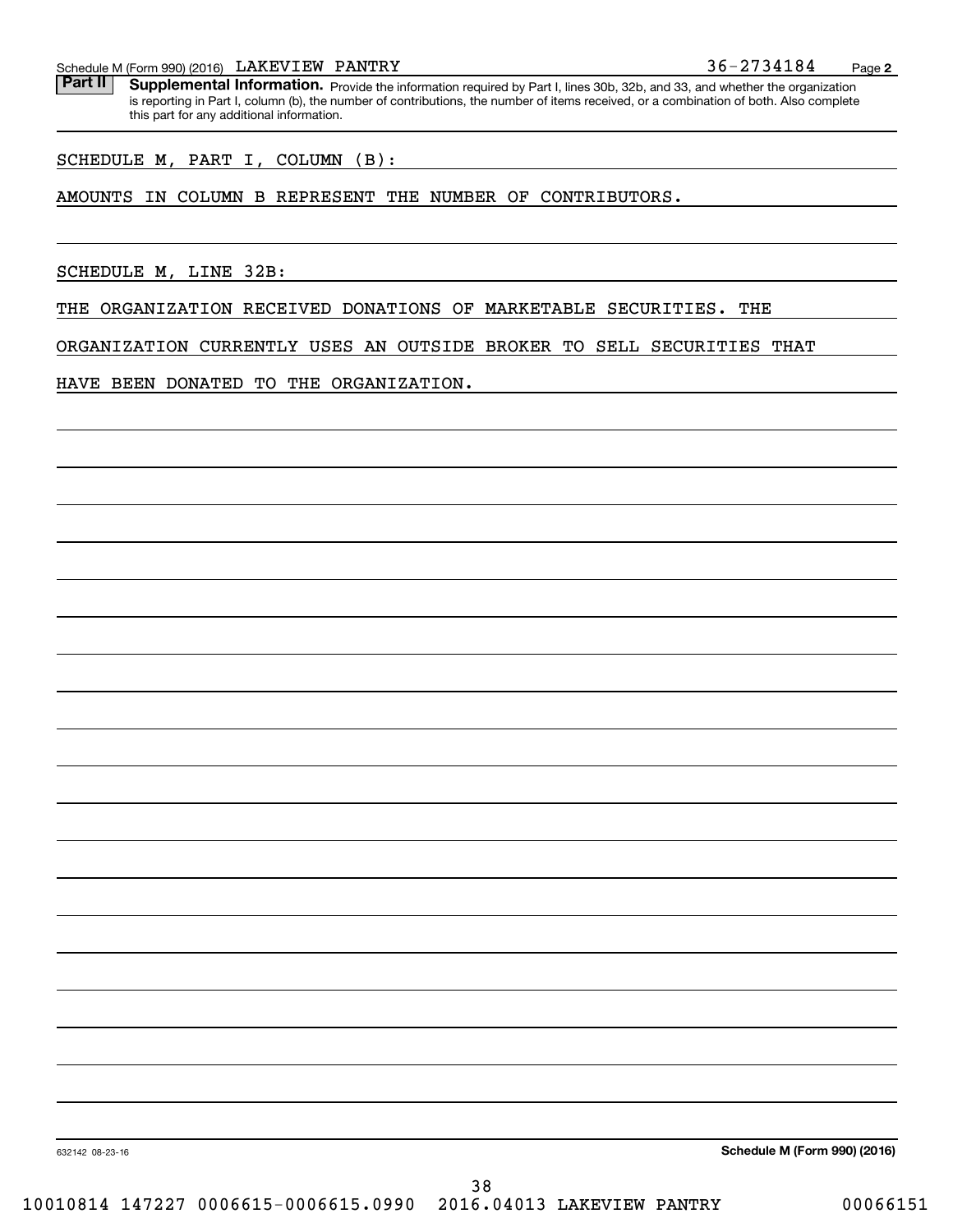**(Form 990 or 990-EZ)**

Department of the Treasury Internal Revenue Service Name of the organization

# **SCHEDULE O Supplemental Information to Form 990 or 990-EZ SCHEDULE O Supplemental Information to Form 990 or 990-EZ**

**(Form 990 or 990-EZ) Complete to provide information for responses to specific questions on Complete to provide information for responses to specific questions on Form 990 or 990-EZ or to provide any additional information. Form 990 or 990-EZ or to provide any additional information.** Department of the Treasury **and Construction Construction Construction b Attach to Form 990 or 990-EZ. Information about Schedule O (Form 990 or 990-EZ) and its instructions is at**  $www.irs.gov/form990.$ 



Name of the organization **Employer identification number Employer identification number** LAKEVIEW PANTRY 36 -27 34184 LAKEVIEW PANTRY 36-2734184

FORM 990, PART III, LINE 1, DESCRIPTION OF ORGANIZATION MISSION: FORM 990, PART III, LINE 1, DESCRIPTION OF ORGANIZATION MISSION:

HOUSING INSTABILITY. LAKEVIEW PANTRY IS ONE OF THE LONGEST-LIVED FOOD HOUSING INSTABILITY. LAKEVIEW PANTRY IS ONE OF THE LONGEST-LIVED FOOD

PANTRIES IN CHICAGO. IT BEGAN OPERATION IN 1969 THROUGH THE EFFORTS OF PANTRIES IN CHICAGO. IT BEGAN OPERATION IN 1969 THROUGH THE EFFORTS OF

A FEW DEDICATED NEIGHBORS WHO WANTED TO HELP PEOPLE IN THEIR COMMUNITY A FEW DEDICATED NEIGHBORS WHO WANTED TO HELP PEOPLE IN THEIR COMMUNITY

WHO WERE STRUGGLING TO SECURE THE FOOD THEY NEEDED. WHO WERE STRUGGLING TO SECURE THE FOOD THEY NEEDED.

FORM 990, PART VI , SECTION B, LINE 11B: FORM 990, PART VI, SECTION B, LINE 11B:

A COPY OF THE RETURN IS SENT TO THE EXECUTIVE DIRECTOR AND AN OUTSIDE A COPY OF THE RETURN IS SENT TO THE EXECUTIVE DIRECTOR AND AN OUTSIDE

ACCOUNTANT FOR NUMERICAL AND SUBSTANTIVE REVIEW. ACCOUNTANT FOR NUMERICAL AND SUBSTANTIVE REVIEW.

FORM 990, PART VI , SECTION B, LINE 12C: FORM 990, PART VI, SECTION B, LINE 12C:

THE ORGANIZATION HAS A VERY DETAILED CONFLICT OF INTEREST POLICY. ALL THE ORGANIZATION HAS A VERY DETAILED CONFLICT OF INTEREST POLICY. ALL

DIRECTORS, OFFICERS AND COMMITTEE MEMBERS SIGN ANNUAL WRITTEN CONFLICT OF DIRECTORS, OFFICERS AND COMMITTEE MEMBERS SIGN ANNUAL WRITTEN CONFLICT OF

INTEREST POLICY ACKNOWLEDGEMENTS. INTEREST POLICY ACKNOWLEDGEMENTS.

FORM 990, PART VI , SECTION B, LINE 15A: FORM 990, PART VI, SECTION B, LINE 15A:

THE EXECUTIVE DIRECTOR'S REVIEW, RESULTING IN A RECOMMENDATION CONCERNING THE EXECUTIVE DIRECTOR'S REVIEW, RESULTING IN A RECOMMENDATION CONCERNING SALARY AND COMPENSATION, IS OVERSEEN BY A TEAM OF BOARD MEMBERS. THEIR SALARY AND COMPENSATION, IS OVERSEEN BY A TEAM OF BOARD MEMBERS. THEIR RECOMMENDATIONS ARE PRESENTED AND APPROVED BY THE FULL BOARD'S VOTE. OTHER RECOMMENDATIONS ARE PRESENTED AND APPROVED BY THE FULL BOARD'S VOTE. OTHER TOP LEVEL STAFF ARE REVIEWED BY THE EXECUTIVE DIRECTOR AND COMPENSATION TOP LEVEL STAFF ARE REVIEWED BY THE EXECUTIVE DIRECTOR AND COMPENSATION FUNDS ARE BUDGETED AT THE BEGINNING OF THE YEAR TO BE USED BASED ON THE FUNDS ARE BUDGETED AT THE BEGINNING OF THE YEAR TO BE USED BASED ON THE EMPLOYEE'S PERFORMANCE REVIEW. SALARY DATA, FROM SOURCES SUCH AS ABBOTT & EMPLOYEE'S PERFORMANCE REVIEW. SALARY DATA, FROM SOURCES SUCH AS ABBOTT & LANGER, GUIDE STAR, AND NON PROFIT TIMES IS USED TO LANGER, GUIDE STAR, AND NON PROFIT TIMES IS USED TO

ENSURE AN ACCURATE COMPARATIVE ANALYSIS. ENSURE AN ACCURATE COMPARATIVE ANALYSIS.